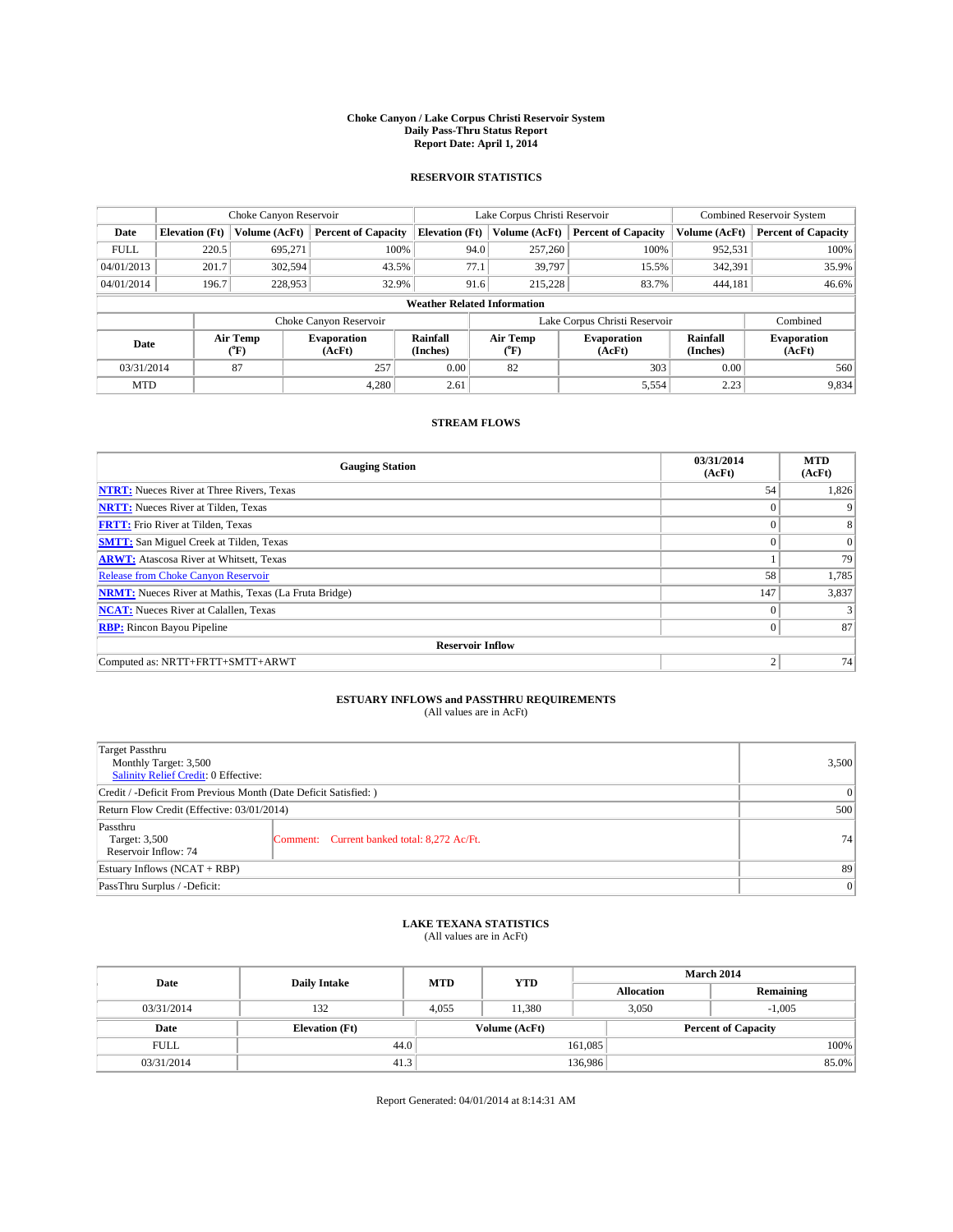#### **Choke Canyon / Lake Corpus Christi Reservoir System Daily Pass-Thru Status Report Report Date: April 2, 2014**

### **RESERVOIR STATISTICS**

|             | Choke Canyon Reservoir             |                  |                            |                       | Lake Corpus Christi Reservoir |                  |                               |                      | <b>Combined Reservoir System</b> |  |  |
|-------------|------------------------------------|------------------|----------------------------|-----------------------|-------------------------------|------------------|-------------------------------|----------------------|----------------------------------|--|--|
| Date        | <b>Elevation</b> (Ft)              | Volume (AcFt)    | <b>Percent of Capacity</b> | <b>Elevation (Ft)</b> |                               | Volume (AcFt)    | <b>Percent of Capacity</b>    | Volume (AcFt)        | Percent of Capacity              |  |  |
| <b>FULL</b> | 220.5                              | 695,271          | 100%                       |                       | 94.0                          | 257,260          | 100%                          | 952,531              | 100%                             |  |  |
| 04/02/2013  | 201.6                              | 301,129          | 43.3%                      |                       | 77.1                          | 40,049           | 15.6%                         | 341,178              | 35.8%                            |  |  |
| 04/02/2014  | 196.7                              | 228,154          | 32.8%                      |                       | 91.6                          | 214,881          | 83.5%                         | 443,035              | $46.5\%$                         |  |  |
|             | <b>Weather Related Information</b> |                  |                            |                       |                               |                  |                               |                      |                                  |  |  |
|             |                                    |                  | Choke Canyon Reservoir     |                       |                               |                  | Lake Corpus Christi Reservoir |                      | Combined                         |  |  |
| Date        |                                    | Air Temp<br>(°F) | Evaporation<br>(AcFt)      | Rainfall<br>(Inches)  |                               | Air Temp<br>("F) | <b>Evaporation</b><br>(AcFt)  | Rainfall<br>(Inches) | <b>Evaporation</b><br>(AcFt)     |  |  |
| 04/01/2014  |                                    | 86               | 186                        | 0.00                  |                               | 82               | 142                           | 0.00                 | 328                              |  |  |
| <b>MTD</b>  |                                    |                  | 186                        | 0.00                  |                               |                  | 142                           | 0.00                 | 328                              |  |  |

### **STREAM FLOWS**

| <b>Gauging Station</b>                                       | 04/01/2014<br>(AcFt) | <b>MTD</b><br>(AcFt) |  |  |  |  |
|--------------------------------------------------------------|----------------------|----------------------|--|--|--|--|
| <b>NTRT:</b> Nueces River at Three Rivers, Texas             | 52                   | 52                   |  |  |  |  |
| <b>NRTT:</b> Nueces River at Tilden, Texas                   |                      | $\mathbf{0}$         |  |  |  |  |
| <b>FRTT:</b> Frio River at Tilden, Texas                     |                      | $\overline{0}$       |  |  |  |  |
| <b>SMTT:</b> San Miguel Creek at Tilden, Texas               | $\theta$             | $\Omega$             |  |  |  |  |
| <b>ARWT:</b> Atascosa River at Whitsett, Texas               |                      |                      |  |  |  |  |
| <b>Release from Choke Canyon Reservoir</b>                   | 58                   | 58                   |  |  |  |  |
| <b>NRMT:</b> Nueces River at Mathis, Texas (La Fruta Bridge) | 143                  | 143                  |  |  |  |  |
| <b>NCAT:</b> Nueces River at Calallen, Texas                 | $\theta$             | $\overline{0}$       |  |  |  |  |
| <b>RBP:</b> Rincon Bayou Pipeline                            | $\theta$             | $\Omega$             |  |  |  |  |
| <b>Reservoir Inflow</b>                                      |                      |                      |  |  |  |  |
| Computed as: NRTT+FRTT+SMTT+ARWT                             |                      |                      |  |  |  |  |

# **ESTUARY INFLOWS and PASSTHRU REQUIREMENTS**<br>(All values are in AcFt)

| Target Passthru<br>Monthly Target: 3,500<br>Salinity Relief Credit: 0 Effective: |                                             | 3,500    |  |  |
|----------------------------------------------------------------------------------|---------------------------------------------|----------|--|--|
| Credit / -Deficit From Previous Month (Date Deficit Satisfied: )                 |                                             |          |  |  |
| Return Flow Credit (Effective: 04/01/2014)                                       |                                             |          |  |  |
| Passthru<br>Target: 3,500<br>Reservoir Inflow: 1                                 | Comment: Current banked total: 8,183 Ac/Ft. |          |  |  |
| Estuary Inflows (NCAT + RBP)                                                     |                                             | $\Omega$ |  |  |
| PassThru Surplus / -Deficit:                                                     |                                             | $\Omega$ |  |  |

# **LAKE TEXANA STATISTICS** (All values are in AcFt)

| Date        | <b>Daily Intake</b>   | <b>MTD</b> | <b>YTD</b>    | April 2014        |                            |           |  |
|-------------|-----------------------|------------|---------------|-------------------|----------------------------|-----------|--|
|             |                       |            |               | <b>Allocation</b> |                            | Remaining |  |
| 04/01/2014  | 132                   | 132        | 11.512        | 3,050             | 2,918                      |           |  |
| Date        | <b>Elevation</b> (Ft) |            | Volume (AcFt) |                   | <b>Percent of Capacity</b> |           |  |
| <b>FULL</b> | 44.0                  |            |               | 161,085           |                            | 100%      |  |
| 04/01/2014  | 41.2                  |            |               | 136,132           |                            | 84.5%     |  |

Report Generated: 04/02/2014 at 8:28:37 AM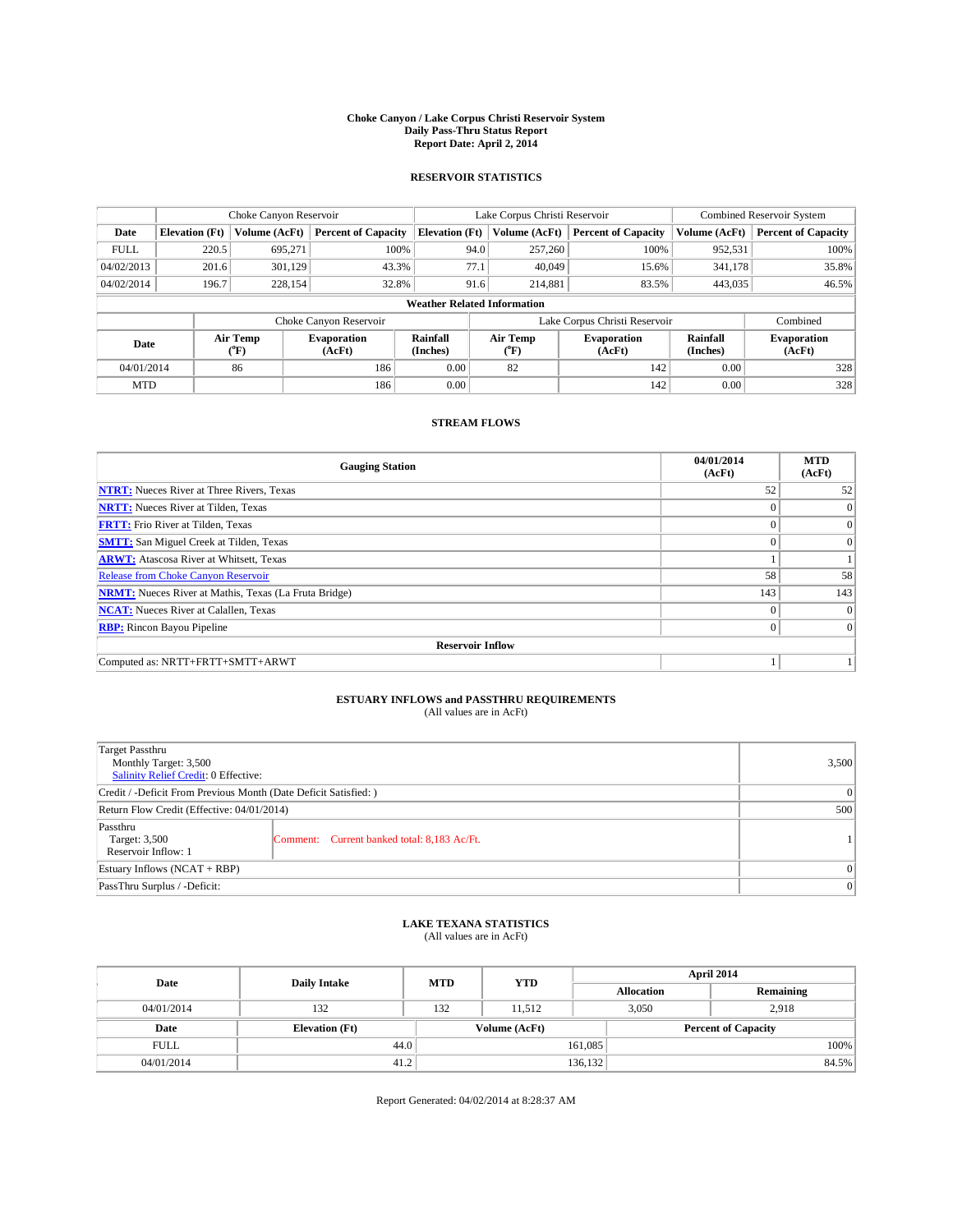#### **Choke Canyon / Lake Corpus Christi Reservoir System Daily Pass-Thru Status Report Report Date: April 3, 2014**

### **RESERVOIR STATISTICS**

|             | Choke Canyon Reservoir             |                  |                            |                       | Lake Corpus Christi Reservoir |                              |                               |                      | <b>Combined Reservoir System</b> |  |  |
|-------------|------------------------------------|------------------|----------------------------|-----------------------|-------------------------------|------------------------------|-------------------------------|----------------------|----------------------------------|--|--|
| Date        | <b>Elevation</b> (Ft)              | Volume (AcFt)    | <b>Percent of Capacity</b> | <b>Elevation (Ft)</b> | Volume (AcFt)                 |                              | <b>Percent of Capacity</b>    | Volume (AcFt)        | Percent of Capacity              |  |  |
| <b>FULL</b> | 220.5                              | 695,271          | 100%                       |                       | 94.0                          | 257,260                      | 100%                          | 952,531              | 100%                             |  |  |
| 04/03/2013  | 201.6                              | 300,966          | 43.3%                      | 77.1                  |                               | 40,113                       | 15.6%                         | 341,079              | 35.8%                            |  |  |
| 04/03/2014  | 196.7                              | 228,554          | 32.9%                      |                       | 91.6                          | 214,014                      | 83.2%                         | 442,568              | $46.5\%$                         |  |  |
|             | <b>Weather Related Information</b> |                  |                            |                       |                               |                              |                               |                      |                                  |  |  |
|             |                                    |                  | Choke Canyon Reservoir     |                       |                               |                              | Lake Corpus Christi Reservoir |                      | Combined                         |  |  |
| Date        |                                    | Air Temp<br>(°F) | Evaporation<br>(AcFt)      | Rainfall<br>(Inches)  | Air Temp<br>("F)              | <b>Evaporation</b><br>(AcFt) |                               | Rainfall<br>(Inches) | <b>Evaporation</b><br>(AcFt)     |  |  |
| 04/02/2014  |                                    | 94               | 210                        | 0.00<br>93            |                               |                              | 293<br>0.00                   |                      | 503                              |  |  |
| <b>MTD</b>  |                                    |                  | 396                        | 0.00                  |                               |                              | 435                           | 0.00                 | 831                              |  |  |

## **STREAM FLOWS**

| <b>Gauging Station</b>                                       | 04/02/2014<br>(AcFt) | <b>MTD</b><br>(AcFt) |
|--------------------------------------------------------------|----------------------|----------------------|
| <b>NTRT:</b> Nueces River at Three Rivers, Texas             | 52                   | 103                  |
| <b>NRTT:</b> Nueces River at Tilden, Texas                   | $\theta$             | $\Omega$             |
| <b>FRTT:</b> Frio River at Tilden, Texas                     |                      | $\overline{0}$       |
| <b>SMTT:</b> San Miguel Creek at Tilden, Texas               | $\theta$             | $\overline{0}$       |
| <b>ARWT:</b> Atascosa River at Whitsett, Texas               |                      | $\overline{c}$       |
| <b>Release from Choke Canyon Reservoir</b>                   | 58                   | 115                  |
| <b>NRMT:</b> Nueces River at Mathis, Texas (La Fruta Bridge) | 147                  | 290                  |
| <b>NCAT:</b> Nueces River at Calallen, Texas                 | $\theta$             | $\overline{0}$       |
| <b>RBP:</b> Rincon Bayou Pipeline                            | $\theta$             | $\Omega$             |
| <b>Reservoir Inflow</b>                                      |                      |                      |
| Computed as: NRTT+FRTT+SMTT+ARWT                             |                      |                      |

# **ESTUARY INFLOWS and PASSTHRU REQUIREMENTS**<br>(All values are in AcFt)

| <b>Target Passthru</b><br>Monthly Target: 3,500<br>Salinity Relief Credit: 0 Effective: |                                             | 3,500 |  |  |
|-----------------------------------------------------------------------------------------|---------------------------------------------|-------|--|--|
| Credit / -Deficit From Previous Month (Date Deficit Satisfied: )                        |                                             |       |  |  |
| Return Flow Credit (Effective: 04/01/2014)                                              |                                             |       |  |  |
| Passthru<br>Target: 3,500<br>Reservoir Inflow: 3                                        | Comment: Current banked total: 8,183 Ac/Ft. | 31    |  |  |
| Estuary Inflows (NCAT + RBP)                                                            |                                             |       |  |  |
| PassThru Surplus / -Deficit:                                                            |                                             |       |  |  |

# **LAKE TEXANA STATISTICS** (All values are in AcFt)

| Date        | <b>Daily Intake</b>   | <b>MTD</b>    | <b>YTD</b> | April 2014        |                            |           |  |
|-------------|-----------------------|---------------|------------|-------------------|----------------------------|-----------|--|
|             |                       |               |            | <b>Allocation</b> |                            | Remaining |  |
| 04/02/2014  | 132                   | 263           | 11.643     | 3,050             |                            | 2,787     |  |
| Date        | <b>Elevation</b> (Ft) | Volume (AcFt) |            |                   | <b>Percent of Capacity</b> |           |  |
| <b>FULL</b> | 44.0                  |               |            | 161,085           |                            | 100%      |  |
| 04/02/2014  | 41.2                  |               |            | 136,132           |                            | 84.5%     |  |

Report Generated: 04/03/2014 at 7:54:49 AM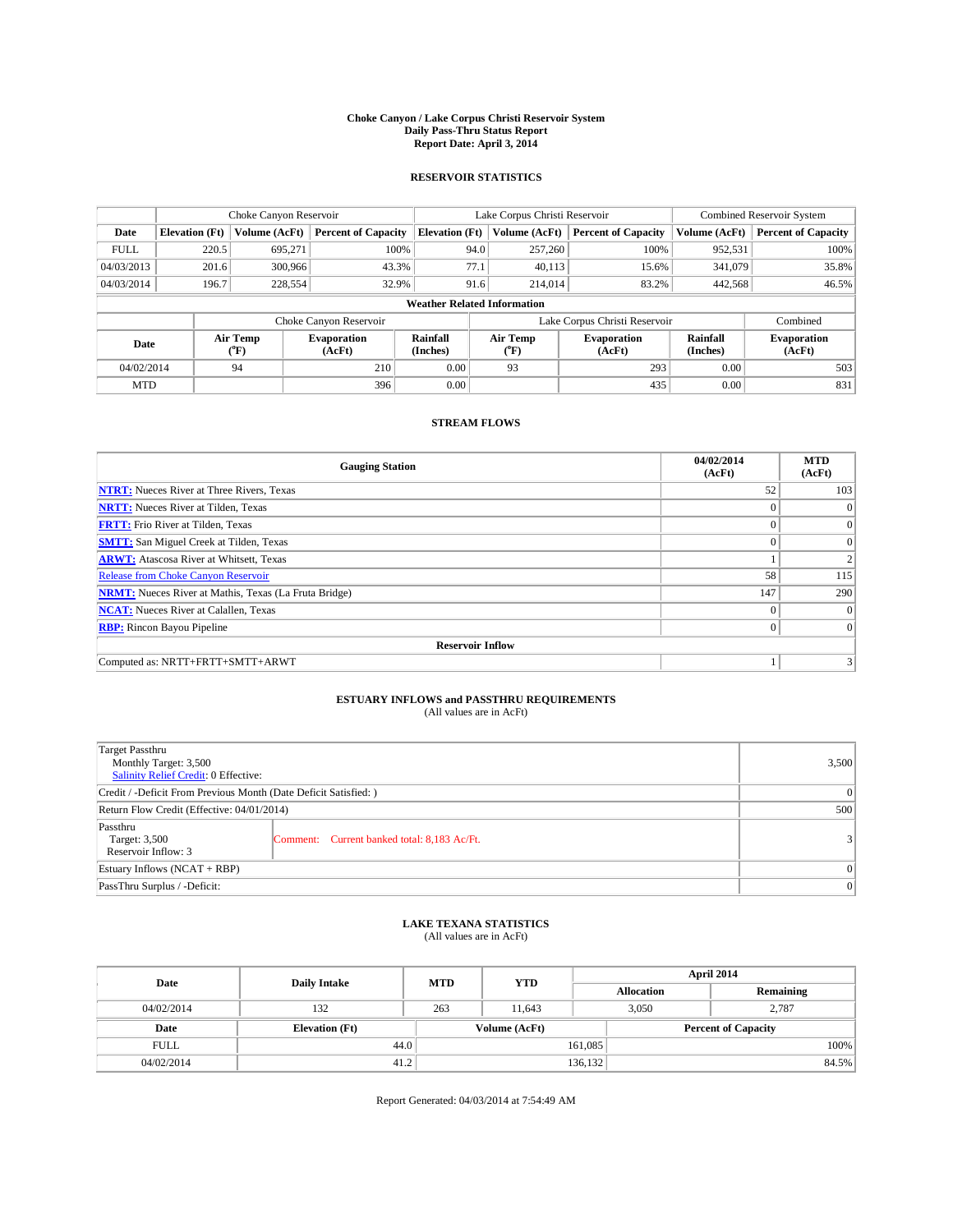#### **Choke Canyon / Lake Corpus Christi Reservoir System Daily Pass-Thru Status Report Report Date: April 4, 2014**

### **RESERVOIR STATISTICS**

|             | Choke Canyon Reservoir |                  | Lake Corpus Christi Reservoir |                                    |                               |                  | <b>Combined Reservoir System</b> |                      |                              |
|-------------|------------------------|------------------|-------------------------------|------------------------------------|-------------------------------|------------------|----------------------------------|----------------------|------------------------------|
| Date        | <b>Elevation</b> (Ft)  | Volume (AcFt)    | <b>Percent of Capacity</b>    | <b>Elevation (Ft)</b>              |                               | Volume (AcFt)    | <b>Percent of Capacity</b>       | Volume (AcFt)        | <b>Percent of Capacity</b>   |
| <b>FULL</b> | 220.5                  | 695,271          | 100%                          |                                    | 94.0                          | 257,260          | 100%                             | 952,531              | 100%                         |
| 04/04/2013  | 201.6                  | 300,482          | 43.2%                         |                                    | 77.1                          | 40.049           | 15.6%                            | 340,531              | 35.8%                        |
| 04/04/2014  | 196.7                  | 228,154          | 32.8%                         |                                    | 91.7                          | 216,270          | 84.1%                            | 444,424              | 46.7%                        |
|             |                        |                  |                               | <b>Weather Related Information</b> |                               |                  |                                  |                      |                              |
|             |                        |                  | Choke Canyon Reservoir        |                                    | Lake Corpus Christi Reservoir |                  |                                  |                      | Combined                     |
| Date        |                        | Air Temp<br>(°F) | <b>Evaporation</b><br>(AcFt)  | Rainfall<br>(Inches)               |                               | Air Temp<br>(°F) | <b>Evaporation</b><br>(AcFt)     | Rainfall<br>(Inches) | <b>Evaporation</b><br>(AcFt) |
| 04/03/2014  |                        | 87               | 148                           | 0.00                               |                               | 85               | 324                              | 0.30                 | 472                          |
| <b>MTD</b>  |                        |                  | 544                           | 0.00                               |                               |                  | 759                              | 0.30                 | 1,303                        |

## **STREAM FLOWS**

| <b>Gauging Station</b>                                       | 04/03/2014<br>(AcFt) | <b>MTD</b><br>(AcFt) |  |  |  |  |  |
|--------------------------------------------------------------|----------------------|----------------------|--|--|--|--|--|
| <b>NTRT:</b> Nueces River at Three Rivers, Texas             | 52                   | 155                  |  |  |  |  |  |
| <b>NRTT:</b> Nueces River at Tilden, Texas                   |                      | $\mathbf{0}$         |  |  |  |  |  |
| <b>FRTT:</b> Frio River at Tilden, Texas                     |                      | $\overline{0}$       |  |  |  |  |  |
| <b>SMTT:</b> San Miguel Creek at Tilden, Texas               |                      | $\Omega$             |  |  |  |  |  |
| <b>ARWT:</b> Atascosa River at Whitsett, Texas               |                      |                      |  |  |  |  |  |
| <b>Release from Choke Canyon Reservoir</b>                   | 58                   | 173                  |  |  |  |  |  |
| <b>NRMT:</b> Nueces River at Mathis, Texas (La Fruta Bridge) | 149                  | 439                  |  |  |  |  |  |
| <b>NCAT:</b> Nueces River at Calallen, Texas                 | $\theta$             | $\overline{0}$       |  |  |  |  |  |
| <b>RBP:</b> Rincon Bayou Pipeline                            | $\theta$             | $\Omega$             |  |  |  |  |  |
| <b>Reservoir Inflow</b>                                      |                      |                      |  |  |  |  |  |
| Computed as: NRTT+FRTT+SMTT+ARWT                             | $\overline{c}$       |                      |  |  |  |  |  |

# **ESTUARY INFLOWS and PASSTHRU REQUIREMENTS**<br>(All values are in AcFt)

| <b>Target Passthru</b><br>Monthly Target: 3,500<br>Salinity Relief Credit: 0 Effective: |                                             | 3,500   |  |  |
|-----------------------------------------------------------------------------------------|---------------------------------------------|---------|--|--|
| Credit / -Deficit From Previous Month (Date Deficit Satisfied: )                        |                                             |         |  |  |
| Return Flow Credit (Effective: 04/01/2014)                                              |                                             |         |  |  |
| Passthru<br>Target: 3,500<br>Reservoir Inflow: 4                                        | Comment: Current banked total: 8,183 Ac/Ft. | $\vert$ |  |  |
| Estuary Inflows (NCAT + RBP)                                                            | $\Omega$                                    |         |  |  |
| PassThru Surplus / -Deficit:                                                            | $\Omega$                                    |         |  |  |

# **LAKE TEXANA STATISTICS** (All values are in AcFt)

| Date        | <b>Daily Intake</b>   | <b>MTD</b> | <b>YTD</b>    | April 2014        |                            |  |  |
|-------------|-----------------------|------------|---------------|-------------------|----------------------------|--|--|
|             |                       |            |               | <b>Allocation</b> | Remaining                  |  |  |
| 04/03/2014  | 132                   | 395        | 11.775        | 3,050             | 2,655                      |  |  |
| Date        | <b>Elevation</b> (Ft) |            | Volume (AcFt) |                   | <b>Percent of Capacity</b> |  |  |
| <b>FULL</b> | 44.0                  |            |               | 161,085           | 100%                       |  |  |
| 04/03/2014  | 41.3                  |            |               | 136,986           | 85.0%                      |  |  |

Report Generated: 04/04/2014 at 8:03:54 AM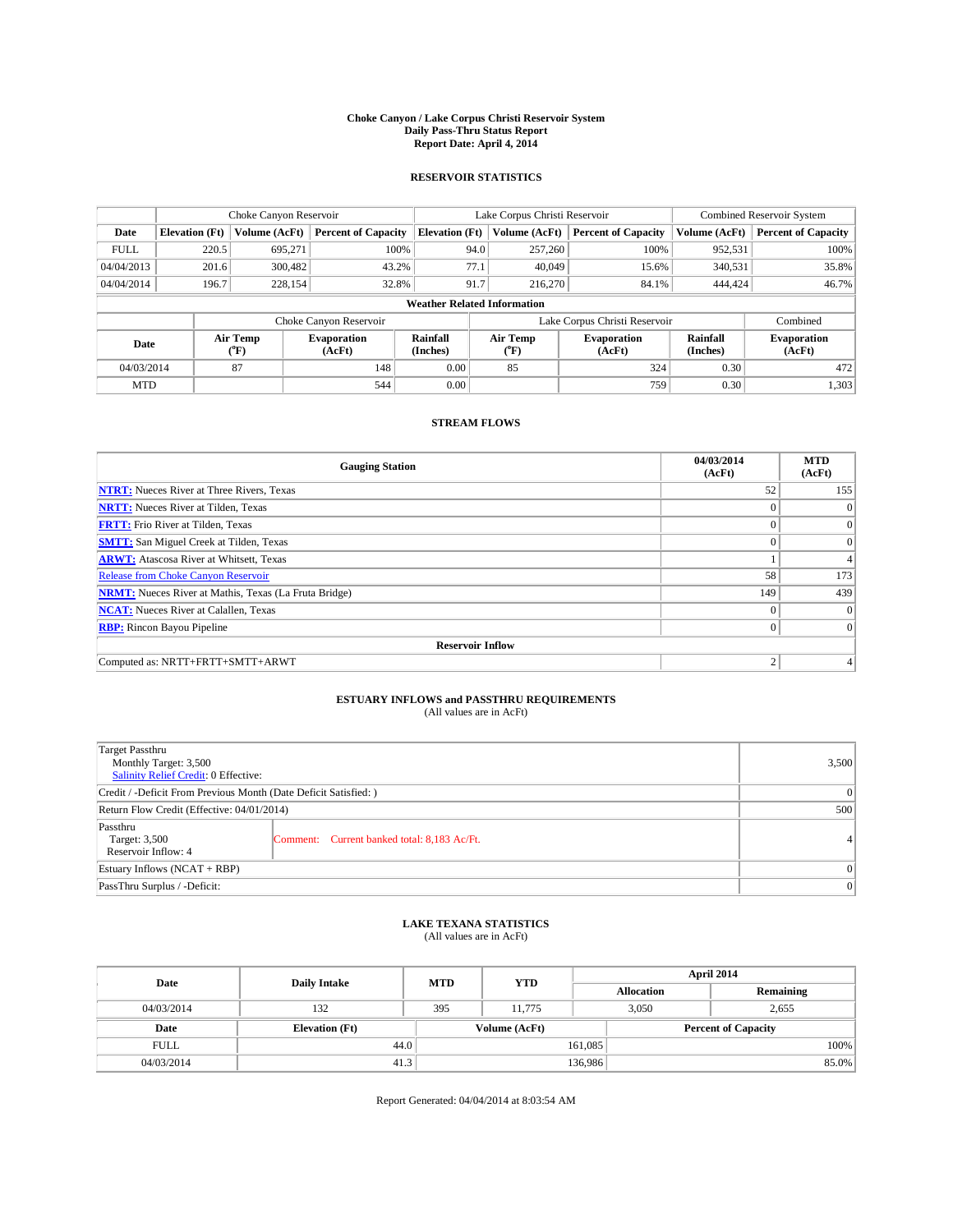#### **Choke Canyon / Lake Corpus Christi Reservoir System Daily Pass-Thru Status Report Report Date: April 5, 2014**

### **RESERVOIR STATISTICS**

|             |                                    | Choke Canyon Reservoir |                              |                       | Lake Corpus Christi Reservoir | <b>Combined Reservoir System</b> |                      |                              |  |  |
|-------------|------------------------------------|------------------------|------------------------------|-----------------------|-------------------------------|----------------------------------|----------------------|------------------------------|--|--|
| Date        | <b>Elevation</b> (Ft)              | Volume (AcFt)          | <b>Percent of Capacity</b>   | <b>Elevation (Ft)</b> | Volume (AcFt)                 | <b>Percent of Capacity</b>       | Volume (AcFt)        | <b>Percent of Capacity</b>   |  |  |
| <b>FULL</b> | 220.5                              | 695,271                | 100%                         | 94.0                  | 257,260                       | 100%                             | 952,531              | 100%                         |  |  |
| 04/05/2013  | 201.6                              | 301,129                | 43.3%                        | 77.2                  | 40,494                        | 15.7%                            | 341,623              | 35.9%                        |  |  |
| 04/05/2014  | 196.7                              | 228,421                | 32.9%                        | 91.6                  | 214,707                       | 83.5%                            | 443,128              | 46.5%                        |  |  |
|             | <b>Weather Related Information</b> |                        |                              |                       |                               |                                  |                      |                              |  |  |
|             |                                    |                        | Choke Canyon Reservoir       |                       | Lake Corpus Christi Reservoir |                                  | Combined             |                              |  |  |
| Date        |                                    | Air Temp<br>(°F)       | <b>Evaporation</b><br>(AcFt) | Rainfall<br>(Inches)  | Air Temp<br>(°F)              | <b>Evaporation</b><br>(AcFt)     | Rainfall<br>(Inches) | <b>Evaporation</b><br>(AcFt) |  |  |
| 04/04/2014  |                                    | 74                     | 288                          | 0.00                  | 75                            | 435                              | 0.00                 | 723                          |  |  |
| <b>MTD</b>  |                                    |                        | 832                          | 0.00                  |                               | 1,194                            | 0.30                 | 2,026                        |  |  |

## **STREAM FLOWS**

| <b>Gauging Station</b>                                       | 04/04/2014<br>(AcFt) | <b>MTD</b><br>(AcFt) |  |  |  |  |  |
|--------------------------------------------------------------|----------------------|----------------------|--|--|--|--|--|
| <b>NTRT:</b> Nueces River at Three Rivers, Texas             | 52                   | 206                  |  |  |  |  |  |
| <b>NRTT:</b> Nueces River at Tilden, Texas                   | $\theta$             | $\theta$             |  |  |  |  |  |
| <b>FRTT:</b> Frio River at Tilden, Texas                     |                      |                      |  |  |  |  |  |
| <b>SMTT:</b> San Miguel Creek at Tilden, Texas               | $\theta$             | $\overline{0}$       |  |  |  |  |  |
| <b>ARWT:</b> Atascosa River at Whitsett, Texas               |                      |                      |  |  |  |  |  |
| <b>Release from Choke Canyon Reservoir</b>                   | 58                   | 230                  |  |  |  |  |  |
| <b>NRMT:</b> Nueces River at Mathis, Texas (La Fruta Bridge) | 139                  | 578                  |  |  |  |  |  |
| <b>NCAT:</b> Nueces River at Calallen, Texas                 | $\theta$             | $\overline{0}$       |  |  |  |  |  |
| <b>RBP:</b> Rincon Bayou Pipeline                            | $\theta$             | $\Omega$             |  |  |  |  |  |
| <b>Reservoir Inflow</b>                                      |                      |                      |  |  |  |  |  |
| Computed as: NRTT+FRTT+SMTT+ARWT                             | $\overline{c}$       | 6                    |  |  |  |  |  |

# **ESTUARY INFLOWS and PASSTHRU REQUIREMENTS**<br>(All values are in AcFt)

| <b>Target Passthru</b><br>Monthly Target: 3,500<br>Salinity Relief Credit: 0 Effective: |                                             | 3,500          |  |  |
|-----------------------------------------------------------------------------------------|---------------------------------------------|----------------|--|--|
| Credit / -Deficit From Previous Month (Date Deficit Satisfied: )                        |                                             |                |  |  |
| Return Flow Credit (Effective: 04/01/2014)                                              |                                             |                |  |  |
| Passthru<br>Target: 3,500<br>Reservoir Inflow: 6                                        | Comment: Current banked total: 8,183 Ac/Ft. | 6 <sup>1</sup> |  |  |
| Estuary Inflows (NCAT + RBP)                                                            |                                             |                |  |  |
| PassThru Surplus / -Deficit:                                                            | $\Omega$                                    |                |  |  |

# **LAKE TEXANA STATISTICS** (All values are in AcFt)

| Date        | <b>Daily Intake</b>   | <b>MTD</b>    | <b>YTD</b> | April 2014        |                            |           |       |
|-------------|-----------------------|---------------|------------|-------------------|----------------------------|-----------|-------|
|             |                       |               |            | <b>Allocation</b> |                            | Remaining |       |
| 04/04/2014  | 131                   | 526           | 11.906     |                   | 3,050<br>2,524             |           |       |
| Date        | <b>Elevation</b> (Ft) | Volume (AcFt) |            |                   | <b>Percent of Capacity</b> |           |       |
| <b>FULL</b> | 44.0                  |               |            | 161,085           |                            |           | 100%  |
| 04/04/2014  | 41.2                  |               |            | 136,132           |                            |           | 84.5% |

Report Generated: 04/05/2014 at 8:41:07 AM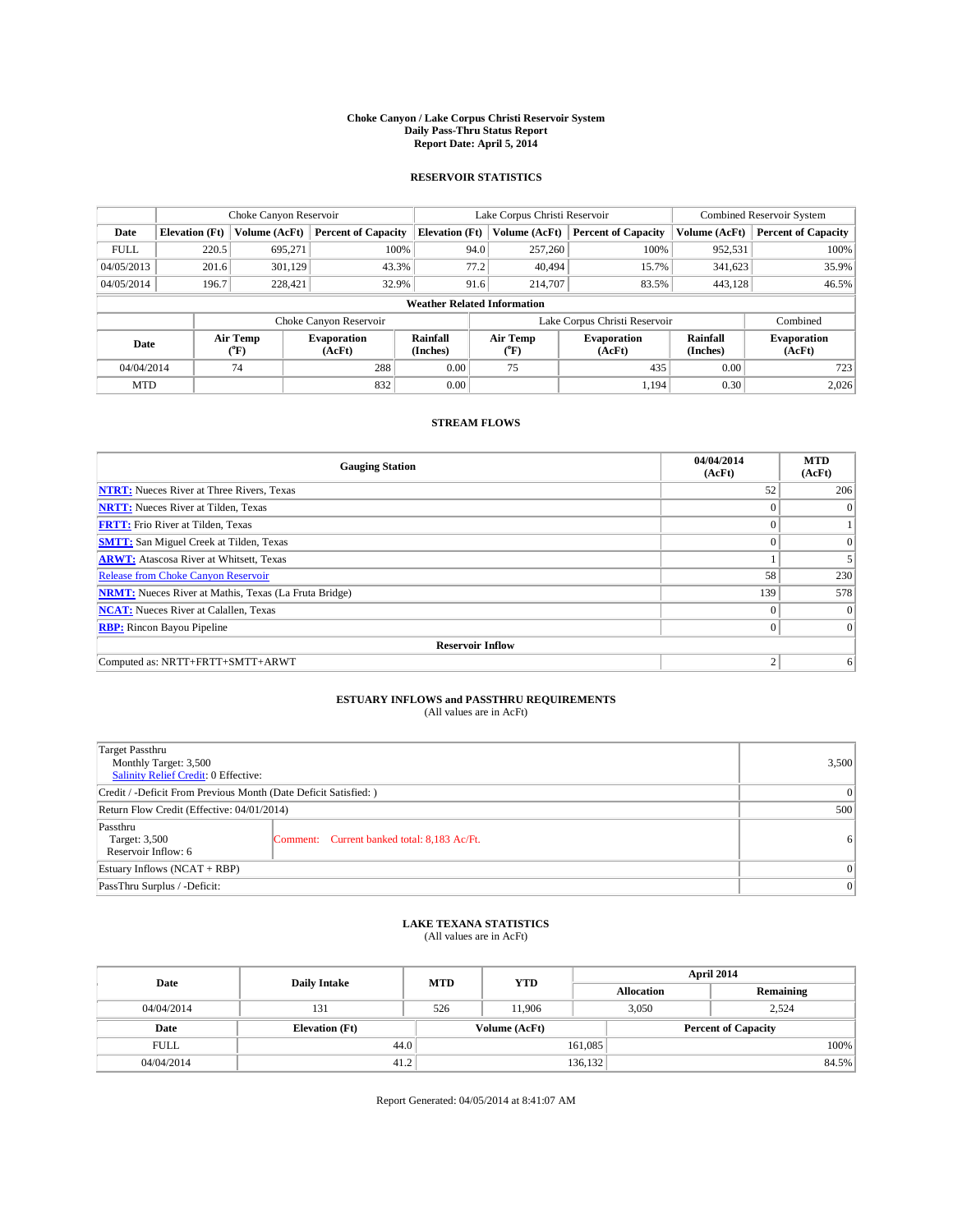#### **Choke Canyon / Lake Corpus Christi Reservoir System Daily Pass-Thru Status Report Report Date: April 6, 2014**

### **RESERVOIR STATISTICS**

|             |                                    | Choke Canyon Reservoir |                              |                       | Lake Corpus Christi Reservoir | <b>Combined Reservoir System</b> |                      |                              |  |
|-------------|------------------------------------|------------------------|------------------------------|-----------------------|-------------------------------|----------------------------------|----------------------|------------------------------|--|
| Date        | <b>Elevation</b> (Ft)              | Volume (AcFt)          | <b>Percent of Capacity</b>   | <b>Elevation (Ft)</b> | Volume (AcFt)                 | <b>Percent of Capacity</b>       | Volume (AcFt)        | <b>Percent of Capacity</b>   |  |
| <b>FULL</b> | 220.5                              | 695.271                | 100%                         | 94.0                  | 257,260                       | 100%                             | 952,531              | 100%                         |  |
| 04/06/2013  | 201.6                              | 300,000                | 43.1%                        | 77.2                  | 40,430                        | 15.7%                            | 340,430              | 35.7%                        |  |
| 04/06/2014  | 196.7                              | 228,820                | 32.9%                        | 91.6                  | 213,840                       | 83.1%                            | 442,660              | 46.5%                        |  |
|             | <b>Weather Related Information</b> |                        |                              |                       |                               |                                  |                      |                              |  |
|             |                                    |                        | Choke Canyon Reservoir       |                       | Lake Corpus Christi Reservoir |                                  | Combined             |                              |  |
| Date        |                                    | Air Temp<br>(°F)       | <b>Evaporation</b><br>(AcFt) | Rainfall<br>(Inches)  | Air Temp<br>$(^{0}F)$         | <b>Evaporation</b><br>(AcFt)     | Rainfall<br>(Inches) | <b>Evaporation</b><br>(AcFt) |  |
| 04/05/2014  |                                    | 65                     | 70                           | 0.04                  | 67                            | 81                               | 0.10                 | 151                          |  |
| <b>MTD</b>  |                                    |                        | 902                          | 0.04                  |                               | 1,275                            | 0.40                 | 2,177                        |  |

## **STREAM FLOWS**

| <b>Gauging Station</b>                                       | 04/05/2014<br>(AcFt) | <b>MTD</b><br>(AcFt) |  |  |  |  |  |
|--------------------------------------------------------------|----------------------|----------------------|--|--|--|--|--|
| <b>NTRT:</b> Nueces River at Three Rivers, Texas             | 52                   | 258                  |  |  |  |  |  |
| <b>NRTT:</b> Nueces River at Tilden, Texas                   | $\theta$             | $\Omega$             |  |  |  |  |  |
| <b>FRTT:</b> Frio River at Tilden, Texas                     |                      |                      |  |  |  |  |  |
| <b>SMTT:</b> San Miguel Creek at Tilden, Texas               | $\theta$             | $\overline{0}$       |  |  |  |  |  |
| <b>ARWT:</b> Atascosa River at Whitsett, Texas               |                      | 6                    |  |  |  |  |  |
| <b>Release from Choke Canyon Reservoir</b>                   | 58                   | 288                  |  |  |  |  |  |
| <b>NRMT:</b> Nueces River at Mathis, Texas (La Fruta Bridge) | 145                  | 723                  |  |  |  |  |  |
| <b>NCAT:</b> Nueces River at Calallen, Texas                 | $\theta$             | $\overline{0}$       |  |  |  |  |  |
| <b>RBP:</b> Rincon Bayou Pipeline                            | $\theta$             | $\Omega$             |  |  |  |  |  |
| <b>Reservoir Inflow</b>                                      |                      |                      |  |  |  |  |  |
| Computed as: NRTT+FRTT+SMTT+ARWT                             |                      |                      |  |  |  |  |  |

# **ESTUARY INFLOWS and PASSTHRU REQUIREMENTS**<br>(All values are in AcFt)

| <b>Target Passthru</b><br>Monthly Target: 3,500<br>Salinity Relief Credit: 0 Effective: |                                             | 3,500 |  |  |
|-----------------------------------------------------------------------------------------|---------------------------------------------|-------|--|--|
| Credit / -Deficit From Previous Month (Date Deficit Satisfied: )                        |                                             |       |  |  |
| Return Flow Credit (Effective: 04/01/2014)                                              |                                             |       |  |  |
| Passthru<br>Target: 3,500<br>Reservoir Inflow: 7                                        | Comment: Current banked total: 8,183 Ac/Ft. | 71    |  |  |
| Estuary Inflows (NCAT + RBP)                                                            |                                             |       |  |  |
| PassThru Surplus / -Deficit:                                                            |                                             |       |  |  |

## **LAKE TEXANA STATISTICS** (All values are in AcFt)

| Date        | <b>Daily Intake</b>   | <b>MTD</b>    | <b>YTD</b> | April 2014        |                            |           |       |
|-------------|-----------------------|---------------|------------|-------------------|----------------------------|-----------|-------|
|             |                       |               |            | <b>Allocation</b> |                            | Remaining |       |
| 04/05/2014  | 131                   | 658           | 12.038     |                   | 3,050<br>2,392             |           |       |
| Date        | <b>Elevation</b> (Ft) | Volume (AcFt) |            |                   | <b>Percent of Capacity</b> |           |       |
| <b>FULL</b> | 44.0                  |               |            | 161,085           |                            |           | 100%  |
| 04/05/2014  | 41.1                  |               |            | 135,282           |                            |           | 84.0% |

Report Generated: 04/06/2014 at 7:52:02 AM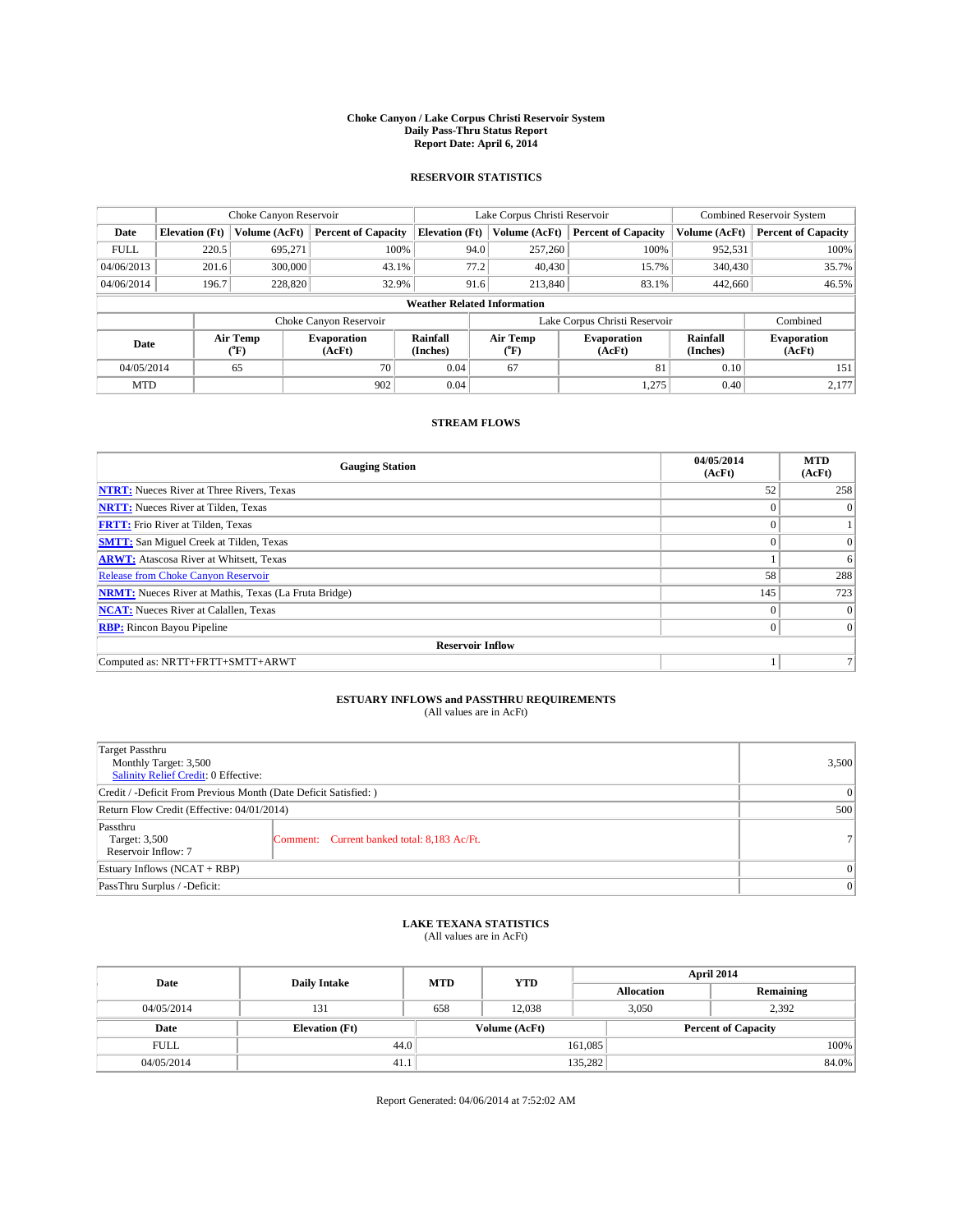#### **Choke Canyon / Lake Corpus Christi Reservoir System Daily Pass-Thru Status Report Report Date: April 7, 2014**

### **RESERVOIR STATISTICS**

|             | Choke Canyon Reservoir             |                  |                              |                       | Lake Corpus Christi Reservoir |                  |                               |                      | <b>Combined Reservoir System</b> |  |  |
|-------------|------------------------------------|------------------|------------------------------|-----------------------|-------------------------------|------------------|-------------------------------|----------------------|----------------------------------|--|--|
| Date        | <b>Elevation</b> (Ft)              | Volume (AcFt)    | <b>Percent of Capacity</b>   | <b>Elevation (Ft)</b> |                               | Volume (AcFt)    | <b>Percent of Capacity</b>    | Volume (AcFt)        | <b>Percent of Capacity</b>       |  |  |
| <b>FULL</b> | 220.5                              | 695,271          | 100%                         |                       | 94.0                          | 257,260          | 100%                          | 952,531              | 100%                             |  |  |
| 04/07/2013  | 201.5                              | 298,715          | 43.0%                        |                       | 77.2                          | 40,494           | 15.7%                         | 339,209              | 35.6%                            |  |  |
| 04/07/2014  | 196.6                              | 227,487          | 32.7%                        |                       | 91.6                          | 216,840          | 84.3%                         | 444,327              | 46.6%                            |  |  |
|             | <b>Weather Related Information</b> |                  |                              |                       |                               |                  |                               |                      |                                  |  |  |
|             |                                    |                  | Choke Canyon Reservoir       |                       |                               |                  | Lake Corpus Christi Reservoir |                      | Combined                         |  |  |
| Date        |                                    | Air Temp<br>(°F) | <b>Evaporation</b><br>(AcFt) | Rainfall<br>(Inches)  |                               | Air Temp<br>(°F) | <b>Evaporation</b><br>(AcFt)  | Rainfall<br>(Inches) | <b>Evaporation</b><br>(AcFt)     |  |  |
| 04/06/2014  |                                    | 64               | 47                           | 0.01                  |                               | 67               | 61                            | 0.00                 | 108                              |  |  |
| <b>MTD</b>  |                                    |                  | 949                          | 0.05                  |                               |                  | 1,336                         | 0.40                 | 2,285                            |  |  |

### **STREAM FLOWS**

| <b>Gauging Station</b>                                       | 04/06/2014<br>(AcFt) | <b>MTD</b><br>(AcFt) |
|--------------------------------------------------------------|----------------------|----------------------|
| <b>NTRT:</b> Nueces River at Three Rivers, Texas             | 52                   | 310                  |
| <b>NRTT:</b> Nueces River at Tilden, Texas                   |                      |                      |
| <b>FRTT:</b> Frio River at Tilden, Texas                     |                      |                      |
| <b>SMTT:</b> San Miguel Creek at Tilden, Texas               | $\theta$             | $\Omega$             |
| <b>ARWT:</b> Atascosa River at Whitsett, Texas               |                      |                      |
| <b>Release from Choke Canyon Reservoir</b>                   | 58                   | 345                  |
| <b>NRMT:</b> Nueces River at Mathis, Texas (La Fruta Bridge) | 145                  | 867                  |
| <b>NCAT:</b> Nueces River at Calallen, Texas                 | $\theta$             | $\overline{0}$       |
| <b>RBP:</b> Rincon Bayou Pipeline                            | $\theta$             | $\Omega$             |
| <b>Reservoir Inflow</b>                                      |                      |                      |
| Computed as: NRTT+FRTT+SMTT+ARWT                             | $\overline{c}$       | 9                    |

# **ESTUARY INFLOWS and PASSTHRU REQUIREMENTS**<br>(All values are in AcFt)

| <b>Target Passthru</b><br>Monthly Target: 3,500<br>Salinity Relief Credit: 0 Effective: |                                             | 3,500           |  |  |
|-----------------------------------------------------------------------------------------|---------------------------------------------|-----------------|--|--|
| Credit / -Deficit From Previous Month (Date Deficit Satisfied: )                        |                                             |                 |  |  |
| Return Flow Credit (Effective: 04/01/2014)                                              |                                             |                 |  |  |
| Passthru<br>Target: 3,500<br>Reservoir Inflow: 9                                        | Comment: Current banked total: 8,183 Ac/Ft. | $\vert 9 \vert$ |  |  |
| Estuary Inflows (NCAT + RBP)                                                            |                                             | $\Omega$        |  |  |
| PassThru Surplus / -Deficit:                                                            |                                             | $\Omega$        |  |  |

# **LAKE TEXANA STATISTICS** (All values are in AcFt)

| Date        | <b>Daily Intake</b>   | <b>MTD</b> | <b>YTD</b>    | April 2014        |                            |           |  |
|-------------|-----------------------|------------|---------------|-------------------|----------------------------|-----------|--|
|             |                       |            |               | <b>Allocation</b> |                            | Remaining |  |
| 04/06/2014  | 132                   | 789        | 12,169        |                   | 3,050<br>2,261             |           |  |
| Date        | <b>Elevation</b> (Ft) |            | Volume (AcFt) |                   | <b>Percent of Capacity</b> |           |  |
| <b>FULL</b> | 44.0                  |            |               | 161,085           |                            | 100%      |  |
| 04/06/2014  | 41.1                  |            |               | 135,282           |                            | 84.0%     |  |

Report Generated: 04/07/2014 at 8:07:21 AM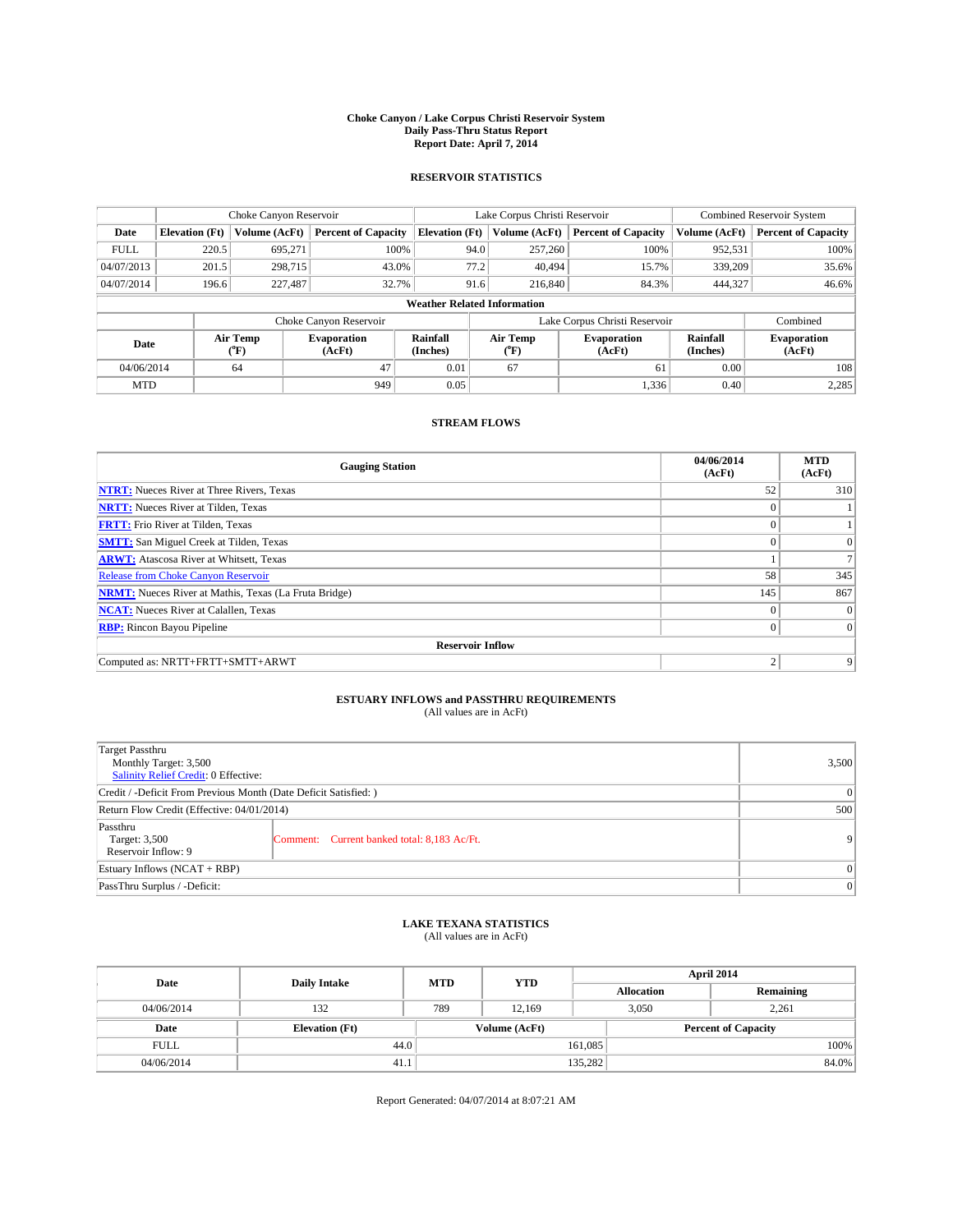#### **Choke Canyon / Lake Corpus Christi Reservoir System Daily Pass-Thru Status Report Report Date: April 8, 2014**

### **RESERVOIR STATISTICS**

|             | Choke Canyon Reservoir |                  |                              |                                    | Lake Corpus Christi Reservoir |                  |                               |                      | <b>Combined Reservoir System</b> |  |  |
|-------------|------------------------|------------------|------------------------------|------------------------------------|-------------------------------|------------------|-------------------------------|----------------------|----------------------------------|--|--|
| Date        | <b>Elevation</b> (Ft)  | Volume (AcFt)    | <b>Percent of Capacity</b>   | <b>Elevation (Ft)</b>              |                               | Volume (AcFt)    | <b>Percent of Capacity</b>    | Volume (AcFt)        | <b>Percent of Capacity</b>       |  |  |
| <b>FULL</b> | 220.5                  | 695,271          | 100%                         |                                    | 94.0                          | 257,260          | 100%                          | 952,531              | 100%                             |  |  |
| 04/08/2013  | 201.4                  | 297,590          | 42.8%                        |                                    | 77.2                          | 40.494           | 15.7%                         | 338,084              | 35.5%                            |  |  |
| 04/08/2014  | 196.7                  | 227,754          | 32.8%                        |                                    | 91.5                          | 213,320          | 82.9%                         | 441,074              | 46.3%                            |  |  |
|             |                        |                  |                              | <b>Weather Related Information</b> |                               |                  |                               |                      |                                  |  |  |
|             |                        |                  | Choke Canyon Reservoir       |                                    |                               |                  | Lake Corpus Christi Reservoir |                      | Combined                         |  |  |
| Date        |                        | Air Temp<br>(°F) | <b>Evaporation</b><br>(AcFt) | Rainfall<br>(Inches)               |                               | Air Temp<br>("F) | <b>Evaporation</b><br>(AcFt)  | Rainfall<br>(Inches) | <b>Evaporation</b><br>(AcFt)     |  |  |
| 04/07/2014  |                        | 80               | 186                          | 0.00                               |                               | 79               | 161                           | 0.00                 | 347                              |  |  |
| <b>MTD</b>  |                        |                  | 1,135                        | 0.05                               |                               |                  | 1.497                         | 0.40                 | 2,632                            |  |  |

## **STREAM FLOWS**

| <b>Gauging Station</b>                                       | 04/07/2014<br>(AcFt) | <b>MTD</b><br>(AcFt) |
|--------------------------------------------------------------|----------------------|----------------------|
| <b>NTRT:</b> Nueces River at Three Rivers, Texas             | 54                   | 363                  |
| <b>NRTT:</b> Nueces River at Tilden, Texas                   | $\theta$             |                      |
| <b>FRTT:</b> Frio River at Tilden, Texas                     |                      |                      |
| <b>SMTT:</b> San Miguel Creek at Tilden, Texas               | $\theta$             | $\overline{0}$       |
| <b>ARWT:</b> Atascosa River at Whitsett, Texas               | $\overline{c}$       | 9                    |
| <b>Release from Choke Canyon Reservoir</b>                   | 58                   | 403                  |
| <b>NRMT:</b> Nueces River at Mathis, Texas (La Fruta Bridge) | 139                  | 1,006                |
| <b>NCAT:</b> Nueces River at Calallen, Texas                 | $\theta$             | $\Omega$             |
| <b>RBP:</b> Rincon Bayou Pipeline                            | $\theta$             | $\Omega$             |
| <b>Reservoir Inflow</b>                                      |                      |                      |
| Computed as: NRTT+FRTT+SMTT+ARWT                             | 2                    | 11                   |

# **ESTUARY INFLOWS and PASSTHRU REQUIREMENTS**<br>(All values are in AcFt)

| <b>Target Passthru</b><br>Monthly Target: 3,500<br>Salinity Relief Credit: 0 Effective: |                                             | 3,500    |  |  |  |
|-----------------------------------------------------------------------------------------|---------------------------------------------|----------|--|--|--|
| Credit / -Deficit From Previous Month (Date Deficit Satisfied: )                        |                                             |          |  |  |  |
| Return Flow Credit (Effective: 04/01/2014)                                              |                                             |          |  |  |  |
| Passthru<br>Target: 3,500<br>Reservoir Inflow: 11                                       | Comment: Current banked total: 8,183 Ac/Ft. | 11       |  |  |  |
| Estuary Inflows (NCAT + RBP)                                                            |                                             | $\Omega$ |  |  |  |
| PassThru Surplus / -Deficit:                                                            |                                             |          |  |  |  |

# **LAKE TEXANA STATISTICS** (All values are in AcFt)

| Date        | <b>Daily Intake</b>   | <b>MTD</b> | <b>YTD</b>    | April 2014        |                            |           |       |
|-------------|-----------------------|------------|---------------|-------------------|----------------------------|-----------|-------|
|             |                       |            |               | <b>Allocation</b> |                            | Remaining |       |
| 04/07/2014  | 132                   | 921        | 12.301        |                   | 3,050<br>2,129             |           |       |
| Date        | <b>Elevation</b> (Ft) |            | Volume (AcFt) |                   | <b>Percent of Capacity</b> |           |       |
| <b>FULL</b> | 44.0                  |            |               | 161,085           |                            |           | 100%  |
| 04/07/2014  | 41.1                  |            |               | 135,282           |                            |           | 84.0% |

Report Generated: 04/08/2014 at 8:07:31 AM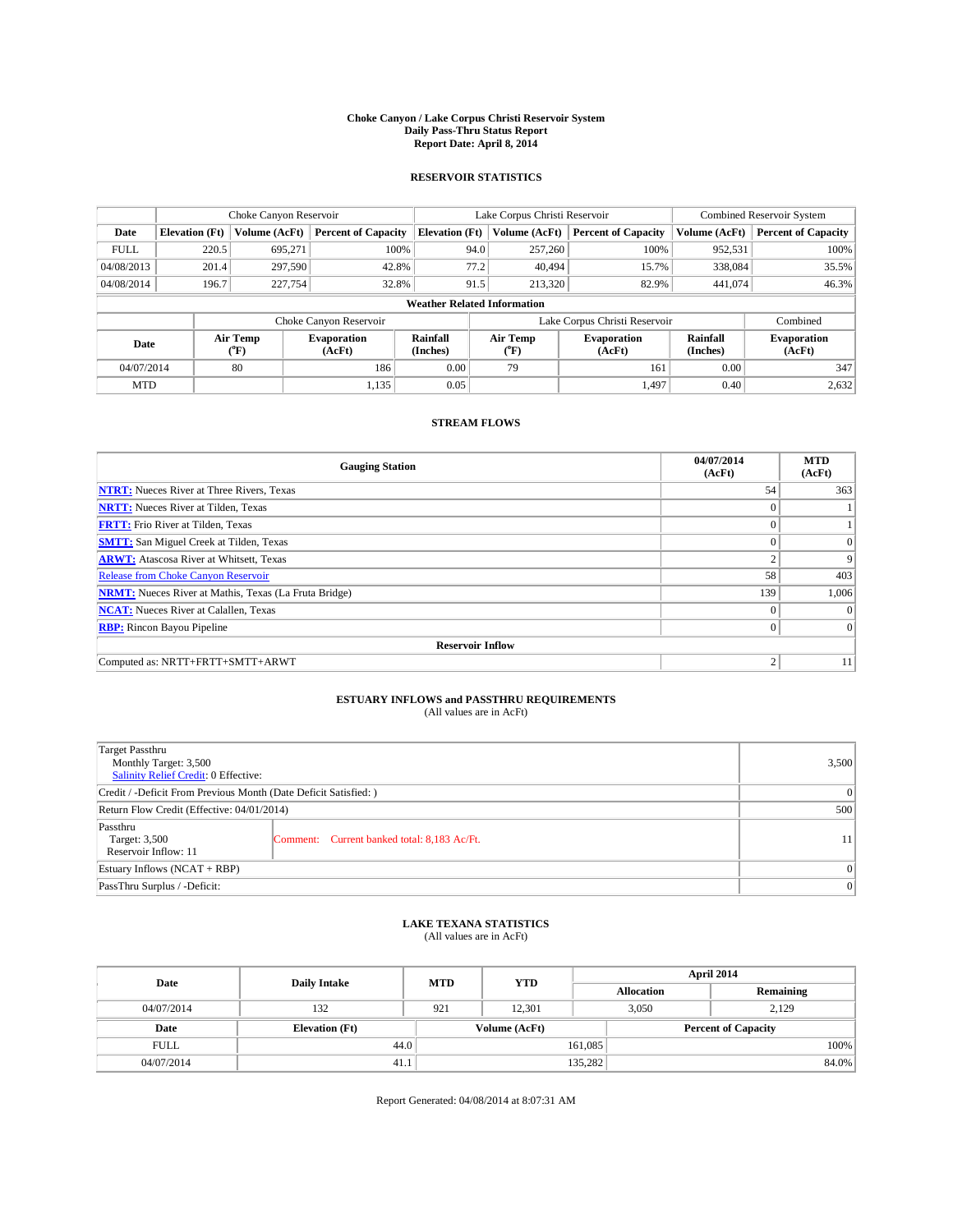#### **Choke Canyon / Lake Corpus Christi Reservoir System Daily Pass-Thru Status Report Report Date: April 9, 2014**

### **RESERVOIR STATISTICS**

|             | Choke Canyon Reservoir             |                  |                            |                       | Lake Corpus Christi Reservoir |                  |                               |                      | <b>Combined Reservoir System</b> |  |  |
|-------------|------------------------------------|------------------|----------------------------|-----------------------|-------------------------------|------------------|-------------------------------|----------------------|----------------------------------|--|--|
| Date        | <b>Elevation</b> (Ft)              | Volume (AcFt)    | <b>Percent of Capacity</b> | <b>Elevation (Ft)</b> |                               | Volume (AcFt)    | <b>Percent of Capacity</b>    | Volume (AcFt)        | Percent of Capacity              |  |  |
| <b>FULL</b> | 220.5                              | 695,271          | 100%                       |                       | 94.0                          | 257,260          | 100%                          | 952,531              | 100%                             |  |  |
| 04/09/2013  | 201.4                              | 297,108          | 42.7%                      |                       | 77.2                          | 40,430           | 15.7%                         | 337,538              | 35.4%                            |  |  |
| 04/09/2014  | 196.6                              | 227,487          | 32.7%                      |                       | 91.5                          | 212,455          | 82.6%                         | 439,942              | $46.2\%$                         |  |  |
|             | <b>Weather Related Information</b> |                  |                            |                       |                               |                  |                               |                      |                                  |  |  |
|             |                                    |                  | Choke Canyon Reservoir     |                       |                               |                  | Lake Corpus Christi Reservoir |                      | Combined                         |  |  |
| Date        |                                    | Air Temp<br>(°F) | Evaporation<br>(AcFt)      | Rainfall<br>(Inches)  |                               | Air Temp<br>("F) | <b>Evaporation</b><br>(AcFt)  | Rainfall<br>(Inches) | <b>Evaporation</b><br>(AcFt)     |  |  |
| 04/08/2014  |                                    | 81               | 271                        | 0.00                  | 79                            |                  | 464                           | 0.00                 | 735                              |  |  |
| <b>MTD</b>  |                                    |                  | 1.406                      | 0.05                  |                               |                  | 1.961                         | 0.40                 | 3,367                            |  |  |

## **STREAM FLOWS**

| <b>Gauging Station</b>                                       | 04/08/2014<br>(AcFt) | <b>MTD</b><br>(AcFt) |
|--------------------------------------------------------------|----------------------|----------------------|
| <b>NTRT:</b> Nueces River at Three Rivers, Texas             | 54                   | 417                  |
| <b>NRTT:</b> Nueces River at Tilden, Texas                   |                      |                      |
| <b>FRTT:</b> Frio River at Tilden, Texas                     |                      |                      |
| <b>SMTT:</b> San Miguel Creek at Tilden, Texas               | $\Omega$             | $\Omega$             |
| <b>ARWT:</b> Atascosa River at Whitsett, Texas               |                      | 10                   |
| <b>Release from Choke Canyon Reservoir</b>                   | 58                   | 461                  |
| <b>NRMT:</b> Nueces River at Mathis, Texas (La Fruta Bridge) | 135                  | 1,141                |
| <b>NCAT:</b> Nueces River at Calallen, Texas                 | $\theta$             | $\Omega$             |
| <b>RBP:</b> Rincon Bayou Pipeline                            | $\theta$             | $\Omega$             |
| <b>Reservoir Inflow</b>                                      |                      |                      |
| Computed as: NRTT+FRTT+SMTT+ARWT                             | $\overline{2}$       | 12                   |

# **ESTUARY INFLOWS and PASSTHRU REQUIREMENTS**<br>(All values are in AcFt)

| Target Passthru<br>Monthly Target: 3,500<br>Salinity Relief Credit: 0 Effective: |                                             | 3,500 |  |  |  |
|----------------------------------------------------------------------------------|---------------------------------------------|-------|--|--|--|
| Credit / -Deficit From Previous Month (Date Deficit Satisfied: )                 |                                             |       |  |  |  |
| Return Flow Credit (Effective: 04/01/2014)                                       |                                             |       |  |  |  |
| Passthru<br>Target: 3,500<br>Reservoir Inflow: 12                                | Comment: Current banked total: 8,183 Ac/Ft. | 12    |  |  |  |
| Estuary Inflows (NCAT + RBP)                                                     |                                             |       |  |  |  |
| PassThru Surplus / -Deficit:                                                     |                                             |       |  |  |  |

## **LAKE TEXANA STATISTICS** (All values are in AcFt)

| Date        | <b>Daily Intake</b>   | <b>MTD</b> | <b>YTD</b>    | April 2014                 |                |           |  |
|-------------|-----------------------|------------|---------------|----------------------------|----------------|-----------|--|
|             |                       |            |               | <b>Allocation</b>          |                | Remaining |  |
| 04/08/2014  | 131                   | 1.052      | 12.432        |                            | 3,050<br>1,998 |           |  |
| Date        | <b>Elevation</b> (Ft) |            | Volume (AcFt) | <b>Percent of Capacity</b> |                |           |  |
| <b>FULL</b> | 44.0                  |            |               | 161,085                    |                | 100%      |  |
| 04/08/2014  | 41.0                  |            |               | 134,434                    |                | 83.5%     |  |

Report Generated: 04/09/2014 at 7:58:54 AM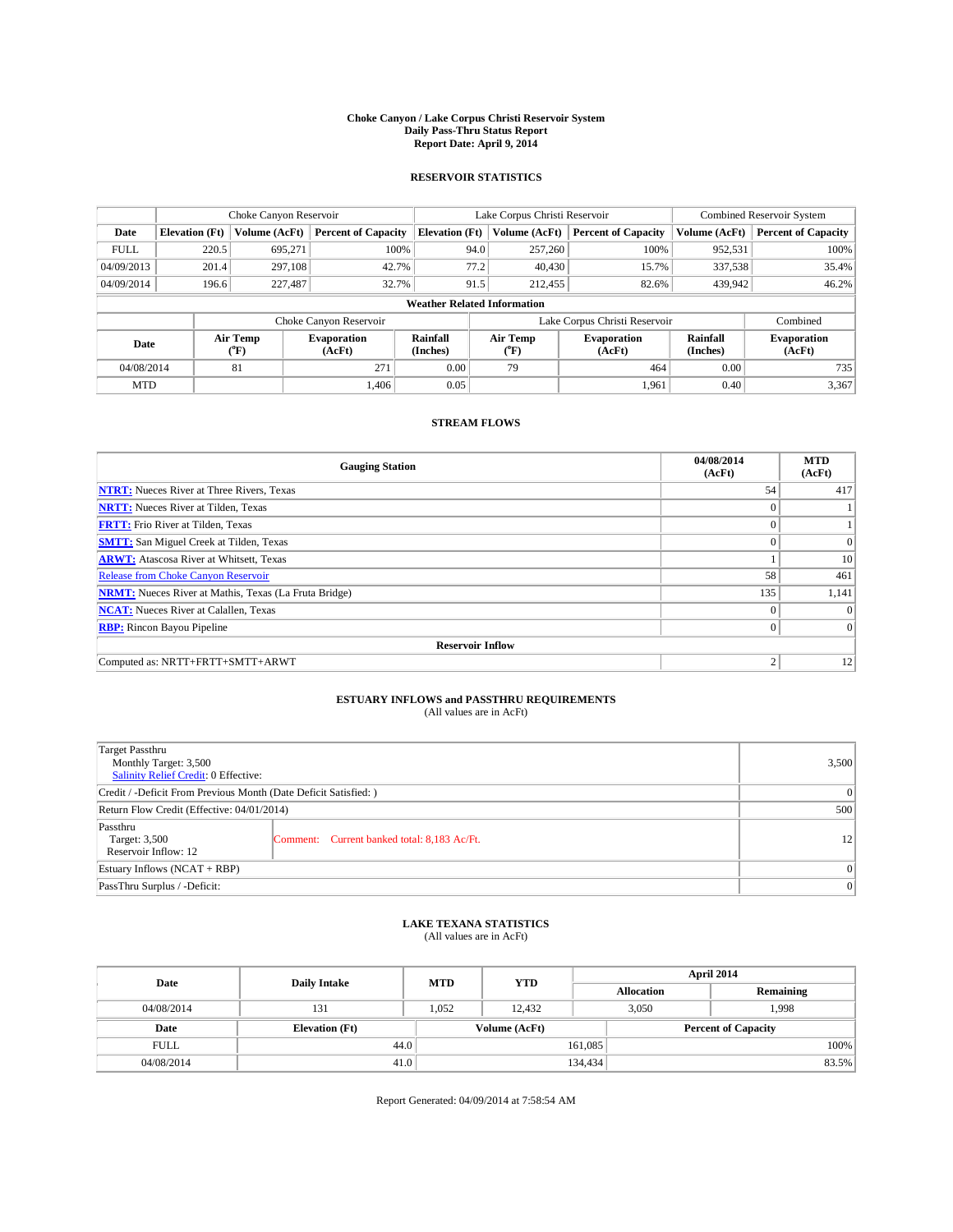#### **Choke Canyon / Lake Corpus Christi Reservoir System Daily Pass-Thru Status Report Report Date: April 10, 2014**

### **RESERVOIR STATISTICS**

|             | Choke Canyon Reservoir             |               |                            |                       | Lake Corpus Christi Reservoir |                  |                              |                      | <b>Combined Reservoir System</b> |  |  |
|-------------|------------------------------------|---------------|----------------------------|-----------------------|-------------------------------|------------------|------------------------------|----------------------|----------------------------------|--|--|
| Date        | <b>Elevation</b> (Ft)              | Volume (AcFt) | <b>Percent of Capacity</b> | <b>Elevation (Ft)</b> |                               | Volume (AcFt)    | <b>Percent of Capacity</b>   | Volume (AcFt)        | Percent of Capacity              |  |  |
| <b>FULL</b> | 220.5                              | 695,271       | 100%                       |                       | 94.0                          | 257,260          | 100%                         | 952,531              | 100%                             |  |  |
| 04/10/2013  | 201.4                              | 296,947       | 42.7%                      |                       | 77.1                          | 40,049           | 15.6%                        | 336,996              | $35.4\%$                         |  |  |
| 04/10/2014  | 196.6                              | 226,689       | 32.6%                      |                       | 91.5                          | 211,936          | 82.4%                        | 438,625              | $46.0\%$                         |  |  |
|             | <b>Weather Related Information</b> |               |                            |                       |                               |                  |                              |                      |                                  |  |  |
|             |                                    |               | Choke Canyon Reservoir     |                       | Lake Corpus Christi Reservoir |                  |                              |                      | Combined                         |  |  |
| Date        | Air Temp<br>(°F)                   |               | Evaporation<br>(AcFt)      | Rainfall<br>(Inches)  |                               | Air Temp<br>("F) | <b>Evaporation</b><br>(AcFt) | Rainfall<br>(Inches) | <b>Evaporation</b><br>(AcFt)     |  |  |
| 04/09/2014  |                                    | 87            | 279                        | 0.00                  | 85                            |                  | 383                          | 0.00                 | 662                              |  |  |
| <b>MTD</b>  |                                    |               | 1.685                      | 0.05                  |                               |                  | 2,344                        | 0.40                 | 4,029                            |  |  |

## **STREAM FLOWS**

| <b>Gauging Station</b>                                       | 04/09/2014<br>(AcFt) | <b>MTD</b><br>(AcFt) |
|--------------------------------------------------------------|----------------------|----------------------|
| <b>NTRT:</b> Nueces River at Three Rivers, Texas             | 54                   | 470                  |
| <b>NRTT:</b> Nueces River at Tilden, Texas                   | $\theta$             |                      |
| <b>FRTT:</b> Frio River at Tilden, Texas                     |                      |                      |
| <b>SMTT:</b> San Miguel Creek at Tilden, Texas               | $\theta$             | $\overline{0}$       |
| <b>ARWT:</b> Atascosa River at Whitsett, Texas               |                      | 12                   |
| <b>Release from Choke Canyon Reservoir</b>                   | 58                   | 518                  |
| <b>NRMT:</b> Nueces River at Mathis, Texas (La Fruta Bridge) | 141                  | 1,282                |
| <b>NCAT:</b> Nueces River at Calallen, Texas                 | $\theta$             | $\Omega$             |
| <b>RBP:</b> Rincon Bayou Pipeline                            | $\theta$             | $\Omega$             |
| <b>Reservoir Inflow</b>                                      |                      |                      |
| Computed as: NRTT+FRTT+SMTT+ARWT                             |                      | 14                   |

# **ESTUARY INFLOWS and PASSTHRU REQUIREMENTS**<br>(All values are in AcFt)

| Target Passthru<br>Monthly Target: 3,500<br>Salinity Relief Credit: 0 Effective: |                                             | 3,500 |  |  |
|----------------------------------------------------------------------------------|---------------------------------------------|-------|--|--|
| Credit / -Deficit From Previous Month (Date Deficit Satisfied: )                 |                                             |       |  |  |
| Return Flow Credit (Effective: 04/01/2014)                                       |                                             |       |  |  |
| Passthru<br>Target: 3,500<br>Reservoir Inflow: 14                                | Comment: Current banked total: 8,183 Ac/Ft. | 14    |  |  |
| Estuary Inflows (NCAT + RBP)                                                     |                                             |       |  |  |
| PassThru Surplus / -Deficit:                                                     | $\Omega$                                    |       |  |  |

# **LAKE TEXANA STATISTICS** (All values are in AcFt)

| Date        | <b>Daily Intake</b>   | <b>MTD</b> | <b>YTD</b>    | April 2014        |                |                            |  |
|-------------|-----------------------|------------|---------------|-------------------|----------------|----------------------------|--|
|             |                       |            |               | <b>Allocation</b> |                | Remaining                  |  |
| 04/09/2014  | 131                   | 1,184      | 12.563        |                   | 3,050<br>1,866 |                            |  |
| Date        | <b>Elevation</b> (Ft) |            | Volume (AcFt) |                   |                | <b>Percent of Capacity</b> |  |
| <b>FULL</b> | 44.0                  |            |               | 161,085           |                | 100%                       |  |
| 04/09/2014  |                       | 41.0       |               | 134,434           |                | 83.5%                      |  |

Report Generated: 04/10/2014 at 8:02:46 AM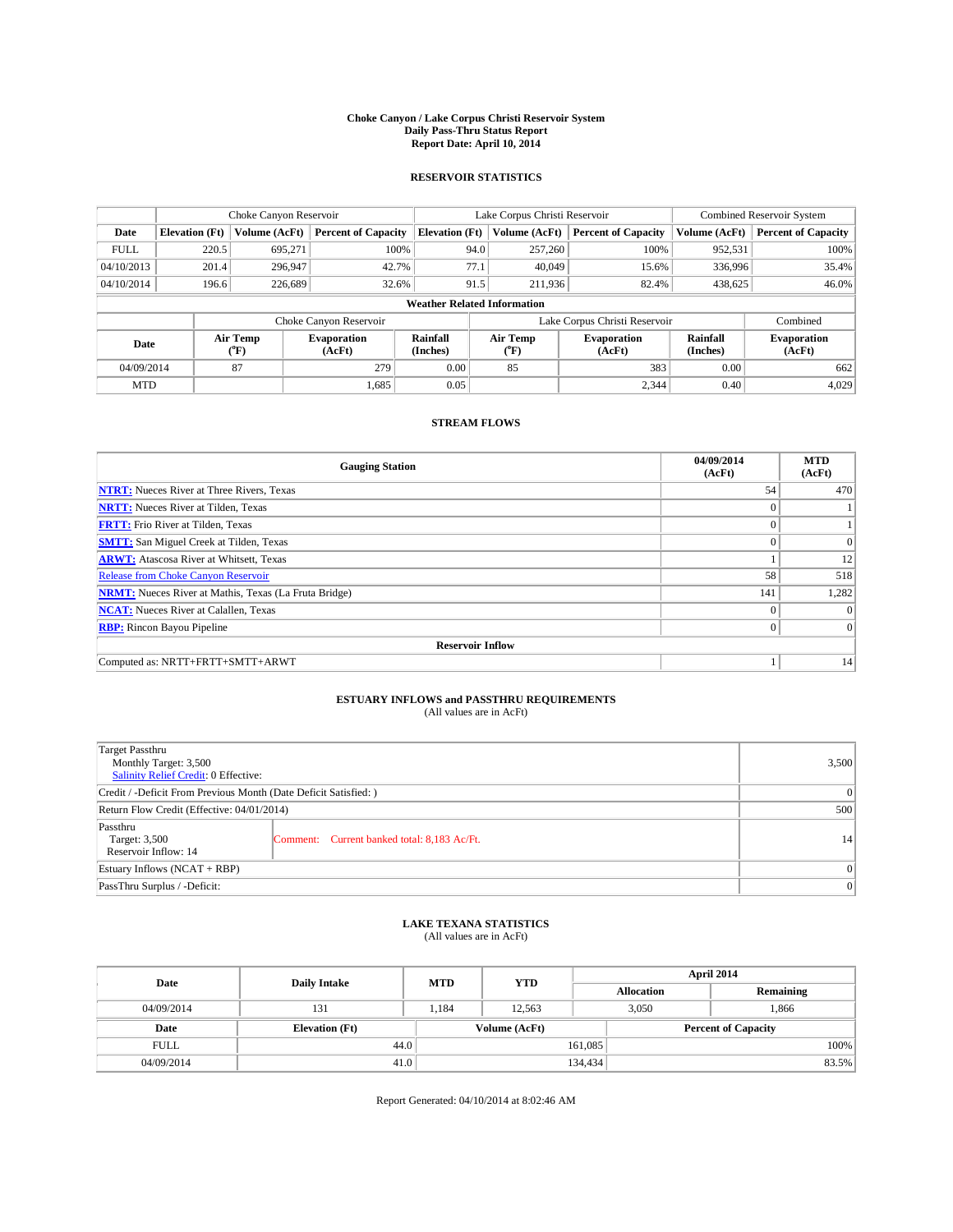#### **Choke Canyon / Lake Corpus Christi Reservoir System Daily Pass-Thru Status Report Report Date: April 11, 2014**

### **RESERVOIR STATISTICS**

|             |                                    | Choke Canyon Reservoir |                              |                       | Lake Corpus Christi Reservoir             | <b>Combined Reservoir System</b> |                      |                              |  |  |
|-------------|------------------------------------|------------------------|------------------------------|-----------------------|-------------------------------------------|----------------------------------|----------------------|------------------------------|--|--|
| Date        | <b>Elevation</b> (Ft)              | Volume (AcFt)          | <b>Percent of Capacity</b>   | <b>Elevation (Ft)</b> | Volume (AcFt)                             | <b>Percent of Capacity</b>       | Volume (AcFt)        | <b>Percent of Capacity</b>   |  |  |
| <b>FULL</b> | 220.5                              | 695,271                | 100%                         | 94.0                  | 257,260                                   | 100%                             | 952,531              | 100%                         |  |  |
| 04/11/2013  | 201.3                              | 296,465                | 42.6%                        | 77.2                  | 40,814                                    | 15.9%                            | 337,279              | 35.4%                        |  |  |
| 04/11/2014  | 196.6                              | 227,087                | 32.7%                        | 91.4                  | 211.590                                   | 82.2%                            | 438,677              | 46.1%                        |  |  |
|             | <b>Weather Related Information</b> |                        |                              |                       |                                           |                                  |                      |                              |  |  |
|             |                                    |                        | Choke Canyon Reservoir       |                       | Lake Corpus Christi Reservoir<br>Combined |                                  |                      |                              |  |  |
| Date        | Air Temp<br>(°F)                   |                        | <b>Evaporation</b><br>(AcFt) | Rainfall<br>(Inches)  | Air Temp<br>(°F)                          | <b>Evaporation</b><br>(AcFt)     | Rainfall<br>(Inches) | <b>Evaporation</b><br>(AcFt) |  |  |
| 04/10/2014  |                                    | 89                     | 302                          | 0.00                  | 85                                        | 342                              | 0.00                 | 644                          |  |  |
| <b>MTD</b>  |                                    |                        | 1.987                        | 0.05                  |                                           | 2,686                            | 0.40                 | 4,673                        |  |  |

### **STREAM FLOWS**

| <b>Gauging Station</b>                                       | 04/10/2014<br>(AcFt) | <b>MTD</b><br>(AcFt) |
|--------------------------------------------------------------|----------------------|----------------------|
| <b>NTRT:</b> Nueces River at Three Rivers, Texas             | 54                   | 524                  |
| <b>NRTT:</b> Nueces River at Tilden, Texas                   | $\theta$             |                      |
| <b>FRTT:</b> Frio River at Tilden, Texas                     |                      |                      |
| <b>SMTT:</b> San Miguel Creek at Tilden, Texas               | $\theta$             | $\overline{0}$       |
| <b>ARWT:</b> Atascosa River at Whitsett, Texas               |                      | 13                   |
| <b>Release from Choke Canyon Reservoir</b>                   | 58                   | 576                  |
| <b>NRMT:</b> Nueces River at Mathis, Texas (La Fruta Bridge) | 159                  | 1,441                |
| <b>NCAT:</b> Nueces River at Calallen, Texas                 | $\theta$             | $\Omega$             |
| <b>RBP:</b> Rincon Bayou Pipeline                            | $\theta$             | $\Omega$             |
| <b>Reservoir Inflow</b>                                      |                      |                      |
| Computed as: NRTT+FRTT+SMTT+ARWT                             |                      | 15                   |

# **ESTUARY INFLOWS and PASSTHRU REQUIREMENTS**<br>(All values are in AcFt)

| Target Passthru<br>Monthly Target: 3,500<br>Salinity Relief Credit: 0 Effective: |                                             | 3,500           |  |  |
|----------------------------------------------------------------------------------|---------------------------------------------|-----------------|--|--|
| Credit / -Deficit From Previous Month (Date Deficit Satisfied: )                 |                                             |                 |  |  |
| Return Flow Credit (Effective: 04/01/2014)                                       |                                             |                 |  |  |
| Passthru<br>Target: 3,500<br>Reservoir Inflow: 15                                | Comment: Current banked total: 8,183 Ac/Ft. | 15 <sup>2</sup> |  |  |
| Estuary Inflows (NCAT + RBP)                                                     |                                             |                 |  |  |
| PassThru Surplus / -Deficit:                                                     | $\Omega$                                    |                 |  |  |

# **LAKE TEXANA STATISTICS** (All values are in AcFt)

| Date        | <b>Daily Intake</b>   | <b>MTD</b> | <b>YTD</b>    | April 2014        |                |                            |       |
|-------------|-----------------------|------------|---------------|-------------------|----------------|----------------------------|-------|
|             |                       |            |               | <b>Allocation</b> |                | Remaining                  |       |
| 04/10/2014  | 122                   | 1,306      | 12,685        |                   | 3,050<br>1,744 |                            |       |
| Date        | <b>Elevation</b> (Ft) |            | Volume (AcFt) |                   |                | <b>Percent of Capacity</b> |       |
| <b>FULL</b> | 44.0                  |            |               | 161,085           |                |                            | 100%  |
| 04/10/2014  | 40.9                  |            |               | 133,588           |                |                            | 82.9% |

Report Generated: 04/11/2014 at 8:00:57 AM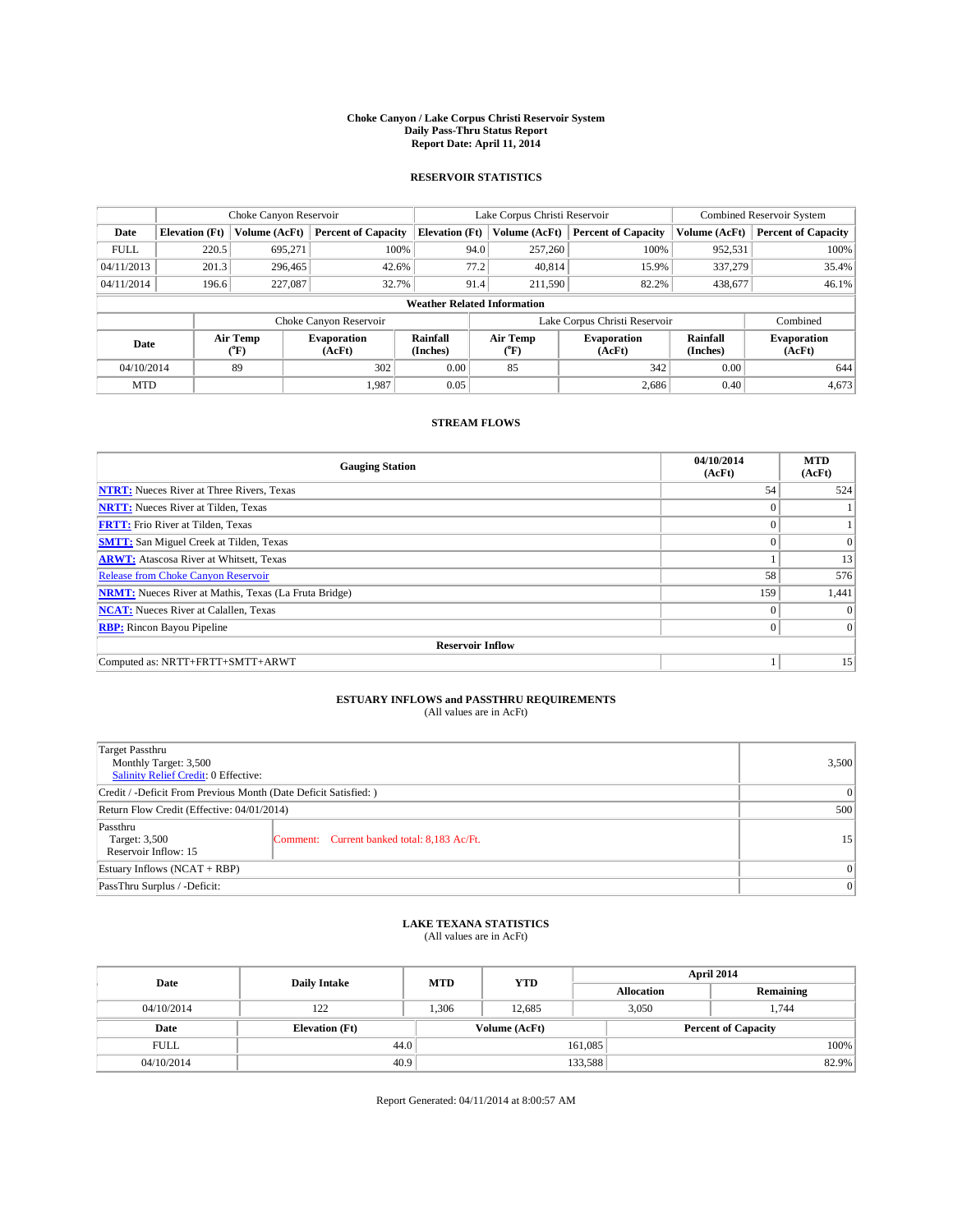#### **Choke Canyon / Lake Corpus Christi Reservoir System Daily Pass-Thru Status Report Report Date: April 12, 2014**

### **RESERVOIR STATISTICS**

|             | Choke Canyon Reservoir             |               |                              |                       | Lake Corpus Christi Reservoir |         |                              |                      | Combined Reservoir System    |  |  |
|-------------|------------------------------------|---------------|------------------------------|-----------------------|-------------------------------|---------|------------------------------|----------------------|------------------------------|--|--|
| Date        | <b>Elevation</b> (Ft)              | Volume (AcFt) | <b>Percent of Capacity</b>   | <b>Elevation (Ft)</b> | Volume (AcFt)                 |         | <b>Percent of Capacity</b>   | Volume (AcFt)        | <b>Percent of Capacity</b>   |  |  |
| <b>FULL</b> | 220.5                              | 695,271       | 100%                         |                       | 94.0                          | 257,260 | 100%                         | 952,531              | 100%                         |  |  |
| 04/12/2013  | 201.3                              | 296,465       | 42.6%                        |                       | 77.2                          | 40,750  | 15.8%                        | 337,215              | 35.4%                        |  |  |
| 04/12/2014  | 196.5                              | 226,158       | 32.5%                        |                       | 91.4                          | 211.072 | 82.0%                        | 437,230              | 45.9%                        |  |  |
|             | <b>Weather Related Information</b> |               |                              |                       |                               |         |                              |                      |                              |  |  |
|             |                                    |               | Choke Canyon Reservoir       |                       | Lake Corpus Christi Reservoir |         |                              |                      | Combined                     |  |  |
| Date        | Air Temp<br>(°F)                   |               | <b>Evaporation</b><br>(AcFt) | Rainfall<br>(Inches)  | Air Temp<br>(°F)              |         | <b>Evaporation</b><br>(AcFt) | Rainfall<br>(Inches) | <b>Evaporation</b><br>(AcFt) |  |  |
| 04/11/2014  |                                    | 89            | 255                          | 0.00                  | 85                            |         | 372<br>0.00                  |                      | 627                          |  |  |
| <b>MTD</b>  |                                    |               | 2.242                        | 0.05                  |                               |         | 3,058                        | 0.40                 | 5,300                        |  |  |

### **STREAM FLOWS**

| <b>Gauging Station</b>                                       | 04/11/2014<br>(AcFt) | <b>MTD</b><br>(AcFt) |
|--------------------------------------------------------------|----------------------|----------------------|
| <b>NTRT:</b> Nueces River at Three Rivers, Texas             | 54                   | 578                  |
| <b>NRTT:</b> Nueces River at Tilden, Texas                   | $\theta$             |                      |
| <b>FRTT:</b> Frio River at Tilden, Texas                     |                      |                      |
| <b>SMTT:</b> San Miguel Creek at Tilden, Texas               | $\theta$             | $\overline{0}$       |
| <b>ARWT:</b> Atascosa River at Whitsett, Texas               |                      | 14                   |
| <b>Release from Choke Canyon Reservoir</b>                   | 58                   | 633                  |
| <b>NRMT:</b> Nueces River at Mathis, Texas (La Fruta Bridge) | 177                  | 1,618                |
| <b>NCAT:</b> Nueces River at Calallen, Texas                 | $\theta$             | $\Omega$             |
| <b>RBP:</b> Rincon Bayou Pipeline                            | $\theta$             | $\Omega$             |
| <b>Reservoir Inflow</b>                                      |                      |                      |
| Computed as: NRTT+FRTT+SMTT+ARWT                             |                      | 16                   |

# **ESTUARY INFLOWS and PASSTHRU REQUIREMENTS**<br>(All values are in AcFt)

| <b>Target Passthru</b><br>Monthly Target: 3,500<br>Salinity Relief Credit: 0 Effective: |                                             |    |  |  |  |
|-----------------------------------------------------------------------------------------|---------------------------------------------|----|--|--|--|
| Credit / -Deficit From Previous Month (Date Deficit Satisfied: )                        |                                             |    |  |  |  |
| Return Flow Credit (Effective: 04/01/2014)                                              |                                             |    |  |  |  |
| Passthru<br>Target: 3,500<br>Reservoir Inflow: 16                                       | Comment: Current banked total: 8,183 Ac/Ft. | 16 |  |  |  |
| Estuary Inflows (NCAT + RBP)                                                            |                                             |    |  |  |  |
| PassThru Surplus / -Deficit:                                                            |                                             |    |  |  |  |

## **LAKE TEXANA STATISTICS** (All values are in AcFt)

| Date        | <b>Daily Intake</b>   | <b>MTD</b> | <b>YTD</b>    | April 2014        |                |                            |       |
|-------------|-----------------------|------------|---------------|-------------------|----------------|----------------------------|-------|
|             |                       |            |               | <b>Allocation</b> |                | Remaining                  |       |
| 04/11/2014  | 132                   | 1,437      | 12.817        |                   | 3,050<br>1,613 |                            |       |
| Date        | <b>Elevation</b> (Ft) |            | Volume (AcFt) |                   |                | <b>Percent of Capacity</b> |       |
| <b>FULL</b> | 44.0                  |            |               | 161,085           |                |                            | 100%  |
| 04/11/2014  | 40.9                  |            |               | 133,588           |                |                            | 82.9% |

Report Generated: 04/12/2014 at 7:33:00 AM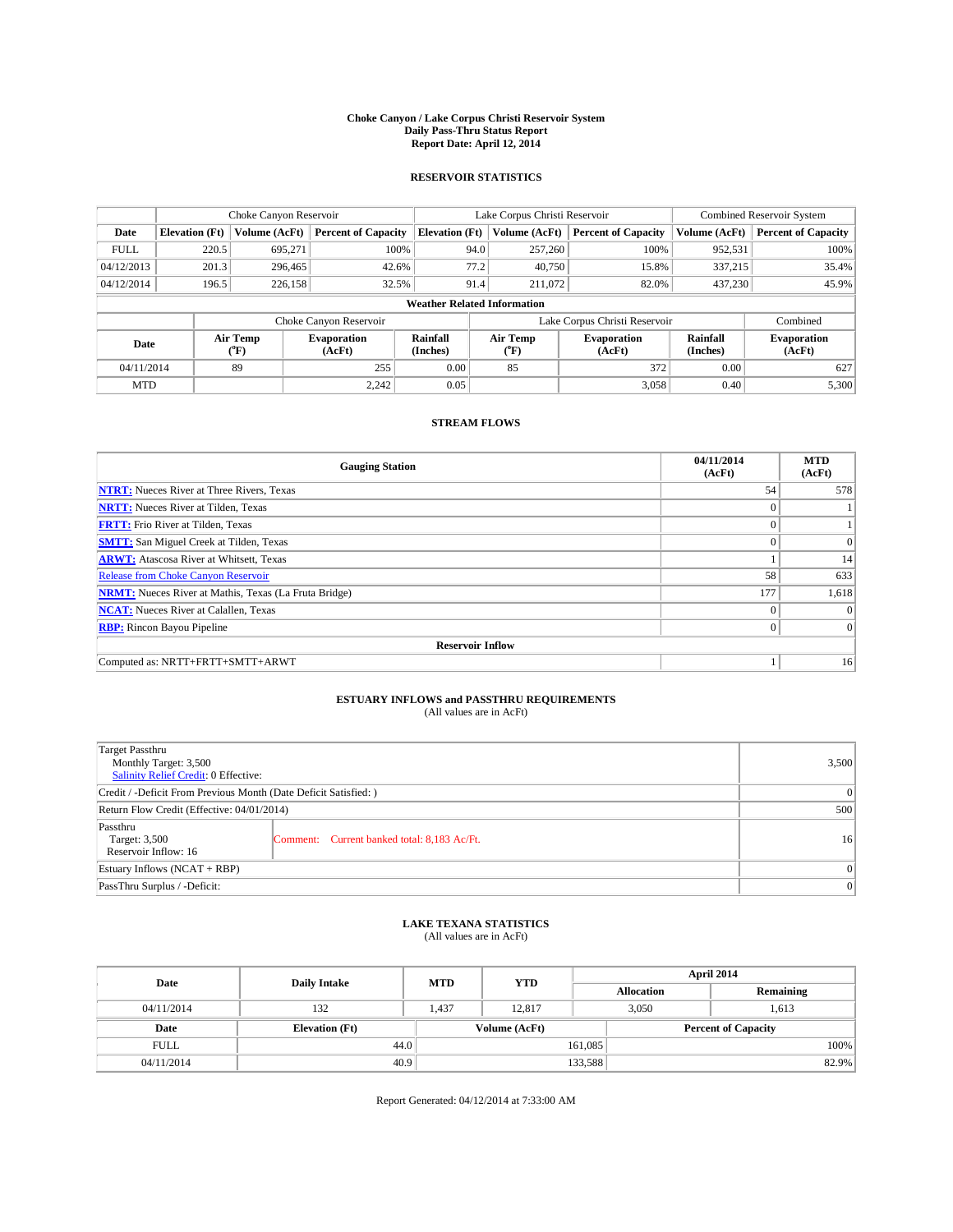#### **Choke Canyon / Lake Corpus Christi Reservoir System Daily Pass-Thru Status Report Report Date: April 13, 2014**

### **RESERVOIR STATISTICS**

|             | Choke Canyon Reservoir             |                  |                              |                       | Lake Corpus Christi Reservoir |                  |                              |                      | <b>Combined Reservoir System</b> |  |  |
|-------------|------------------------------------|------------------|------------------------------|-----------------------|-------------------------------|------------------|------------------------------|----------------------|----------------------------------|--|--|
| Date        | <b>Elevation</b> (Ft)              | Volume (AcFt)    | <b>Percent of Capacity</b>   | <b>Elevation (Ft)</b> |                               | Volume (AcFt)    | <b>Percent of Capacity</b>   | Volume (AcFt)        | <b>Percent of Capacity</b>       |  |  |
| <b>FULL</b> | 220.5                              | 695,271          | 100%                         |                       | 94.0                          | 257,260          | 100%                         | 952,531              | 100%                             |  |  |
| 04/13/2013  | 201.3                              | 296,144          | 42.6%                        |                       | 77.2                          | 40,686           | 15.8%                        | 336,830              | 35.4%                            |  |  |
| 04/13/2014  | 196.5                              | 226,158          | 32.5%                        |                       | 91.4                          | 210,726          | 81.9%                        | 436,884              | 45.9%                            |  |  |
|             | <b>Weather Related Information</b> |                  |                              |                       |                               |                  |                              |                      |                                  |  |  |
|             |                                    |                  | Choke Canyon Reservoir       |                       | Lake Corpus Christi Reservoir |                  |                              |                      |                                  |  |  |
| Date        |                                    | Air Temp<br>(°F) | <b>Evaporation</b><br>(AcFt) | Rainfall<br>(Inches)  |                               | Air Temp<br>("F) | <b>Evaporation</b><br>(AcFt) | Rainfall<br>(Inches) | <b>Evaporation</b><br>(AcFt)     |  |  |
| 04/12/2014  |                                    | 87               | 232                          | 0.00                  | 83                            |                  | 292                          | 0.00                 | 524                              |  |  |
| <b>MTD</b>  |                                    |                  | 2.474                        | 0.05                  |                               |                  | 3,350                        | 0.40                 | 5,824                            |  |  |

### **STREAM FLOWS**

| <b>Gauging Station</b>                                       | 04/12/2014<br>(AcFt) | <b>MTD</b><br>(AcFt) |
|--------------------------------------------------------------|----------------------|----------------------|
| <b>NTRT:</b> Nueces River at Three Rivers, Texas             | 52                   | 629                  |
| <b>NRTT:</b> Nueces River at Tilden, Texas                   | $\theta$             |                      |
| <b>FRTT:</b> Frio River at Tilden, Texas                     |                      |                      |
| <b>SMTT:</b> San Miguel Creek at Tilden, Texas               | $\theta$             | $\overline{0}$       |
| <b>ARWT:</b> Atascosa River at Whitsett, Texas               |                      | 15                   |
| <b>Release from Choke Canyon Reservoir</b>                   | 58                   | 691                  |
| <b>NRMT:</b> Nueces River at Mathis, Texas (La Fruta Bridge) | 161                  | 1,779                |
| <b>NCAT:</b> Nueces River at Calallen, Texas                 | $\theta$             | $\Omega$             |
| <b>RBP:</b> Rincon Bayou Pipeline                            | $\theta$             | $\Omega$             |
| <b>Reservoir Inflow</b>                                      |                      |                      |
| Computed as: NRTT+FRTT+SMTT+ARWT                             |                      | 17                   |

# **ESTUARY INFLOWS and PASSTHRU REQUIREMENTS**<br>(All values are in AcFt)

| <b>Target Passthru</b><br>Monthly Target: 3,500<br>Salinity Relief Credit: 0 Effective: |                                             | 3,500           |  |  |
|-----------------------------------------------------------------------------------------|---------------------------------------------|-----------------|--|--|
| Credit / -Deficit From Previous Month (Date Deficit Satisfied: )                        |                                             |                 |  |  |
| Return Flow Credit (Effective: 04/01/2014)                                              |                                             |                 |  |  |
| Passthru<br>Target: 3,500<br>Reservoir Inflow: 17                                       | Comment: Current banked total: 8,183 Ac/Ft. | 17 <sup>1</sup> |  |  |
| Estuary Inflows (NCAT + RBP)                                                            |                                             |                 |  |  |
| PassThru Surplus / -Deficit:                                                            |                                             |                 |  |  |

# **LAKE TEXANA STATISTICS** (All values are in AcFt)

| Date        | <b>Daily Intake</b>   | <b>MTD</b> | <b>YTD</b>    | April 2014        |  |                            |       |
|-------------|-----------------------|------------|---------------|-------------------|--|----------------------------|-------|
|             |                       |            |               | <b>Allocation</b> |  | Remaining                  |       |
| 04/12/2014  | 131                   | 1,568      | 12.948        | 3,050             |  | 1,482                      |       |
| Date        | <b>Elevation</b> (Ft) |            | Volume (AcFt) |                   |  | <b>Percent of Capacity</b> |       |
| <b>FULL</b> | 44.0                  |            |               | 161,085           |  |                            | 100%  |
| 04/12/2014  | 40.8                  |            |               | 132,746           |  |                            | 82.4% |

Report Generated: 04/13/2014 at 7:49:25 AM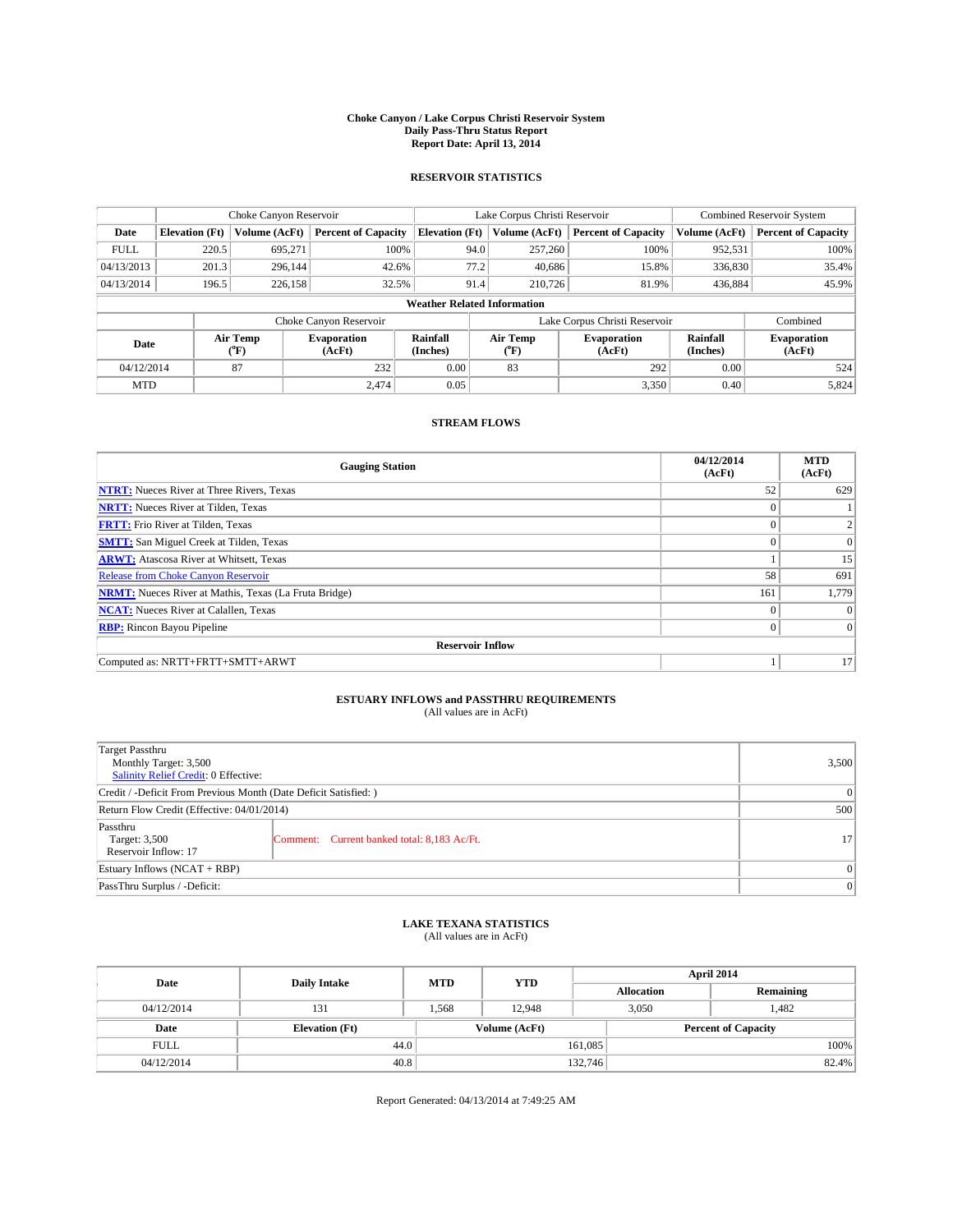#### **Choke Canyon / Lake Corpus Christi Reservoir System Daily Pass-Thru Status Report Report Date: April 14, 2014**

### **RESERVOIR STATISTICS**

|             | Choke Canyon Reservoir             |                  | Lake Corpus Christi Reservoir |                      |                                        |                  | <b>Combined Reservoir System</b> |                      |                              |  |  |
|-------------|------------------------------------|------------------|-------------------------------|----------------------|----------------------------------------|------------------|----------------------------------|----------------------|------------------------------|--|--|
| Date        | <b>Elevation</b> (Ft)              | Volume (AcFt)    | <b>Percent of Capacity</b>    |                      | <b>Elevation (Ft)</b><br>Volume (AcFt) |                  | <b>Percent of Capacity</b>       | Volume (AcFt)        | Percent of Capacity          |  |  |
| <b>FULL</b> | 220.5                              | 695,271          | 100%                          |                      | 94.0                                   | 257,260          | 100%                             | 952,531              | 100%                         |  |  |
| 04/14/2013  | 201.3                              | 295,825          | 42.5%                         |                      | 77.2                                   | 40,686           | 15.8%                            | 336,511              | 35.3%                        |  |  |
| 04/14/2014  | 196.5                              | 226,025          | 32.5%                         |                      | 91.4                                   | 210,554          | 81.8%                            | 436,579              | 45.8%                        |  |  |
|             | <b>Weather Related Information</b> |                  |                               |                      |                                        |                  |                                  |                      |                              |  |  |
|             |                                    |                  | Choke Canyon Reservoir        |                      | Lake Corpus Christi Reservoir          |                  |                                  |                      |                              |  |  |
| Date        |                                    | Air Temp<br>(°F) | Evaporation<br>(AcFt)         | Rainfall<br>(Inches) |                                        | Air Temp<br>("F) | <b>Evaporation</b><br>(AcFt)     | Rainfall<br>(Inches) | <b>Evaporation</b><br>(AcFt) |  |  |
| 04/13/2014  |                                    | 93               | 170                           | 0.00                 |                                        | 85               | 201                              | 0.00                 | 371                          |  |  |
| <b>MTD</b>  |                                    |                  | 2.644                         | 0.05                 |                                        |                  | 3,551                            | 0.40                 | 6,195                        |  |  |

## **STREAM FLOWS**

| <b>Gauging Station</b>                                       | 04/13/2014<br>(AcFt) | <b>MTD</b><br>(AcFt) |  |  |  |  |  |  |  |
|--------------------------------------------------------------|----------------------|----------------------|--|--|--|--|--|--|--|
| <b>NTRT:</b> Nueces River at Three Rivers, Texas             | 52                   | 681                  |  |  |  |  |  |  |  |
| <b>NRTT:</b> Nueces River at Tilden, Texas                   | $\theta$             |                      |  |  |  |  |  |  |  |
| <b>FRTT:</b> Frio River at Tilden, Texas                     |                      |                      |  |  |  |  |  |  |  |
| <b>SMTT:</b> San Miguel Creek at Tilden, Texas               | $\theta$             | $\overline{0}$       |  |  |  |  |  |  |  |
| <b>ARWT:</b> Atascosa River at Whitsett, Texas               |                      | 15                   |  |  |  |  |  |  |  |
| <b>Release from Choke Canyon Reservoir</b>                   | 58                   | 748                  |  |  |  |  |  |  |  |
| <b>NRMT:</b> Nueces River at Mathis, Texas (La Fruta Bridge) | 183                  | 1,961                |  |  |  |  |  |  |  |
| <b>NCAT:</b> Nueces River at Calallen, Texas                 | $\theta$             | $\Omega$             |  |  |  |  |  |  |  |
| <b>RBP:</b> Rincon Bayou Pipeline                            | $\theta$             | $\Omega$             |  |  |  |  |  |  |  |
| <b>Reservoir Inflow</b>                                      |                      |                      |  |  |  |  |  |  |  |
| Computed as: NRTT+FRTT+SMTT+ARWT                             |                      | 18                   |  |  |  |  |  |  |  |

# **ESTUARY INFLOWS and PASSTHRU REQUIREMENTS**<br>(All values are in AcFt)

| <b>Target Passthru</b><br>Monthly Target: 3,500<br>Salinity Relief Credit: 0 Effective: |                                             | 3,500     |  |  |
|-----------------------------------------------------------------------------------------|---------------------------------------------|-----------|--|--|
| Credit / -Deficit From Previous Month (Date Deficit Satisfied: )                        |                                             |           |  |  |
| Return Flow Credit (Effective: 04/01/2014)                                              |                                             |           |  |  |
| Passthru<br>Target: 3,500<br>Reservoir Inflow: 18                                       | Comment: Current banked total: 8,183 Ac/Ft. | <b>18</b> |  |  |
| Estuary Inflows (NCAT + RBP)                                                            |                                             |           |  |  |
| PassThru Surplus / -Deficit:                                                            |                                             |           |  |  |

# **LAKE TEXANA STATISTICS** (All values are in AcFt)

| Date        | <b>Daily Intake</b>   | <b>MTD</b> | <b>YTD</b>    | April 2014 |                   |                            |       |
|-------------|-----------------------|------------|---------------|------------|-------------------|----------------------------|-------|
|             |                       |            |               |            | <b>Allocation</b> | Remaining                  |       |
| 04/13/2014  | 131                   | 1,699      | 13,079        |            | 3,050<br>1,351    |                            |       |
| Date        | <b>Elevation</b> (Ft) |            | Volume (AcFt) |            |                   | <b>Percent of Capacity</b> |       |
| <b>FULL</b> | 44.0                  |            |               | 161,085    |                   |                            | 100%  |
| 04/13/2014  | 40.8                  |            |               | 132,746    |                   |                            | 82.4% |

Report Generated: 04/14/2014 at 7:56:50 AM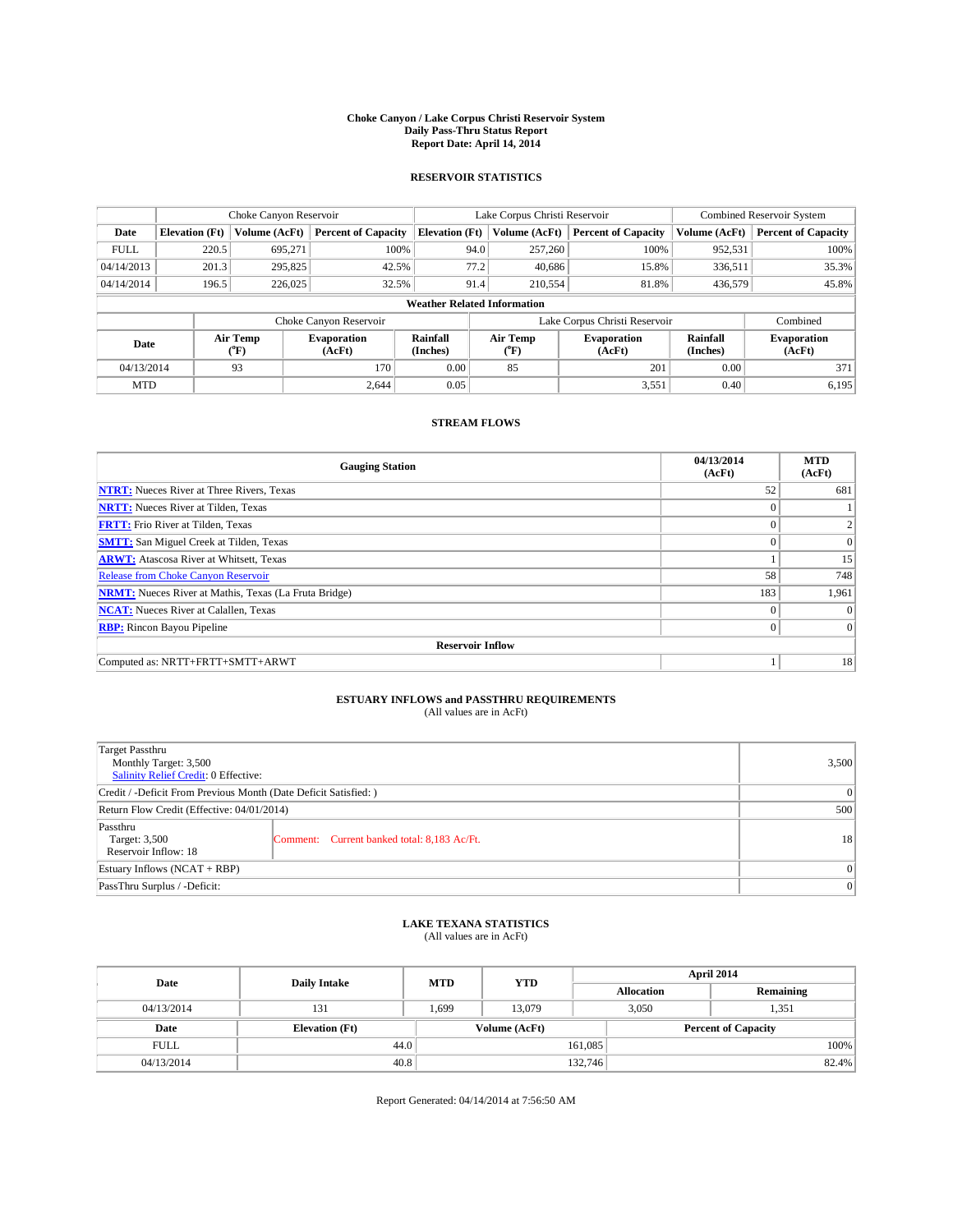#### **Choke Canyon / Lake Corpus Christi Reservoir System Daily Pass-Thru Status Report Report Date: April 15, 2014**

### **RESERVOIR STATISTICS**

|             |                                    | Choke Canyon Reservoir |                              |                       | Lake Corpus Christi Reservoir | <b>Combined Reservoir System</b> |                      |                              |  |  |  |
|-------------|------------------------------------|------------------------|------------------------------|-----------------------|-------------------------------|----------------------------------|----------------------|------------------------------|--|--|--|
| Date        | <b>Elevation</b> (Ft)              | Volume (AcFt)          | <b>Percent of Capacity</b>   | <b>Elevation (Ft)</b> | Volume (AcFt)                 | <b>Percent of Capacity</b>       | Volume (AcFt)        | <b>Percent of Capacity</b>   |  |  |  |
| <b>FULL</b> | 220.5                              | 695,271                | 100%                         | 94.0                  | 257,260                       | 100%                             | 952,531              | 100%                         |  |  |  |
| 04/15/2013  | 201.2                              | 294,238                | 42.3%                        | 77.1                  | 39,986                        | 15.5%                            | 334,224              | 35.1%                        |  |  |  |
| 04/15/2014  | 196.5                              | 225,363                | 32.4%                        | 91.4                  | 211.072                       | 82.0%                            | 436,435              | 45.8%                        |  |  |  |
|             | <b>Weather Related Information</b> |                        |                              |                       |                               |                                  |                      |                              |  |  |  |
|             |                                    |                        | Choke Canyon Reservoir       |                       | Lake Corpus Christi Reservoir |                                  |                      |                              |  |  |  |
| Date        |                                    | Air Temp<br>(°F)       | <b>Evaporation</b><br>(AcFt) | Rainfall<br>(Inches)  | Air Temp<br>("F)              | <b>Evaporation</b><br>(AcFt)     | Rainfall<br>(Inches) | <b>Evaporation</b><br>(AcFt) |  |  |  |
| 04/14/2014  |                                    | 75                     | 177                          | 0.03                  | 78                            | 191                              | 0.04                 | 368                          |  |  |  |
| <b>MTD</b>  |                                    |                        | 2,821                        | 0.08                  |                               | 3.742                            | 0.44                 | 6,563                        |  |  |  |

### **STREAM FLOWS**

| <b>Gauging Station</b>                                       | 04/14/2014<br>(AcFt) | <b>MTD</b><br>(AcFt) |
|--------------------------------------------------------------|----------------------|----------------------|
| <b>NTRT:</b> Nueces River at Three Rivers, Texas             | 52                   | 732                  |
| <b>NRTT:</b> Nueces River at Tilden, Texas                   | $\theta$             |                      |
| <b>FRTT:</b> Frio River at Tilden, Texas                     |                      |                      |
| <b>SMTT:</b> San Miguel Creek at Tilden, Texas               | $\theta$             | $\overline{0}$       |
| <b>ARWT:</b> Atascosa River at Whitsett, Texas               |                      | 16                   |
| <b>Release from Choke Canyon Reservoir</b>                   | 58                   | 806                  |
| <b>NRMT:</b> Nueces River at Mathis, Texas (La Fruta Bridge) | 139                  | 2,100                |
| <b>NCAT:</b> Nueces River at Calallen, Texas                 | $\theta$             | $\Omega$             |
| <b>RBP:</b> Rincon Bayou Pipeline                            | $\theta$             | $\Omega$             |
| <b>Reservoir Inflow</b>                                      |                      |                      |
| Computed as: NRTT+FRTT+SMTT+ARWT                             |                      | 19                   |

# **ESTUARY INFLOWS and PASSTHRU REQUIREMENTS**<br>(All values are in AcFt)

| <b>Target Passthru</b><br>Monthly Target: 3,500<br>Salinity Relief Credit: 0 Effective: |                                             | 3,500 |  |  |
|-----------------------------------------------------------------------------------------|---------------------------------------------|-------|--|--|
| Credit / -Deficit From Previous Month (Date Deficit Satisfied: )                        |                                             |       |  |  |
| Return Flow Credit (Effective: 04/01/2014)                                              |                                             |       |  |  |
| Passthru<br>Target: 3,500<br>Reservoir Inflow: 19                                       | Comment: Current banked total: 8,183 Ac/Ft. | 19    |  |  |
| Estuary Inflows (NCAT + RBP)                                                            |                                             |       |  |  |
| PassThru Surplus / -Deficit:                                                            |                                             |       |  |  |

## **LAKE TEXANA STATISTICS** (All values are in AcFt)

| Date        | <b>Daily Intake</b>   | <b>MTD</b> | <b>YTD</b>    | April 2014 |                   |                            |       |
|-------------|-----------------------|------------|---------------|------------|-------------------|----------------------------|-------|
|             |                       |            |               |            | <b>Allocation</b> | Remaining                  |       |
| 04/14/2014  | 131                   | 1,830      | 13.210        |            | 1,220<br>3,050    |                            |       |
| Date        | <b>Elevation</b> (Ft) |            | Volume (AcFt) |            |                   | <b>Percent of Capacity</b> |       |
| <b>FULL</b> | 44.0                  |            |               | 161,085    |                   |                            | 100%  |
| 04/14/2014  | 40.8                  |            |               | 132,746    |                   |                            | 82.4% |

Report Generated: 04/15/2014 at 8:27:43 AM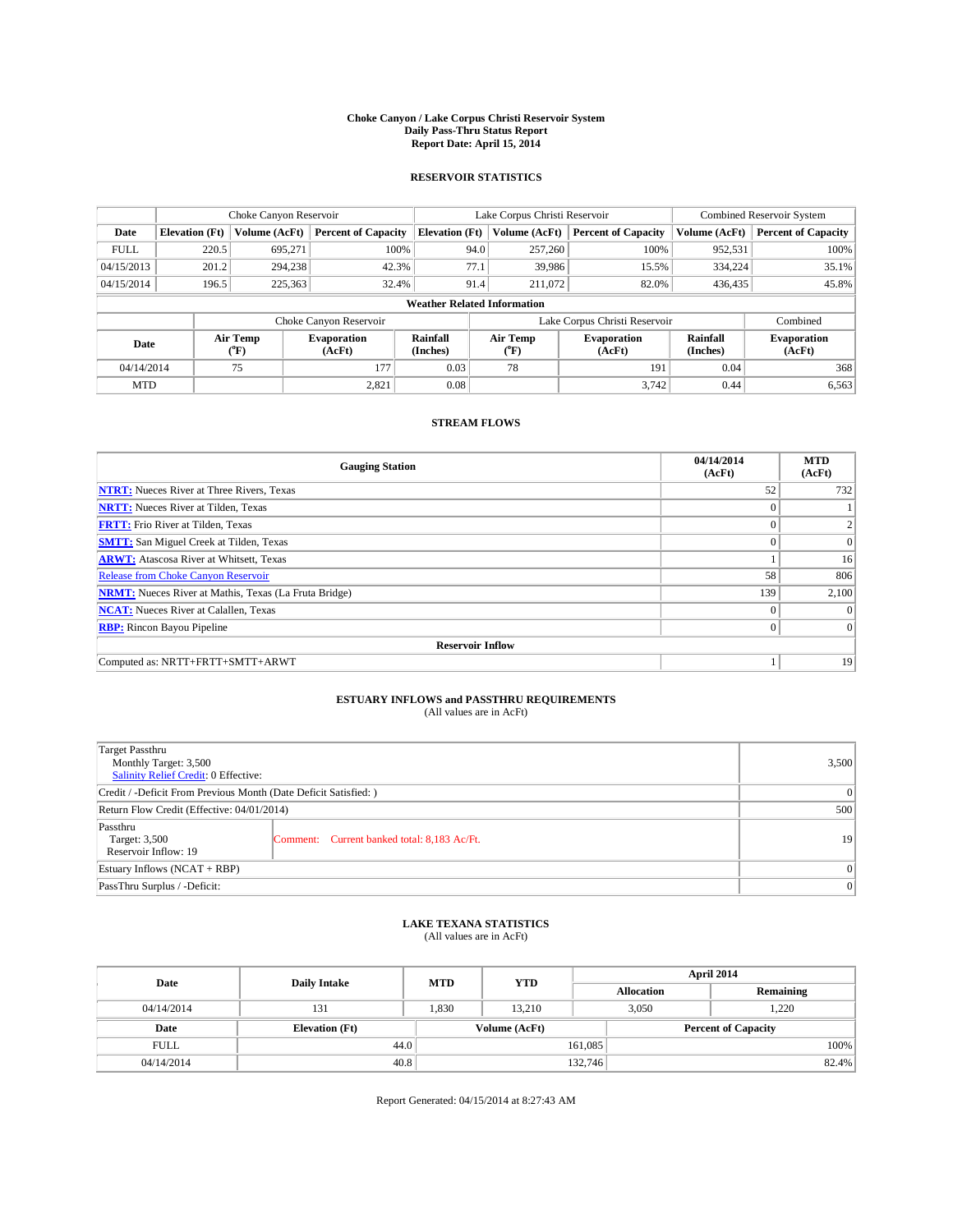#### **Choke Canyon / Lake Corpus Christi Reservoir System Daily Pass-Thru Status Report Report Date: April 16, 2014**

### **RESERVOIR STATISTICS**

|             | Choke Canyon Reservoir |                  |                              |                                    | Lake Corpus Christi Reservoir                    | Combined Reservoir System     |                      |                              |
|-------------|------------------------|------------------|------------------------------|------------------------------------|--------------------------------------------------|-------------------------------|----------------------|------------------------------|
| Date        | <b>Elevation</b> (Ft)  | Volume (AcFt)    | <b>Percent of Capacity</b>   | <b>Elevation (Ft)</b>              | Volume (AcFt)                                    | <b>Percent of Capacity</b>    | Volume (AcFt)        | Percent of Capacity          |
| <b>FULL</b> | 220.5                  | 695,271          | 100%                         | 94.0                               | 257,260                                          | 100%                          | 952,531              | 100%                         |
| 04/16/2013  | 201.1                  | 293,435          | 42.2%                        | 77.2                               | 40,494                                           | 15.7%                         | 333,929              | $35.1\%$                     |
| 04/16/2014  | 196.5                  | 226,158          | 32.5%                        | 91.3                               | 209,519                                          | 81.4%                         | 435.677              | 45.7%                        |
|             |                        |                  |                              | <b>Weather Related Information</b> |                                                  |                               |                      |                              |
|             |                        |                  | Choke Canyon Reservoir       |                                    |                                                  | Lake Corpus Christi Reservoir |                      | Combined                     |
| Date        |                        | Air Temp<br>(°F) | <b>Evaporation</b><br>(AcFt) | Rainfall<br>(Inches)               | Air Temp<br><b>Evaporation</b><br>(AcFt)<br>("F) |                               | Rainfall<br>(Inches) | <b>Evaporation</b><br>(AcFt) |
| 04/15/2014  |                        | 67               | 216                          | 0.00                               | 65                                               | 291                           | 0.00                 | 507                          |
| <b>MTD</b>  |                        |                  | 3,037                        | 0.08                               |                                                  | 4,033                         | 0.44                 | 7.070                        |

### **STREAM FLOWS**

| <b>Gauging Station</b>                                       | 04/15/2014<br>(AcFt) | <b>MTD</b><br>(AcFt) |  |  |  |  |  |
|--------------------------------------------------------------|----------------------|----------------------|--|--|--|--|--|
| <b>NTRT:</b> Nueces River at Three Rivers, Texas             | 52                   | 784                  |  |  |  |  |  |
| <b>NRTT:</b> Nueces River at Tilden, Texas                   |                      |                      |  |  |  |  |  |
| <b>FRTT:</b> Frio River at Tilden, Texas                     | $\theta$             |                      |  |  |  |  |  |
| <b>SMTT:</b> San Miguel Creek at Tilden, Texas               | $\theta$             | $\Omega$             |  |  |  |  |  |
| <b>ARWT:</b> Atascosa River at Whitsett, Texas               | $\theta$             | 16                   |  |  |  |  |  |
| <b>Release from Choke Canyon Reservoir</b>                   | 58                   | 863                  |  |  |  |  |  |
| <b>NRMT:</b> Nueces River at Mathis, Texas (La Fruta Bridge) | 135                  | 2,235                |  |  |  |  |  |
| <b>NCAT:</b> Nueces River at Calallen, Texas                 |                      |                      |  |  |  |  |  |
| <b>RBP:</b> Rincon Bayou Pipeline                            | 8                    | 8                    |  |  |  |  |  |
| <b>Reservoir Inflow</b>                                      |                      |                      |  |  |  |  |  |
| Computed as: NRTT+FRTT+SMTT+ARWT                             | $\theta$             | 19                   |  |  |  |  |  |

## **ESTUARY INFLOWS and PASSTHRU REQUIREMENTS**<br>(All values are in AcFt)

| Target Passthru<br>Monthly Target: 3,500                         |                                             |    |  |  |  |  |
|------------------------------------------------------------------|---------------------------------------------|----|--|--|--|--|
| Salinity Relief Credit: 0 Effective:                             |                                             |    |  |  |  |  |
| Credit / -Deficit From Previous Month (Date Deficit Satisfied: ) | $\Omega$                                    |    |  |  |  |  |
| Return Flow Credit (Effective: 04/01/2014)                       | 500                                         |    |  |  |  |  |
| Passthru<br>Target: 3,500<br>Reservoir Inflow: 19                | Comment: Current banked total: 8,183 Ac/Ft. | 19 |  |  |  |  |
| Estuary Inflows (NCAT + RBP)                                     | 9                                           |    |  |  |  |  |
| PassThru Surplus / -Deficit:                                     | $\mathbf{0}$                                |    |  |  |  |  |

### **LAKE TEXANA STATISTICS** (All values are in AcFt)

| Date        | <b>Daily Intake</b>   | <b>MTD</b> | <b>YTD</b>    | April 2014        |                |                            |       |  |
|-------------|-----------------------|------------|---------------|-------------------|----------------|----------------------------|-------|--|
|             |                       |            |               | <b>Allocation</b> |                | Remaining                  |       |  |
| 04/15/2014  | 131                   | 1.962      | 13.341        |                   | 1,088<br>3,050 |                            |       |  |
| Date        | <b>Elevation</b> (Ft) |            | Volume (AcFt) |                   |                | <b>Percent of Capacity</b> |       |  |
| <b>FULL</b> | 44.0                  |            |               | 161.085           |                |                            | 100%  |  |
| 04/15/2014  | 40.9                  |            |               | 133,588           |                |                            | 82.9% |  |

Report Generated: 04/16/2014 at 9:15:59 AM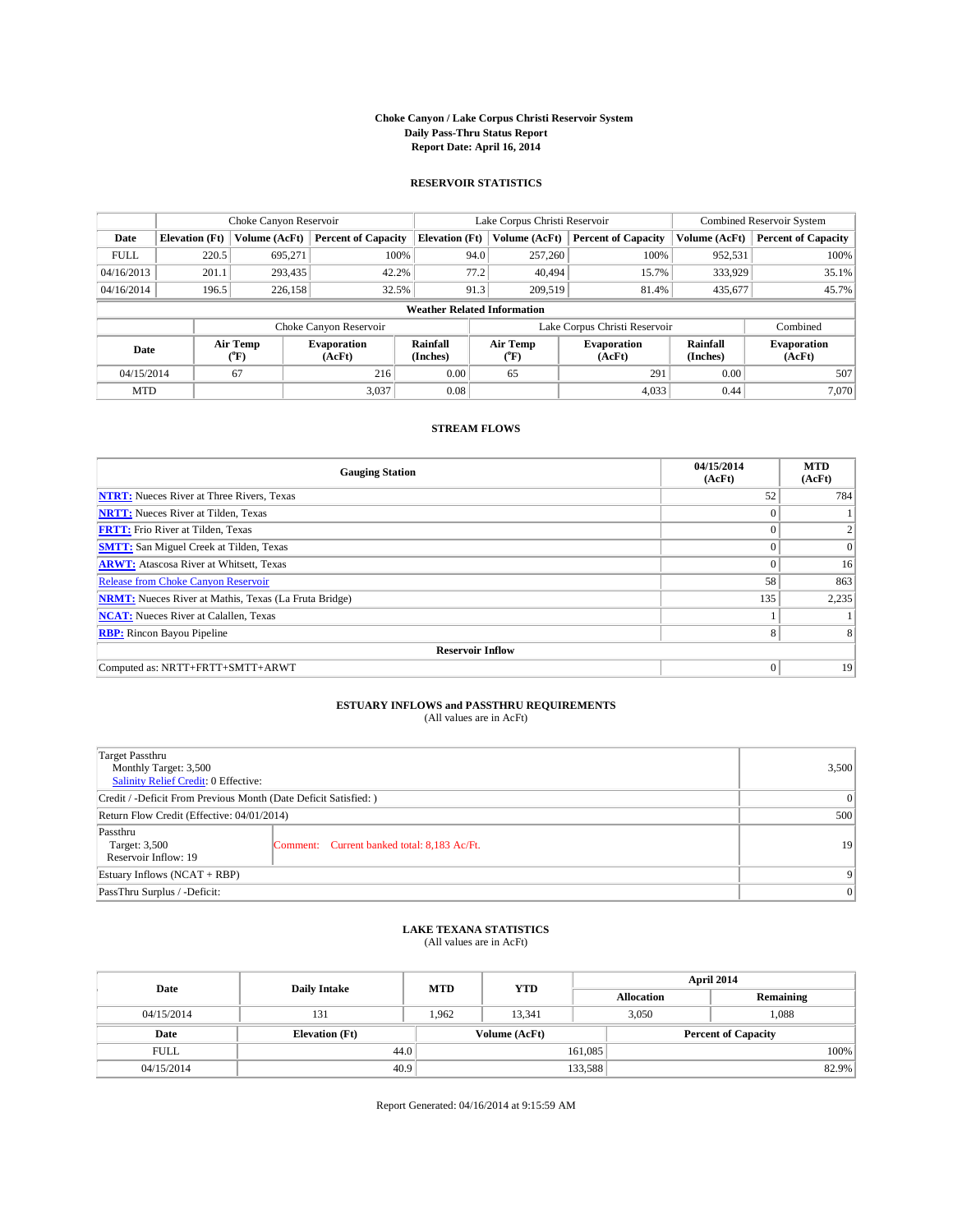#### **Choke Canyon / Lake Corpus Christi Reservoir System Daily Pass-Thru Status Report Report Date: April 17, 2014**

### **RESERVOIR STATISTICS**

|             | Choke Canyon Reservoir |                  |                              |                                    | Lake Corpus Christi Reservoir                    | <b>Combined Reservoir System</b> |                      |                              |
|-------------|------------------------|------------------|------------------------------|------------------------------------|--------------------------------------------------|----------------------------------|----------------------|------------------------------|
| Date        | <b>Elevation</b> (Ft)  | Volume (AcFt)    | <b>Percent of Capacity</b>   | <b>Elevation (Ft)</b>              | Volume (AcFt)                                    | <b>Percent of Capacity</b>       | Volume (AcFt)        | <b>Percent of Capacity</b>   |
| <b>FULL</b> | 220.5                  | 695,271          | 100%                         | 94.0                               | 257,260                                          | 100%                             | 952,531              | 100%                         |
| 04/17/2013  | 201.1                  | 292,792          | 42.1%                        | 77.1                               | 40,303                                           | 15.7%                            | 333,095              | 35.0%                        |
| 04/17/2014  | 196.4                  | 224,835          | 32.3%                        | 91.3                               | 209,174                                          | 81.3%                            | 434,009              | 45.6%                        |
|             |                        |                  |                              | <b>Weather Related Information</b> |                                                  |                                  |                      |                              |
|             |                        |                  | Choke Canyon Reservoir       |                                    |                                                  | Lake Corpus Christi Reservoir    |                      | Combined                     |
| Date        |                        | Air Temp<br>(°F) | <b>Evaporation</b><br>(AcFt) | Rainfall<br>(Inches)               | Air Temp<br><b>Evaporation</b><br>(AcFt)<br>(°F) |                                  | Rainfall<br>(Inches) | <b>Evaporation</b><br>(AcFt) |
| 04/16/2014  |                        | 74               | 223                          | 0.00                               | 72                                               | 221                              | 0.00                 | 444                          |
| <b>MTD</b>  |                        |                  | 3.260                        | 0.08                               |                                                  | 4,254                            | 0.44                 | 7,514                        |

### **STREAM FLOWS**

| <b>Gauging Station</b>                                       | 04/16/2014<br>(AcFt) | <b>MTD</b><br>(AcFt) |  |  |  |  |  |
|--------------------------------------------------------------|----------------------|----------------------|--|--|--|--|--|
| <b>NTRT:</b> Nueces River at Three Rivers, Texas             | 54                   | 838                  |  |  |  |  |  |
| <b>NRTT:</b> Nueces River at Tilden, Texas                   | $\theta$             |                      |  |  |  |  |  |
| <b>FRTT:</b> Frio River at Tilden, Texas                     |                      |                      |  |  |  |  |  |
| <b>SMTT:</b> San Miguel Creek at Tilden, Texas               | $\theta$             | $\overline{0}$       |  |  |  |  |  |
| <b>ARWT:</b> Atascosa River at Whitsett, Texas               | $\theta$             | 16                   |  |  |  |  |  |
| <b>Release from Choke Canyon Reservoir</b>                   | 58                   | 921                  |  |  |  |  |  |
| <b>NRMT:</b> Nueces River at Mathis, Texas (La Fruta Bridge) | 121                  | 2,356                |  |  |  |  |  |
| <b>NCAT:</b> Nueces River at Calallen, Texas                 | $\overline{c}$       |                      |  |  |  |  |  |
| <b>RBP:</b> Rincon Bayou Pipeline                            | $\theta$             |                      |  |  |  |  |  |
| <b>Reservoir Inflow</b>                                      |                      |                      |  |  |  |  |  |
| Computed as: NRTT+FRTT+SMTT+ARWT                             | $\Omega$             | 19                   |  |  |  |  |  |

# **ESTUARY INFLOWS and PASSTHRU REQUIREMENTS**<br>(All values are in AcFt)

| <b>Target Passthru</b><br>Monthly Target: 3,500<br>Salinity Relief Credit: 0 Effective: |                                             | 3,500 |  |  |
|-----------------------------------------------------------------------------------------|---------------------------------------------|-------|--|--|
| Credit / -Deficit From Previous Month (Date Deficit Satisfied: )                        |                                             |       |  |  |
| Return Flow Credit (Effective: 04/01/2014)                                              |                                             |       |  |  |
| Passthru<br>Target: 3,500<br>Reservoir Inflow: 19                                       | Comment: Current banked total: 8,183 Ac/Ft. | 19    |  |  |
| Estuary Inflows (NCAT + RBP)                                                            |                                             |       |  |  |
| PassThru Surplus / -Deficit:                                                            |                                             | 0     |  |  |

# **LAKE TEXANA STATISTICS** (All values are in AcFt)

| Date        | <b>Daily Intake</b>   | <b>MTD</b>    | <b>YTD</b> | April 2014        |                            |           |  |
|-------------|-----------------------|---------------|------------|-------------------|----------------------------|-----------|--|
|             |                       |               |            | <b>Allocation</b> |                            | Remaining |  |
| 04/16/2014  | 131                   | 2,093         | 13.472     | 3,050             | 957                        |           |  |
| Date        | <b>Elevation</b> (Ft) | Volume (AcFt) |            |                   | <b>Percent of Capacity</b> |           |  |
| <b>FULL</b> | 44.0                  |               |            | 161,085           |                            | 100%      |  |
| 04/16/2014  | 40.8                  |               |            | 132,746           |                            | 82.4%     |  |

Report Generated: 04/17/2014 at 8:39:49 AM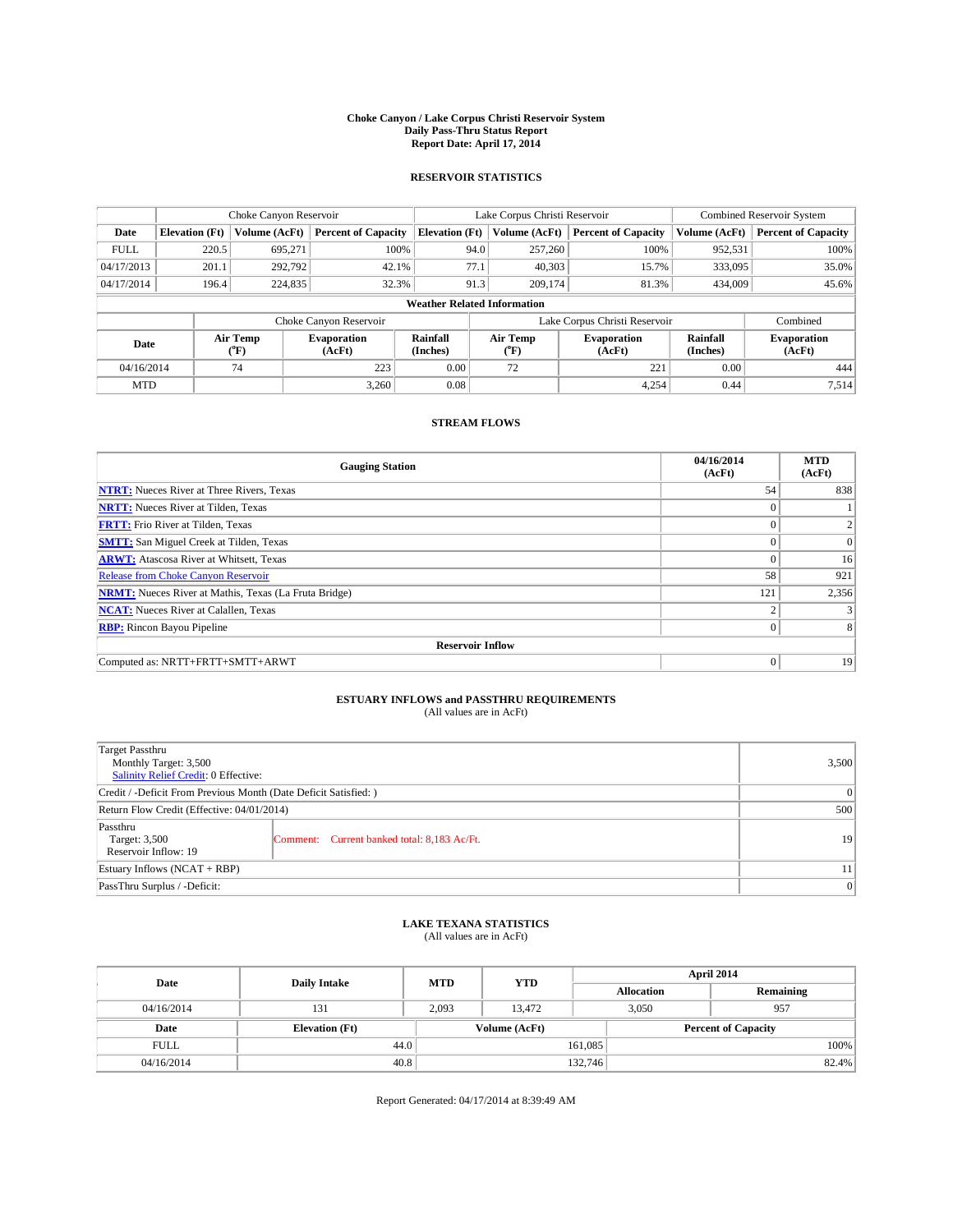#### **Choke Canyon / Lake Corpus Christi Reservoir System Daily Pass-Thru Status Report Report Date: April 18, 2014**

### **RESERVOIR STATISTICS**

|             | Choke Canyon Reservoir |                  |                              |                                    | Lake Corpus Christi Reservoir                    | <b>Combined Reservoir System</b> |                      |                              |
|-------------|------------------------|------------------|------------------------------|------------------------------------|--------------------------------------------------|----------------------------------|----------------------|------------------------------|
| Date        | <b>Elevation</b> (Ft)  | Volume (AcFt)    | <b>Percent of Capacity</b>   | <b>Elevation (Ft)</b>              | Volume (AcFt)                                    | <b>Percent of Capacity</b>       | Volume (AcFt)        | <b>Percent of Capacity</b>   |
| <b>FULL</b> | 220.5                  | 695,271          | 100%                         | 94.0                               | 257,260                                          | 100%                             | 952,531              | 100%                         |
| 04/18/2013  | 201.1                  | 292,158          | 42.0%                        | 77.1                               | 40,113                                           | 15.6%                            | 332,271              | 34.9%                        |
| 04/18/2014  | 196.5                  | 225,363          | 32.4%                        | 91.3                               | 209,519                                          | 81.4%                            | 434,882              | 45.7%                        |
|             |                        |                  |                              | <b>Weather Related Information</b> |                                                  |                                  |                      |                              |
|             |                        |                  | Choke Canyon Reservoir       |                                    |                                                  | Lake Corpus Christi Reservoir    |                      | Combined                     |
| Date        |                        | Air Temp<br>(°F) | <b>Evaporation</b><br>(AcFt) | Rainfall<br>(Inches)               | Air Temp<br><b>Evaporation</b><br>(AcFt)<br>(°F) |                                  | Rainfall<br>(Inches) | <b>Evaporation</b><br>(AcFt) |
| 04/17/2014  |                        | 73               | 85                           | 0.03                               | 70                                               | 120                              | 0.01                 | 205                          |
| <b>MTD</b>  |                        |                  | 3.345                        | 0.11                               |                                                  | 4,374                            | 0.45                 | 7.719                        |

## **STREAM FLOWS**

| <b>Gauging Station</b>                                       | 04/17/2014<br>(AcFt) | <b>MTD</b><br>(AcFt) |  |  |  |  |
|--------------------------------------------------------------|----------------------|----------------------|--|--|--|--|
| <b>NTRT:</b> Nueces River at Three Rivers, Texas             | 66                   | 903                  |  |  |  |  |
| <b>NRTT:</b> Nueces River at Tilden, Texas                   |                      |                      |  |  |  |  |
| <b>FRTT:</b> Frio River at Tilden, Texas                     |                      |                      |  |  |  |  |
| <b>SMTT:</b> San Miguel Creek at Tilden, Texas               |                      | $\Omega$             |  |  |  |  |
| <b>ARWT:</b> Atascosa River at Whitsett, Texas               |                      | 17                   |  |  |  |  |
| <b>Release from Choke Canyon Reservoir</b>                   | 58                   | 979                  |  |  |  |  |
| <b>NRMT:</b> Nueces River at Mathis, Texas (La Fruta Bridge) | 145                  | 2,501                |  |  |  |  |
| <b>NCAT:</b> Nueces River at Calallen, Texas                 |                      |                      |  |  |  |  |
| <b>RBP:</b> Rincon Bayou Pipeline                            | 0                    |                      |  |  |  |  |
| <b>Reservoir Inflow</b>                                      |                      |                      |  |  |  |  |
| Computed as: (NTRT+FRTT+SMTT)-Release From Choke Canyon      | 8                    | 27                   |  |  |  |  |

# **ESTUARY INFLOWS and PASSTHRU REQUIREMENTS**<br>(All values are in AcFt)

| Target Passthru<br>Monthly Target: 3,500<br>Salinity Relief Credit: 0 Effective: |                                             | 3,500           |  |  |
|----------------------------------------------------------------------------------|---------------------------------------------|-----------------|--|--|
| Credit / -Deficit From Previous Month (Date Deficit Satisfied: )                 |                                             |                 |  |  |
| Return Flow Credit (Effective: 04/01/2014)                                       |                                             |                 |  |  |
| Passthru<br>Target: 3,500<br>Reservoir Inflow: 27                                | Comment: Current banked total: 8,183 Ac/Ft. | 27 <sup>1</sup> |  |  |
| Estuary Inflows (NCAT + RBP)                                                     |                                             |                 |  |  |
| PassThru Surplus / -Deficit:                                                     |                                             |                 |  |  |

# **LAKE TEXANA STATISTICS** (All values are in AcFt)

| Date        | <b>Daily Intake</b>   | <b>MTD</b> | <b>YTD</b>    | April 2014        |                            |           |  |
|-------------|-----------------------|------------|---------------|-------------------|----------------------------|-----------|--|
|             |                       |            |               | <b>Allocation</b> |                            | Remaining |  |
| 04/17/2014  | 131                   | 2,224      | 13.603        |                   | 3,050<br>826               |           |  |
| Date        | <b>Elevation</b> (Ft) |            | Volume (AcFt) |                   | <b>Percent of Capacity</b> |           |  |
| <b>FULL</b> | 44.0                  |            |               | 161,085           |                            | 100%      |  |
| 04/17/2014  | 40.7                  |            |               | 131,905           |                            | 81.9%     |  |

Report Generated: 04/18/2014 at 8:58:48 AM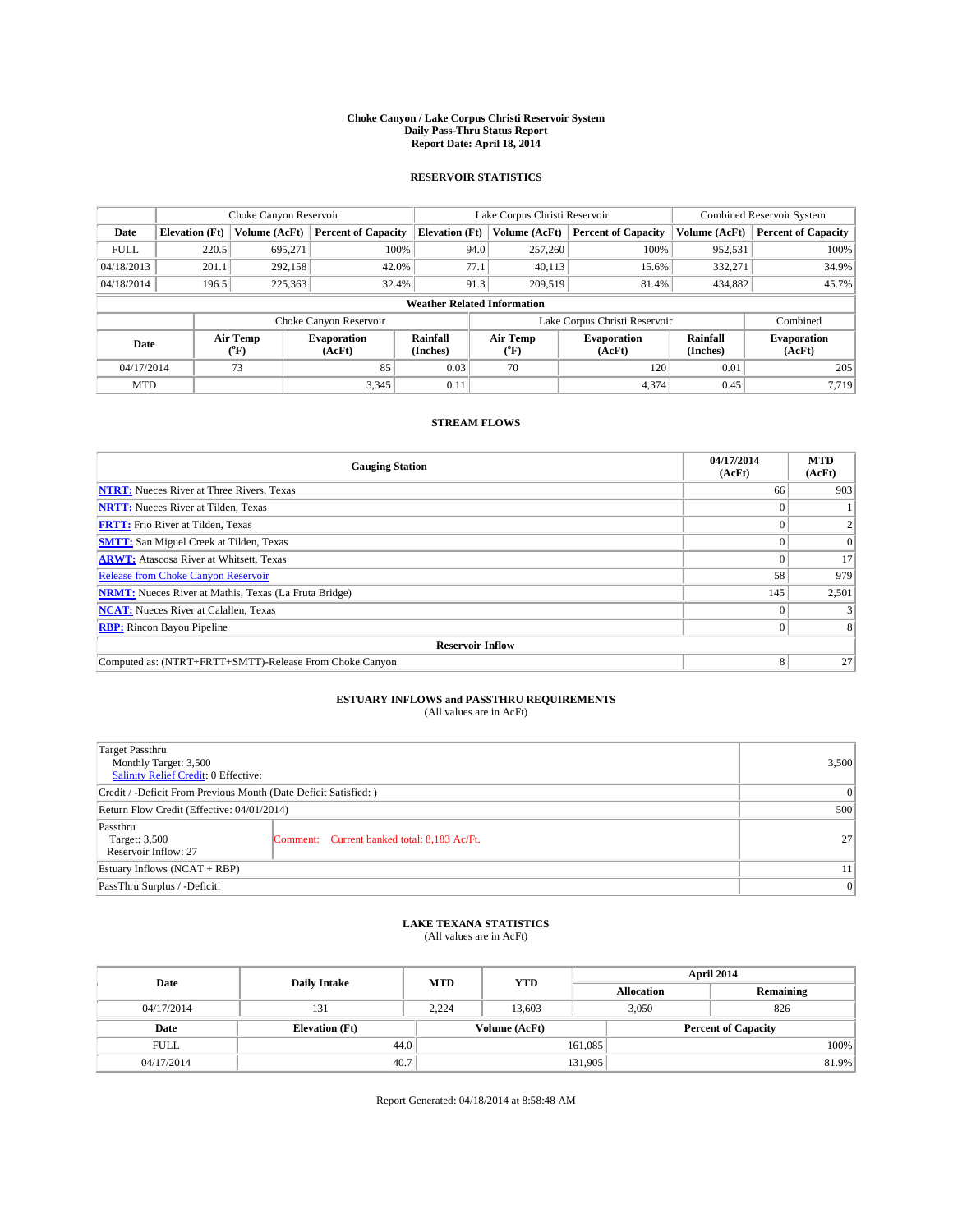#### **Choke Canyon / Lake Corpus Christi Reservoir System Daily Pass-Thru Status Report Report Date: April 19, 2014**

### **RESERVOIR STATISTICS**

|             | Choke Canyon Reservoir |               |                              | Lake Corpus Christi Reservoir      | <b>Combined Reservoir System</b> |                               |                              |                      |                              |
|-------------|------------------------|---------------|------------------------------|------------------------------------|----------------------------------|-------------------------------|------------------------------|----------------------|------------------------------|
| Date        | <b>Elevation</b> (Ft)  | Volume (AcFt) | <b>Percent of Capacity</b>   | <b>Elevation (Ft)</b>              |                                  | Volume (AcFt)                 | <b>Percent of Capacity</b>   | Volume (AcFt)        | <b>Percent of Capacity</b>   |
| <b>FULL</b> | 220.5                  | 695,271       | 100%                         |                                    | 94.0                             | 257,260                       | 100%                         | 952,531              | 100%                         |
| 04/19/2013  | 201.0                  | 291,842       | 42.0%                        |                                    | 77.2                             | 40,558                        | 15.8%                        | 332,400              | 34.9%                        |
| 04/19/2014  | 196.5                  | 225,363       | 32.4%                        |                                    | 91.3                             | 208,830                       | 81.2%                        | 434,193              | 45.6%                        |
|             |                        |               |                              | <b>Weather Related Information</b> |                                  |                               |                              |                      |                              |
|             |                        |               | Choke Canyon Reservoir       |                                    |                                  | Lake Corpus Christi Reservoir |                              | Combined             |                              |
| Date        | Air Temp<br>(°F)       |               | <b>Evaporation</b><br>(AcFt) | Rainfall<br>(Inches)               | Air Temp<br>("F)                 |                               | <b>Evaporation</b><br>(AcFt) | Rainfall<br>(Inches) | <b>Evaporation</b><br>(AcFt) |
| 04/18/2014  |                        | 82            | 170                          | 0.00                               | 79                               |                               | 211                          | 0.00                 | 381                          |
| <b>MTD</b>  |                        |               | 3,515                        | 0.11                               |                                  |                               | 4,585                        | 0.45                 | 8,100                        |

### **STREAM FLOWS**

| <b>Gauging Station</b>                                       | 04/18/2014<br>(AcFt) | <b>MTD</b><br>(AcFt) |
|--------------------------------------------------------------|----------------------|----------------------|
| <b>NTRT:</b> Nueces River at Three Rivers, Texas             | 52                   | 955                  |
| <b>NRTT:</b> Nueces River at Tilden, Texas                   | $\theta$             |                      |
| <b>FRTT:</b> Frio River at Tilden, Texas                     |                      |                      |
| <b>SMTT:</b> San Miguel Creek at Tilden, Texas               | $\theta$             | $\Omega$             |
| <b>ARWT:</b> Atascosa River at Whitsett, Texas               | $\theta$             | 17                   |
| <b>Release from Choke Canyon Reservoir</b>                   | 58                   | 1,036                |
| <b>NRMT:</b> Nueces River at Mathis, Texas (La Fruta Bridge) | 149                  | 2,650                |
| <b>NCAT:</b> Nueces River at Calallen, Texas                 | $\theta$             |                      |
| <b>RBP:</b> Rincon Bayou Pipeline                            | $\theta$             |                      |
| <b>Reservoir Inflow</b>                                      |                      |                      |
| Computed as: NRTT+FRTT+SMTT+ARWT                             | $\Omega$             | 28                   |

# **ESTUARY INFLOWS and PASSTHRU REQUIREMENTS**<br>(All values are in AcFt)

| <b>Target Passthru</b><br>Monthly Target: 3,500<br>Salinity Relief Credit: 0 Effective: |                                             | 3,500 |  |
|-----------------------------------------------------------------------------------------|---------------------------------------------|-------|--|
| Credit / -Deficit From Previous Month (Date Deficit Satisfied: )                        | $\Omega$                                    |       |  |
| Return Flow Credit (Effective: 04/01/2014)                                              |                                             |       |  |
| Passthru<br>Target: 3,500<br>Reservoir Inflow: 28                                       | Comment: Current banked total: 8,183 Ac/Ft. | 28    |  |
| Estuary Inflows (NCAT + RBP)                                                            | 11                                          |       |  |
| PassThru Surplus / -Deficit:                                                            |                                             | 0     |  |

## **LAKE TEXANA STATISTICS** (All values are in AcFt)

| Date        | <b>Daily Intake</b>   | <b>MTD</b> | <b>YTD</b>    | April 2014        |                            |           |  |
|-------------|-----------------------|------------|---------------|-------------------|----------------------------|-----------|--|
|             |                       |            |               | <b>Allocation</b> |                            | Remaining |  |
| 04/18/2014  | 131                   | 2,354      | 13,734        |                   | 3,050<br>696               |           |  |
| Date        | <b>Elevation</b> (Ft) |            | Volume (AcFt) |                   | <b>Percent of Capacity</b> |           |  |
| <b>FULL</b> | 44.0                  |            |               | 161,085           |                            | 100%      |  |
| 04/18/2014  | 40.7                  |            |               | 131,905           |                            | 81.9%     |  |

Report Generated: 04/19/2014 at 7:30:26 AM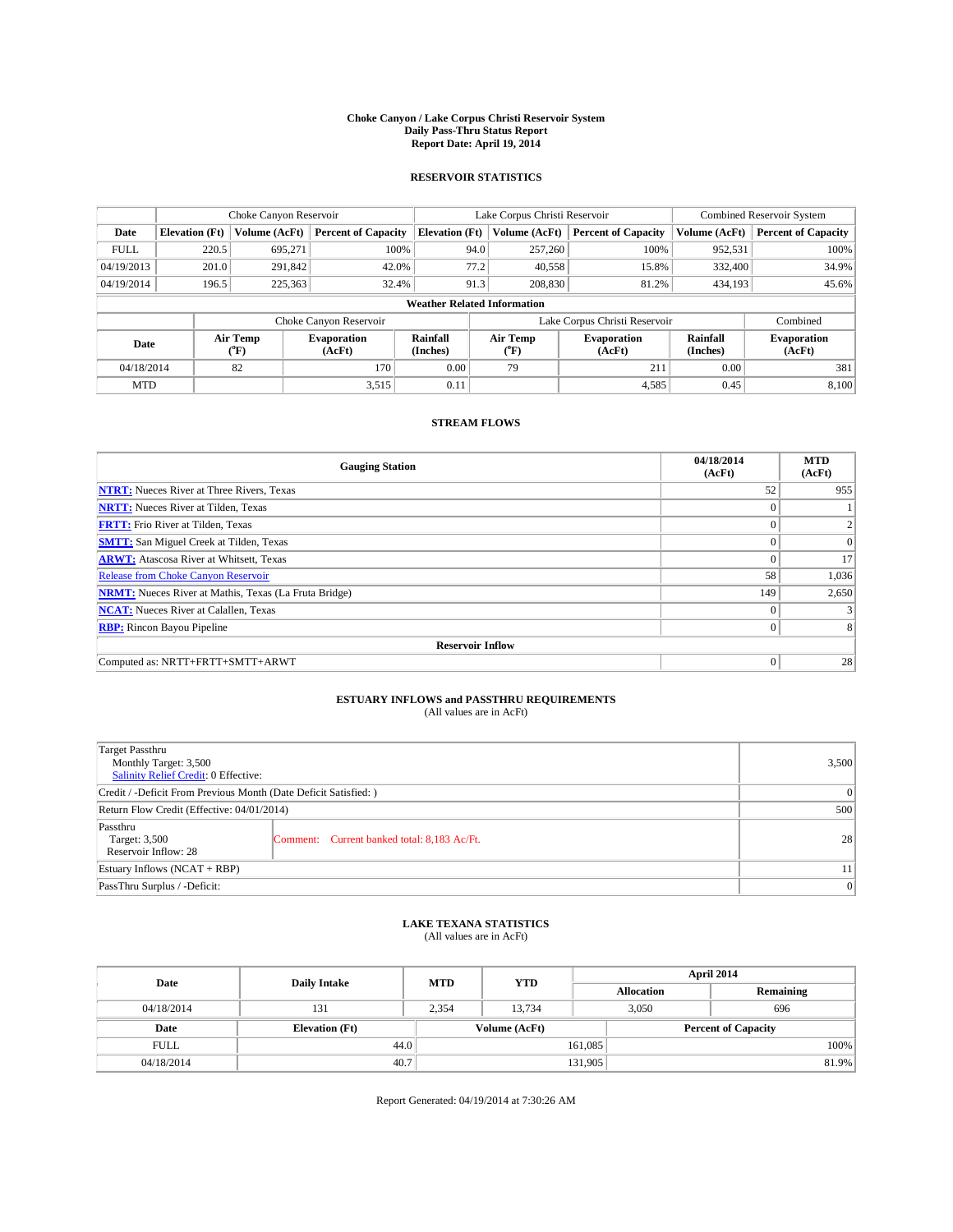#### **Choke Canyon / Lake Corpus Christi Reservoir System Daily Pass-Thru Status Report Report Date: April 20, 2014**

### **RESERVOIR STATISTICS**

|             | Choke Canyon Reservoir |                  |                              |                                    |          | Lake Corpus Christi Reservoir | <b>Combined Reservoir System</b> |                      |                              |
|-------------|------------------------|------------------|------------------------------|------------------------------------|----------|-------------------------------|----------------------------------|----------------------|------------------------------|
| Date        | <b>Elevation</b> (Ft)  | Volume (AcFt)    | <b>Percent of Capacity</b>   | <b>Elevation (Ft)</b>              |          | Volume (AcFt)                 | <b>Percent of Capacity</b>       | Volume (AcFt)        | <b>Percent of Capacity</b>   |
| <b>FULL</b> | 220.5                  | 695,271          | 100%                         |                                    | 94.0     | 257,260                       | 100%                             | 952,531              | 100%                         |
| 04/20/2013  | 201.1                  | 292,634          | 42.1%                        |                                    | 77.2     | 40,622                        | 15.8%                            | 333,256              | 35.0%                        |
| 04/20/2014  | 196.3                  | 223,647          | 32.2%                        |                                    | 91.2     | 208.141                       | 80.9%                            | 431,788              | 45.3%                        |
|             |                        |                  |                              | <b>Weather Related Information</b> |          |                               |                                  |                      |                              |
|             |                        |                  | Choke Canyon Reservoir       |                                    |          |                               | Lake Corpus Christi Reservoir    |                      | Combined                     |
| Date        |                        | Air Temp<br>(°F) | <b>Evaporation</b><br>(AcFt) | Rainfall<br>(Inches)               | Air Temp |                               | <b>Evaporation</b><br>(AcFt)     | Rainfall<br>(Inches) | <b>Evaporation</b><br>(AcFt) |
| 04/19/2014  |                        | 82               | 246                          | 0.00                               |          | 78<br>331                     |                                  | 0.00                 | 577                          |
| <b>MTD</b>  |                        |                  | 3.761                        | 0.11                               |          |                               | 4.916                            | 0.45                 | 8,677                        |

### **STREAM FLOWS**

| <b>Gauging Station</b>                                       | 04/19/2014<br>(AcFt) | <b>MTD</b><br>(AcFt) |
|--------------------------------------------------------------|----------------------|----------------------|
| <b>NTRT:</b> Nueces River at Three Rivers, Texas             | 52                   | 1,006                |
| <b>NRTT:</b> Nueces River at Tilden, Texas                   | $\theta$             |                      |
| <b>FRTT:</b> Frio River at Tilden, Texas                     |                      |                      |
| <b>SMTT:</b> San Miguel Creek at Tilden, Texas               | $\theta$             | $\overline{0}$       |
| <b>ARWT:</b> Atascosa River at Whitsett, Texas               | $\theta$             | 17                   |
| <b>Release from Choke Canyon Reservoir</b>                   | 58                   | 1,094                |
| <b>NRMT:</b> Nueces River at Mathis, Texas (La Fruta Bridge) | 155                  | 2,805                |
| <b>NCAT:</b> Nueces River at Calallen, Texas                 | $\theta$             |                      |
| <b>RBP:</b> Rincon Bayou Pipeline                            | $\theta$             |                      |
| <b>Reservoir Inflow</b>                                      |                      |                      |
| Computed as: NRTT+FRTT+SMTT+ARWT                             | $\Omega$             | 28                   |

# **ESTUARY INFLOWS and PASSTHRU REQUIREMENTS**<br>(All values are in AcFt)

| Target Passthru<br>Monthly Target: 3,500<br>Salinity Relief Credit: 0 Effective: |                                             | 3,500    |  |  |
|----------------------------------------------------------------------------------|---------------------------------------------|----------|--|--|
| Credit / -Deficit From Previous Month (Date Deficit Satisfied: )                 |                                             |          |  |  |
| Return Flow Credit (Effective: 04/01/2014)                                       |                                             |          |  |  |
| Passthru<br>Target: 3,500<br>Reservoir Inflow: 28                                | Comment: Current banked total: 8,183 Ac/Ft. | 28       |  |  |
| Estuary Inflows (NCAT + RBP)                                                     |                                             |          |  |  |
| PassThru Surplus / -Deficit:                                                     |                                             | $\Omega$ |  |  |

# **LAKE TEXANA STATISTICS** (All values are in AcFt)

| Date        | <b>Daily Intake</b>   | <b>MTD</b> | <b>YTD</b>    | April 2014        |                            |           |  |
|-------------|-----------------------|------------|---------------|-------------------|----------------------------|-----------|--|
|             |                       |            |               | <b>Allocation</b> |                            | Remaining |  |
| 04/19/2014  | 131                   | 2,485      | 13.865        |                   | 3,050<br>565               |           |  |
| Date        | <b>Elevation</b> (Ft) |            | Volume (AcFt) |                   | <b>Percent of Capacity</b> |           |  |
| <b>FULL</b> | 44.0                  |            |               | 161,085           |                            | 100%      |  |
| 04/19/2014  | 40.7                  |            |               | 131,905           |                            | 81.9%     |  |

Report Generated: 04/20/2014 at 7:26:08 AM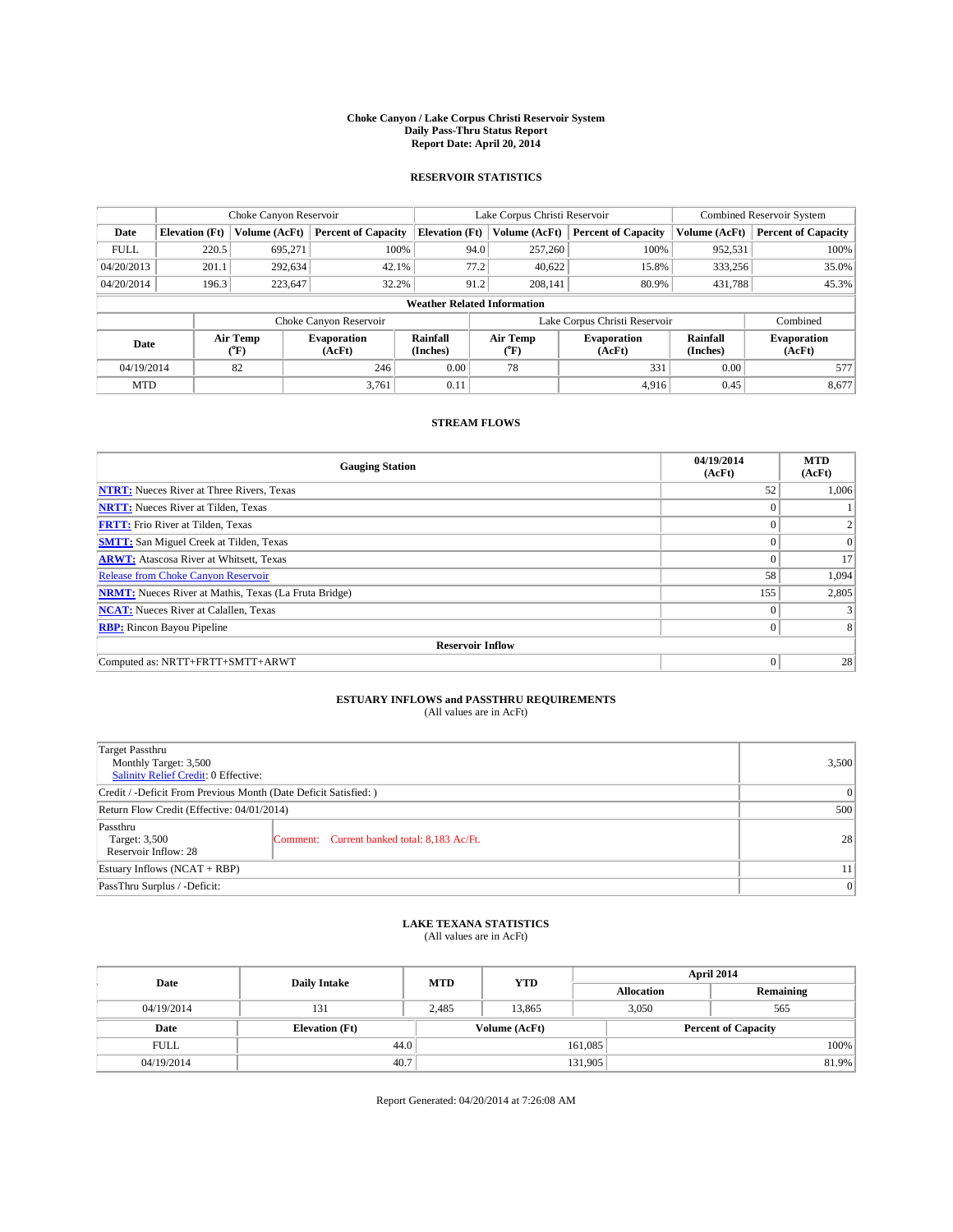#### **Choke Canyon / Lake Corpus Christi Reservoir System Daily Pass-Thru Status Report Report Date: April 21, 2014**

### **RESERVOIR STATISTICS**

|             | Choke Canyon Reservoir |                  |                              | Lake Corpus Christi Reservoir      | <b>Combined Reservoir System</b> |               |                               |                      |                              |
|-------------|------------------------|------------------|------------------------------|------------------------------------|----------------------------------|---------------|-------------------------------|----------------------|------------------------------|
| Date        | <b>Elevation</b> (Ft)  | Volume (AcFt)    | <b>Percent of Capacity</b>   | <b>Elevation (Ft)</b>              |                                  | Volume (AcFt) | <b>Percent of Capacity</b>    | Volume (AcFt)        | <b>Percent of Capacity</b>   |
| <b>FULL</b> | 220.5                  | 695,271          | 100%                         |                                    | 94.0                             | 257,260       | 100%                          | 952,531              | 100%                         |
| 04/21/2013  | 201.0                  | 291,525          | 41.9%                        |                                    | 77.2                             | 40,686        | 15.8%                         | 332,211              | 34.9%                        |
| 04/21/2014  | 196.3                  | 223,647          | 32.2%                        |                                    | 91.2                             | 208.313       | 81.0%                         | 431,960              | 45.3%                        |
|             |                        |                  |                              | <b>Weather Related Information</b> |                                  |               |                               |                      |                              |
|             |                        |                  | Choke Canyon Reservoir       |                                    |                                  |               | Lake Corpus Christi Reservoir |                      | Combined                     |
| Date        |                        | Air Temp<br>(°F) | <b>Evaporation</b><br>(AcFt) | Rainfall<br>(Inches)               | Air Temp<br>("F)                 |               | <b>Evaporation</b><br>(AcFt)  | Rainfall<br>(Inches) | <b>Evaporation</b><br>(AcFt) |
| 04/20/2014  |                        | 77               | 146                          | 0.00                               |                                  | 79<br>180     |                               | 0.00                 | 326                          |
| <b>MTD</b>  |                        |                  | 3.907                        | 0.11                               |                                  |               | 5,096                         | 0.45                 | 9,003                        |

### **STREAM FLOWS**

| <b>Gauging Station</b>                                       | 04/20/2014<br>(AcFt) | <b>MTD</b><br>(AcFt) |
|--------------------------------------------------------------|----------------------|----------------------|
| <b>NTRT:</b> Nueces River at Three Rivers, Texas             | 50                   | 1,056                |
| <b>NRTT:</b> Nueces River at Tilden, Texas                   | $\theta$             |                      |
| <b>FRTT:</b> Frio River at Tilden, Texas                     |                      |                      |
| <b>SMTT:</b> San Miguel Creek at Tilden, Texas               | $\theta$             | $\overline{0}$       |
| <b>ARWT:</b> Atascosa River at Whitsett, Texas               |                      | 18                   |
| <b>Release from Choke Canyon Reservoir</b>                   | 58                   | 1,151                |
| <b>NRMT:</b> Nueces River at Mathis, Texas (La Fruta Bridge) | 145                  | 2,950                |
| <b>NCAT:</b> Nueces River at Calallen, Texas                 | $\theta$             |                      |
| <b>RBP:</b> Rincon Bayou Pipeline                            | $\theta$             |                      |
| <b>Reservoir Inflow</b>                                      |                      |                      |
| Computed as: NRTT+FRTT+SMTT+ARWT                             |                      | 29                   |

# **ESTUARY INFLOWS and PASSTHRU REQUIREMENTS**<br>(All values are in AcFt)

| <b>Target Passthru</b><br>Monthly Target: 3,500<br>Salinity Relief Credit: 0 Effective: |                                                                  | 3,500 |  |  |  |
|-----------------------------------------------------------------------------------------|------------------------------------------------------------------|-------|--|--|--|
|                                                                                         | Credit / -Deficit From Previous Month (Date Deficit Satisfied: ) |       |  |  |  |
| Return Flow Credit (Effective: 04/01/2014)                                              |                                                                  |       |  |  |  |
| Passthru<br>Target: 3,500<br>Reservoir Inflow: 29                                       | Comment: Current banked total: 8,183 Ac/Ft.                      | 29    |  |  |  |
| Estuary Inflows (NCAT + RBP)                                                            | 11                                                               |       |  |  |  |
| PassThru Surplus / -Deficit:                                                            |                                                                  |       |  |  |  |

# **LAKE TEXANA STATISTICS** (All values are in AcFt)

| Date        | <b>Daily Intake</b>   | <b>MTD</b> | <b>YTD</b>    | April 2014        |                            |           |  |
|-------------|-----------------------|------------|---------------|-------------------|----------------------------|-----------|--|
|             |                       |            |               | <b>Allocation</b> |                            | Remaining |  |
| 04/20/2014  | 131                   | 2,616      | 13.996        |                   | 3,050<br>434               |           |  |
| Date        | <b>Elevation</b> (Ft) |            | Volume (AcFt) |                   | <b>Percent of Capacity</b> |           |  |
| <b>FULL</b> | 44.0                  |            |               | 161,085           |                            | 100%      |  |
| 04/20/2014  | 40.6                  |            |               | 131,905           |                            | 81.9%     |  |

Report Generated: 04/21/2014 at 8:36:41 AM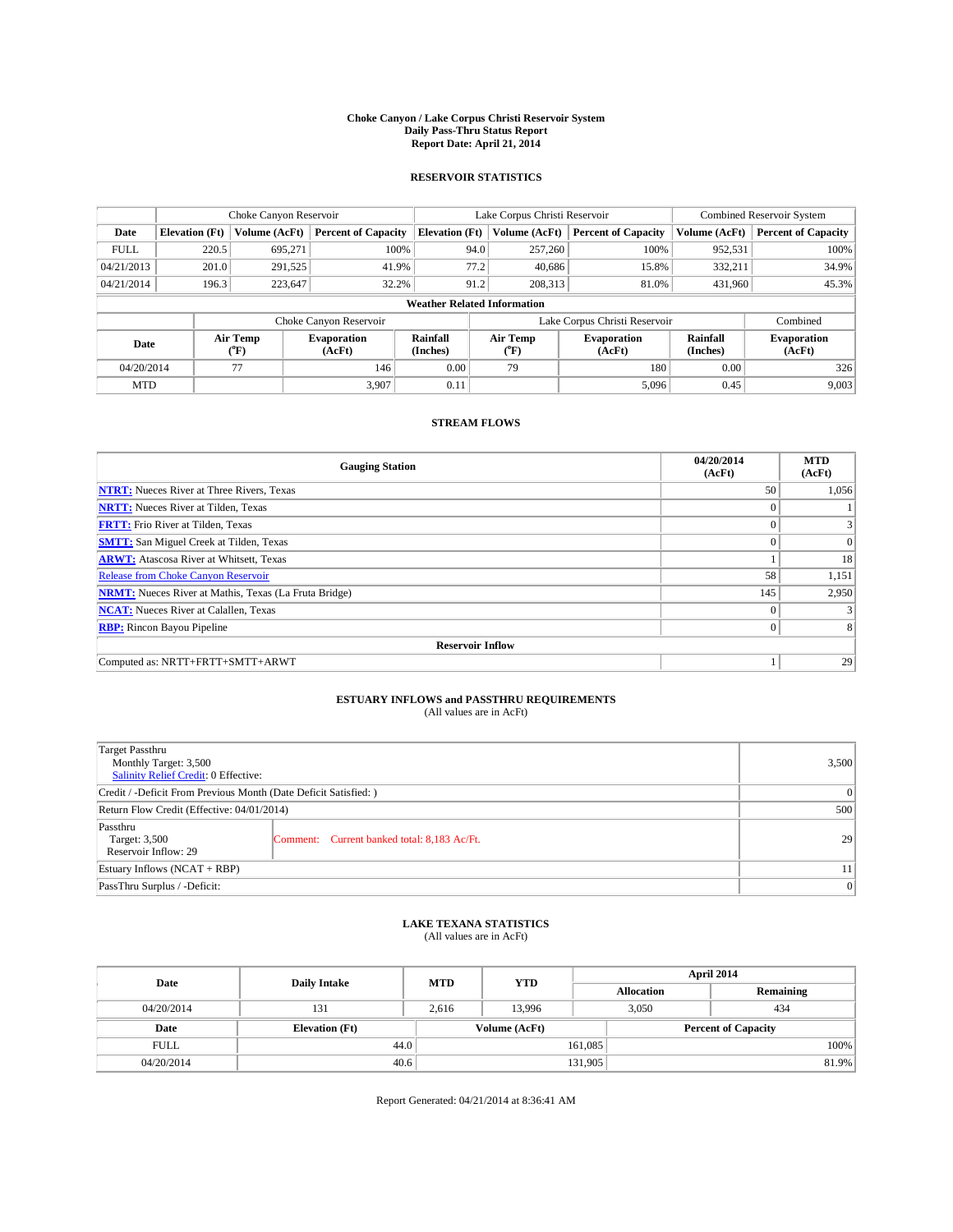#### **Choke Canyon / Lake Corpus Christi Reservoir System Daily Pass-Thru Status Report Report Date: April 22, 2014**

### **RESERVOIR STATISTICS**

|             |                                    | Choke Canyon Reservoir |                              |                       | Lake Corpus Christi Reservoir | Combined Reservoir System     |                      |                              |  |
|-------------|------------------------------------|------------------------|------------------------------|-----------------------|-------------------------------|-------------------------------|----------------------|------------------------------|--|
| Date        | <b>Elevation</b> (Ft)              | Volume (AcFt)          | <b>Percent of Capacity</b>   | <b>Elevation (Ft)</b> | Volume (AcFt)                 | <b>Percent of Capacity</b>    | Volume (AcFt)        | <b>Percent of Capacity</b>   |  |
| <b>FULL</b> | 220.5                              | 695,271                | 100%                         | 94.0                  | 257,260                       | 100%                          | 952,531              | 100%                         |  |
| 04/22/2013  | 201.0                              | 290,258                | 41.7%                        | 77.2                  | 40.686                        | 15.8%                         | 330,944              | 34.7%                        |  |
| 04/22/2014  | 196.4                              | 224,702                | 32.3%                        | 91.2                  | 207,969                       | 80.8%                         | 432.671              | 45.4%                        |  |
|             | <b>Weather Related Information</b> |                        |                              |                       |                               |                               |                      |                              |  |
|             |                                    |                        | Choke Canyon Reservoir       |                       |                               | Lake Corpus Christi Reservoir |                      | Combined                     |  |
| Date        |                                    | Air Temp<br>(°F)       | <b>Evaporation</b><br>(AcFt) | Rainfall<br>(Inches)  | Air Temp<br>("F)              | <b>Evaporation</b><br>(AcFt)  | Rainfall<br>(Inches) | <b>Evaporation</b><br>(AcFt) |  |
| 04/21/2014  |                                    | 83                     | 123                          | 0.00                  | 81                            |                               | 0.00                 | 273                          |  |
| <b>MTD</b>  |                                    |                        | 4,030                        | 0.11                  |                               | 5,246                         | 0.45                 | 9,276                        |  |

### **STREAM FLOWS**

| <b>Gauging Station</b>                                       | 04/21/2014<br>(AcFt) | <b>MTD</b><br>(AcFt) |
|--------------------------------------------------------------|----------------------|----------------------|
| <b>NTRT:</b> Nueces River at Three Rivers, Texas             | 50                   | 1,106                |
| <b>NRTT:</b> Nueces River at Tilden, Texas                   |                      |                      |
| <b>FRTT:</b> Frio River at Tilden, Texas                     |                      | 3                    |
| <b>SMTT:</b> San Miguel Creek at Tilden, Texas               | $\theta$             | $\Omega$             |
| <b>ARWT:</b> Atascosa River at Whitsett, Texas               |                      | 19                   |
| <b>Release from Choke Canyon Reservoir</b>                   | 58                   | 1,209                |
| <b>NRMT:</b> Nueces River at Mathis, Texas (La Fruta Bridge) | 149                  | 3,099                |
| <b>NCAT:</b> Nueces River at Calallen, Texas                 | $\Omega$             |                      |
| <b>RBP:</b> Rincon Bayou Pipeline                            | $\theta$             | 8                    |
| <b>Reservoir Inflow</b>                                      |                      |                      |
| Computed as: NRTT+FRTT+SMTT+ARWT                             |                      | 30                   |

## **ESTUARY INFLOWS and PASSTHRU REQUIREMENTS**<br>(All values are in AcFt)

| Target Passthru<br>Monthly Target: 3,500                         |                                             | 3,500 |  |  |  |  |
|------------------------------------------------------------------|---------------------------------------------|-------|--|--|--|--|
| Salinity Relief Credit: 0 Effective:                             |                                             |       |  |  |  |  |
| Credit / -Deficit From Previous Month (Date Deficit Satisfied: ) | $\theta$                                    |       |  |  |  |  |
| Return Flow Credit (Effective: 04/01/2014)                       | 500                                         |       |  |  |  |  |
| Passthru<br>Target: 3,500<br>Reservoir Inflow: 30                | Comment: Current banked total: 8,183 Ac/Ft. | 30    |  |  |  |  |
| Estuary Inflows $(NCAT + RBP)$                                   |                                             | 11    |  |  |  |  |
| PassThru Surplus / -Deficit:                                     | $\mathbf{0}$                                |       |  |  |  |  |

### **LAKE TEXANA STATISTICS** (All values are in AcFt)

| Date        | <b>Daily Intake</b>   | <b>MTD</b> | <b>YTD</b>    | April 2014        |              |                            |       |
|-------------|-----------------------|------------|---------------|-------------------|--------------|----------------------------|-------|
|             |                       |            |               | <b>Allocation</b> |              | Remaining                  |       |
| 04/21/2014  | 131                   | 2.747      | 14.126        |                   | 303<br>3,050 |                            |       |
| Date        | <b>Elevation</b> (Ft) |            | Volume (AcFt) |                   |              | <b>Percent of Capacity</b> |       |
| <b>FULL</b> | 44.0                  |            |               | 161.085           |              |                            | 100%  |
| 04/21/2014  | 40.6                  |            |               | 131,068           |              |                            | 81.4% |

Report Generated: 04/22/2014 at 9:38:25 AM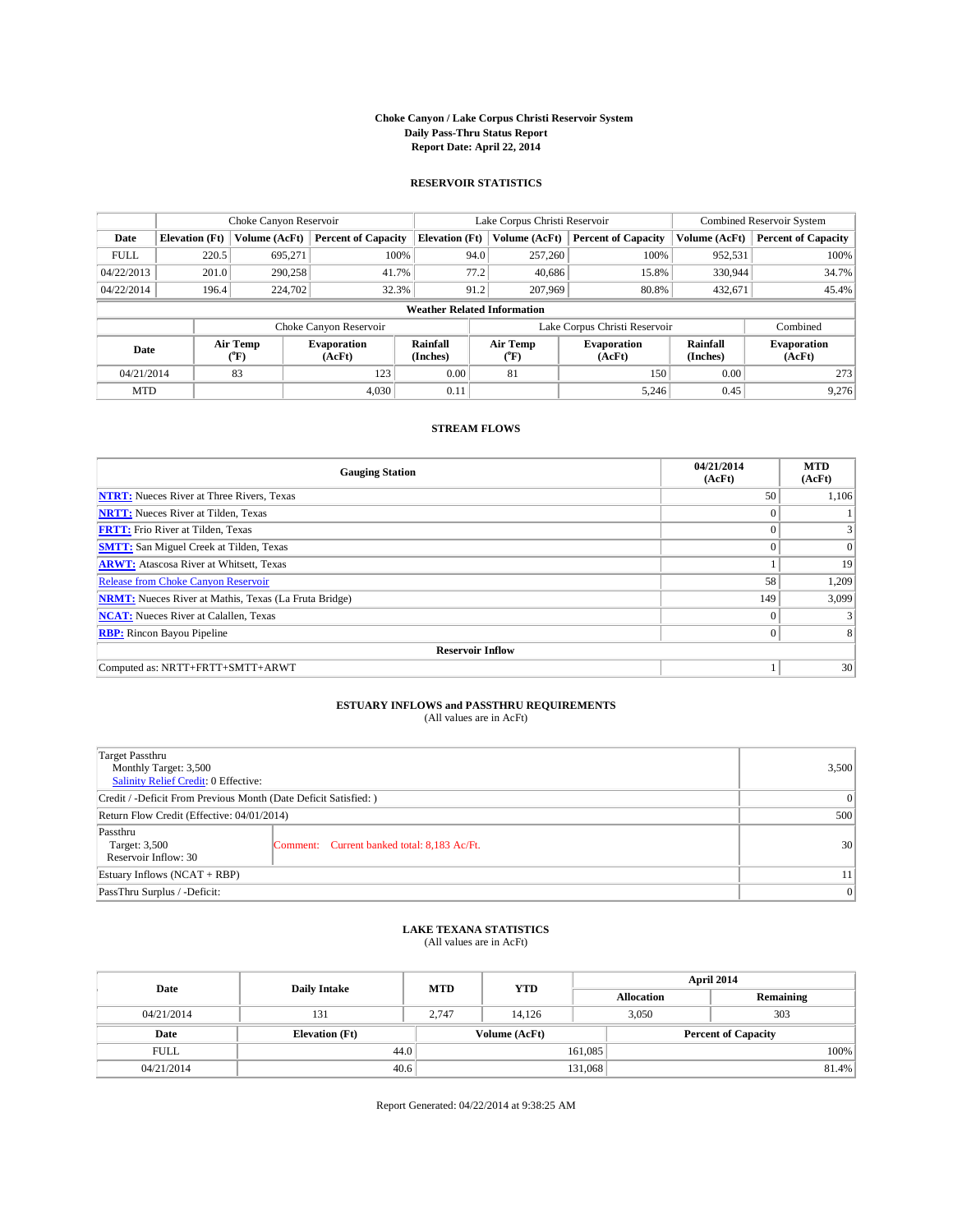#### **Choke Canyon / Lake Corpus Christi Reservoir System Daily Pass-Thru Status Report Report Date: April 23, 2014**

### **RESERVOIR STATISTICS**

|             | Choke Canyon Reservoir             |                  |                            |                       | Lake Corpus Christi Reservoir |                  |                               |                      | <b>Combined Reservoir System</b> |  |  |
|-------------|------------------------------------|------------------|----------------------------|-----------------------|-------------------------------|------------------|-------------------------------|----------------------|----------------------------------|--|--|
| Date        | <b>Elevation</b> (Ft)              | Volume (AcFt)    | <b>Percent of Capacity</b> | <b>Elevation (Ft)</b> |                               | Volume (AcFt)    | <b>Percent of Capacity</b>    | Volume (AcFt)        | Percent of Capacity              |  |  |
| <b>FULL</b> | 220.5                              | 695,271          | 100%                       |                       | 94.0                          | 257,260          | 100%                          | 952,531              | 100%                             |  |  |
| 04/23/2013  | 200.9                              | 289,155          | 41.6%                      |                       | 77.1                          | 40,303           | 15.7%                         | 329,458              | 34.6%                            |  |  |
| 04/23/2014  | 196.4                              | 224,306          | 32.3%                      |                       | 91.2                          | 207,109          | 80.5%                         | 431.415              | 45.3%                            |  |  |
|             | <b>Weather Related Information</b> |                  |                            |                       |                               |                  |                               |                      |                                  |  |  |
|             |                                    |                  | Choke Canyon Reservoir     |                       |                               |                  | Lake Corpus Christi Reservoir |                      | Combined                         |  |  |
| Date        |                                    | Air Temp<br>(°F) | Evaporation<br>(AcFt)      | Rainfall<br>(Inches)  |                               | Air Temp<br>("F) | <b>Evaporation</b><br>(AcFt)  | Rainfall<br>(Inches) | <b>Evaporation</b><br>(AcFt)     |  |  |
| 04/22/2014  |                                    | 91               | 269                        | 0.00                  | 91                            |                  | 360                           | 0.00                 | 629                              |  |  |
| <b>MTD</b>  |                                    |                  | 4.299                      | 0.11                  |                               |                  | 5,606                         | 0.45                 | 9,905                            |  |  |

### **STREAM FLOWS**

| <b>Gauging Station</b>                                       | 04/22/2014<br>(AcFt) | <b>MTD</b><br>(AcFt) |
|--------------------------------------------------------------|----------------------|----------------------|
| <b>NTRT:</b> Nueces River at Three Rivers, Texas             | 52                   | 1,157                |
| <b>NRTT:</b> Nueces River at Tilden, Texas                   | $\theta$             |                      |
| <b>FRTT:</b> Frio River at Tilden, Texas                     |                      |                      |
| <b>SMTT:</b> San Miguel Creek at Tilden, Texas               | $\theta$             | $\overline{0}$       |
| <b>ARWT:</b> Atascosa River at Whitsett, Texas               |                      | 20                   |
| <b>Release from Choke Canyon Reservoir</b>                   | 58                   | 1,266                |
| <b>NRMT:</b> Nueces River at Mathis, Texas (La Fruta Bridge) | 165                  | 3,263                |
| <b>NCAT:</b> Nueces River at Calallen, Texas                 | $\theta$             |                      |
| <b>RBP:</b> Rincon Bayou Pipeline                            | $\theta$             |                      |
| <b>Reservoir Inflow</b>                                      |                      |                      |
| Computed as: NRTT+FRTT+SMTT+ARWT                             |                      | 31                   |

# **ESTUARY INFLOWS and PASSTHRU REQUIREMENTS**<br>(All values are in AcFt)

| Target Passthru<br>Monthly Target: 3,500<br>Salinity Relief Credit: 0 Effective: |                                             | 3,500 |  |  |
|----------------------------------------------------------------------------------|---------------------------------------------|-------|--|--|
| Credit / -Deficit From Previous Month (Date Deficit Satisfied: )                 |                                             |       |  |  |
| Return Flow Credit (Effective: 04/01/2014)                                       |                                             |       |  |  |
| Passthru<br>Target: 3,500<br>Reservoir Inflow: 31                                | Comment: Current banked total: 8,183 Ac/Ft. | 31    |  |  |
| Estuary Inflows (NCAT + RBP)                                                     |                                             |       |  |  |
| PassThru Surplus / -Deficit:                                                     |                                             |       |  |  |

# **LAKE TEXANA STATISTICS** (All values are in AcFt)

| Date        | <b>Daily Intake</b>   | <b>MTD</b>    | <b>YTD</b> | April 2014        |                            |           |  |
|-------------|-----------------------|---------------|------------|-------------------|----------------------------|-----------|--|
|             |                       |               |            | <b>Allocation</b> |                            | Remaining |  |
| 04/22/2014  | 130                   | 2,877         | 14.257     | 3,050             |                            | 173       |  |
| Date        | <b>Elevation</b> (Ft) | Volume (AcFt) |            |                   | <b>Percent of Capacity</b> |           |  |
| <b>FULL</b> | 44.0                  |               |            | 161,085           |                            | 100%      |  |
| 04/22/2014  | 40.6                  |               |            | 131,068           |                            | 81.4%     |  |

Report Generated: 04/23/2014 at 8:26:38 AM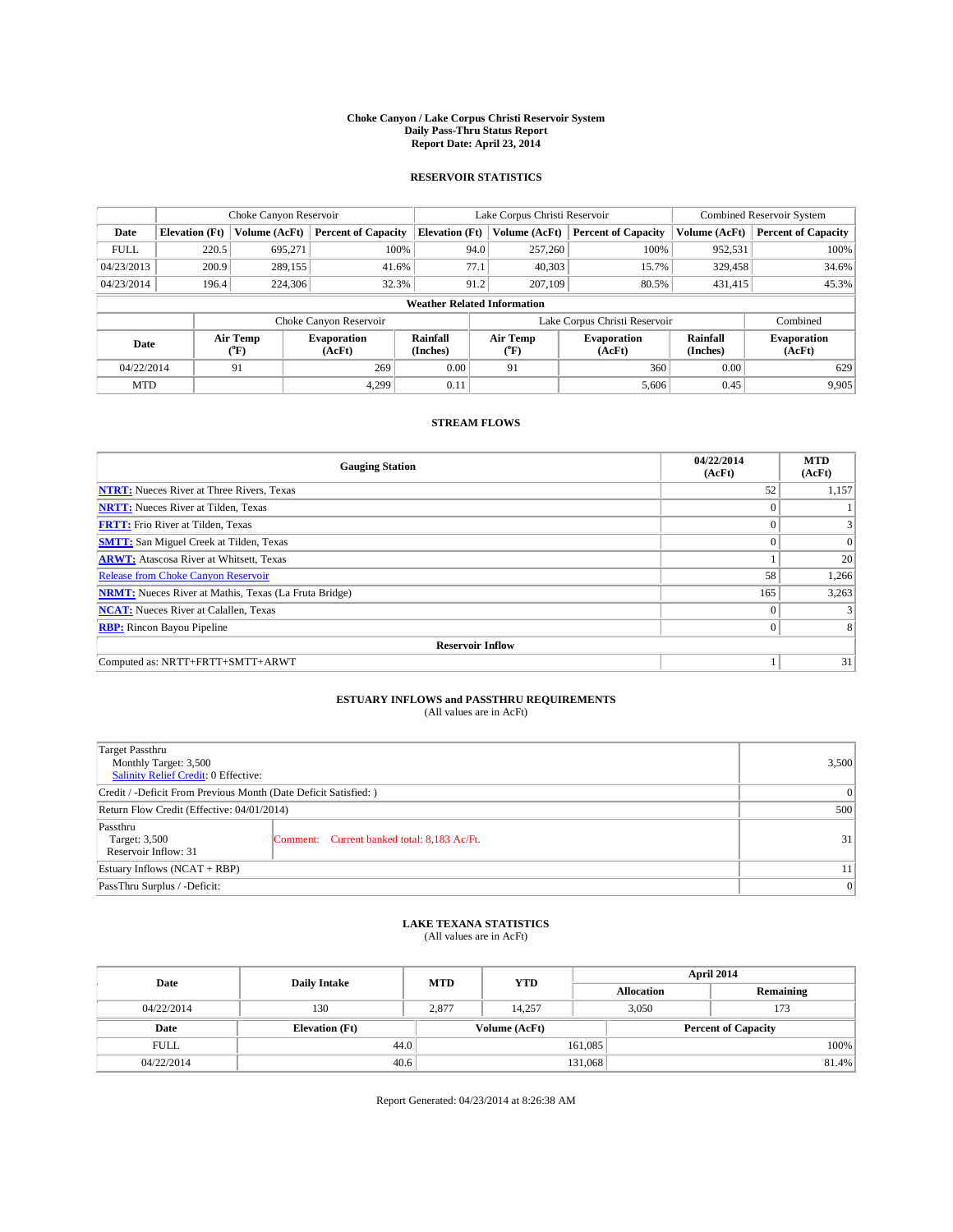#### **Choke Canyon / Lake Corpus Christi Reservoir System Daily Pass-Thru Status Report Report Date: April 24, 2014**

### **RESERVOIR STATISTICS**

|             | Choke Canyon Reservoir             |                  |                            |                       | Lake Corpus Christi Reservoir |                  |                               |                      | <b>Combined Reservoir System</b> |  |  |
|-------------|------------------------------------|------------------|----------------------------|-----------------------|-------------------------------|------------------|-------------------------------|----------------------|----------------------------------|--|--|
| Date        | <b>Elevation</b> (Ft)              | Volume (AcFt)    | <b>Percent of Capacity</b> | <b>Elevation (Ft)</b> |                               | Volume (AcFt)    | <b>Percent of Capacity</b>    | Volume (AcFt)        | Percent of Capacity              |  |  |
| <b>FULL</b> | 220.5                              | 695,271          | 100%                       |                       | 94.0                          | 257,260          | 100%                          | 952,531              | 100%                             |  |  |
| 04/24/2013  | 200.8                              | 288,374          | 41.5%                      |                       | 77.2                          | 40,430           | 15.7%                         | 328,804              | 34.5%                            |  |  |
| 04/24/2014  | 196.4                              | 224,043          | 32.2%                      |                       | 91.2                          | 207,453          | 80.6%                         | 431.496              | 45.3%                            |  |  |
|             | <b>Weather Related Information</b> |                  |                            |                       |                               |                  |                               |                      |                                  |  |  |
|             |                                    |                  | Choke Canyon Reservoir     |                       |                               |                  | Lake Corpus Christi Reservoir |                      | Combined                         |  |  |
| Date        |                                    | Air Temp<br>(°F) | Evaporation<br>(AcFt)      | Rainfall<br>(Inches)  |                               | Air Temp<br>("F) | <b>Evaporation</b><br>(AcFt)  | Rainfall<br>(Inches) | <b>Evaporation</b><br>(AcFt)     |  |  |
| 04/23/2014  |                                    | 88               | 269                        | 0.00                  | 86                            |                  | 381<br>0.00                   |                      | 650                              |  |  |
| <b>MTD</b>  |                                    |                  | 4.568                      | 0.11                  |                               |                  | 5,987                         | 0.45                 | 10,555                           |  |  |

## **STREAM FLOWS**

| <b>Gauging Station</b>                                       | 04/23/2014<br>(AcFt) | <b>MTD</b><br>(AcFt) |
|--------------------------------------------------------------|----------------------|----------------------|
| <b>NTRT:</b> Nueces River at Three Rivers, Texas             | 52                   | 1,209                |
| <b>NRTT:</b> Nueces River at Tilden, Texas                   | $\theta$             |                      |
| <b>FRTT:</b> Frio River at Tilden, Texas                     |                      |                      |
| <b>SMTT:</b> San Miguel Creek at Tilden, Texas               | $\theta$             | $\Omega$             |
| <b>ARWT:</b> Atascosa River at Whitsett, Texas               |                      | 21                   |
| <b>Release from Choke Canyon Reservoir</b>                   | 58                   | 1,324                |
| <b>NRMT:</b> Nueces River at Mathis, Texas (La Fruta Bridge) | 161                  | 3,424                |
| <b>NCAT:</b> Nueces River at Calallen, Texas                 | $\theta$             |                      |
| <b>RBP:</b> Rincon Bayou Pipeline                            | $\theta$             |                      |
| <b>Reservoir Inflow</b>                                      |                      |                      |
| Computed as: NRTT+FRTT+SMTT+ARWT                             |                      | 33                   |

# **ESTUARY INFLOWS and PASSTHRU REQUIREMENTS**<br>(All values are in AcFt)

| <b>Target Passthru</b><br>Monthly Target: 3,500<br>Salinity Relief Credit: 0 Effective: |                                             | 3,500 |  |  |
|-----------------------------------------------------------------------------------------|---------------------------------------------|-------|--|--|
| Credit / -Deficit From Previous Month (Date Deficit Satisfied: )                        |                                             |       |  |  |
| Return Flow Credit (Effective: 04/01/2014)                                              |                                             |       |  |  |
| Passthru<br>Target: 3,500<br>Reservoir Inflow: 33                                       | Comment: Current banked total: 8,183 Ac/Ft. | 33    |  |  |
| Estuary Inflows (NCAT + RBP)                                                            |                                             | 11    |  |  |
| PassThru Surplus / -Deficit:                                                            |                                             |       |  |  |

## **LAKE TEXANA STATISTICS** (All values are in AcFt)

| Date        | <b>Daily Intake</b>   | <b>MTD</b> | <b>YTD</b>    | April 2014        |                            |           |  |
|-------------|-----------------------|------------|---------------|-------------------|----------------------------|-----------|--|
|             |                       |            |               | <b>Allocation</b> |                            | Remaining |  |
| 04/23/2014  | 130                   | 3,007      | 14,387        |                   | 3,050<br>43                |           |  |
| Date        | <b>Elevation</b> (Ft) |            | Volume (AcFt) |                   | <b>Percent of Capacity</b> |           |  |
| <b>FULL</b> | 44.0                  |            |               | 161,085           |                            | 100%      |  |
| 04/23/2014  | 40.5                  |            |               | 130,232           |                            | 80.8%     |  |

Report Generated: 04/24/2014 at 8:03:00 AM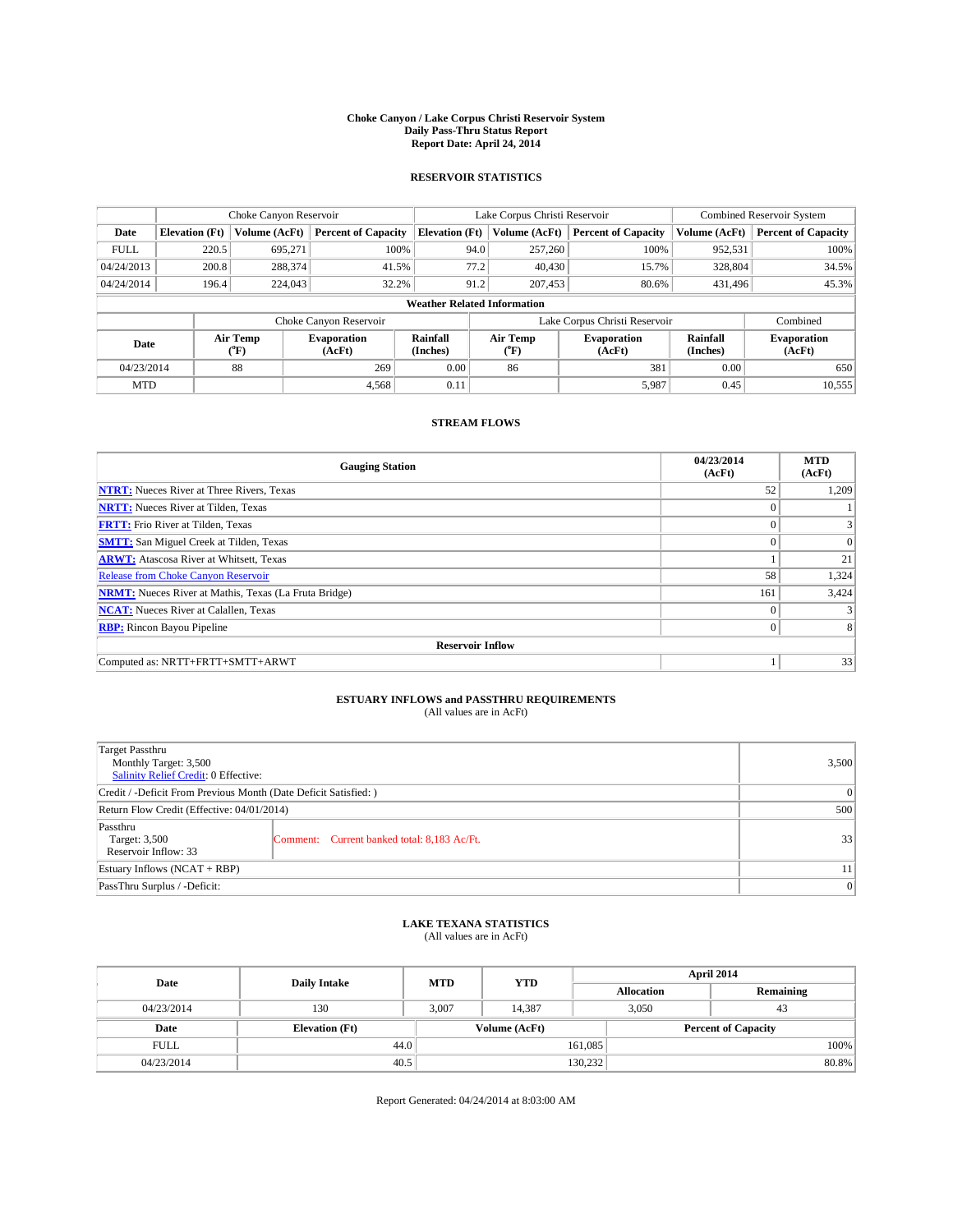#### **Choke Canyon / Lake Corpus Christi Reservoir System Daily Pass-Thru Status Report Report Date: April 25, 2014**

### **RESERVOIR STATISTICS**

|                                                                           | Choke Canyon Reservoir             |               |                            |                       | Lake Corpus Christi Reservoir |                      |                               |               | <b>Combined Reservoir System</b> |  |  |
|---------------------------------------------------------------------------|------------------------------------|---------------|----------------------------|-----------------------|-------------------------------|----------------------|-------------------------------|---------------|----------------------------------|--|--|
| Date                                                                      | <b>Elevation</b> (Ft)              | Volume (AcFt) | <b>Percent of Capacity</b> | <b>Elevation (Ft)</b> |                               | Volume (AcFt)        | <b>Percent of Capacity</b>    | Volume (AcFt) | Percent of Capacity              |  |  |
| <b>FULL</b>                                                               | 220.5                              | 695,271       | 100%                       |                       | 94.0                          | 257,260              | 100%                          | 952,531       | 100%                             |  |  |
| 04/25/2013                                                                | 200.8                              | 287,428       | 41.3%                      |                       | 77.2                          | 40,622               | 15.8%                         | 328,050       | 34.4%                            |  |  |
| 04/25/2014                                                                | 196.4                              | 224,043       | 32.2%                      |                       | 91.2                          | 207,109              | 80.5%                         | 431,152       | 45.3%                            |  |  |
|                                                                           | <b>Weather Related Information</b> |               |                            |                       |                               |                      |                               |               |                                  |  |  |
|                                                                           |                                    |               | Choke Canyon Reservoir     |                       |                               |                      | Lake Corpus Christi Reservoir |               | Combined                         |  |  |
| Air Temp<br>Rainfall<br>Evaporation<br>Date<br>(Inches)<br>(AcFt)<br>(°F) |                                    |               |                            | Air Temp<br>("F)      | <b>Evaporation</b><br>(AcFt)  | Rainfall<br>(Inches) | <b>Evaporation</b><br>(AcFt)  |               |                                  |  |  |
| 04/24/2014                                                                |                                    | 86            | 161                        | 0.00                  | 83                            |                      | 200                           | 0.00          | 361                              |  |  |
| <b>MTD</b>                                                                |                                    |               | 4,729                      | 0.11                  |                               |                      | 6,187                         | 0.45          | 10.916                           |  |  |

### **STREAM FLOWS**

| <b>Gauging Station</b>                                       | 04/24/2014<br>(AcFt) | <b>MTD</b><br>(AcFt) |
|--------------------------------------------------------------|----------------------|----------------------|
| <b>NTRT:</b> Nueces River at Three Rivers, Texas             | 54                   | 1,262                |
| <b>NRTT:</b> Nueces River at Tilden, Texas                   | $\theta$             |                      |
| <b>FRTT:</b> Frio River at Tilden, Texas                     |                      |                      |
| <b>SMTT:</b> San Miguel Creek at Tilden, Texas               | $\theta$             | $\Omega$             |
| <b>ARWT:</b> Atascosa River at Whitsett, Texas               |                      | 23                   |
| <b>Release from Choke Canyon Reservoir</b>                   | 58                   | 1,382                |
| <b>NRMT:</b> Nueces River at Mathis, Texas (La Fruta Bridge) | 193                  | 3,617                |
| <b>NCAT:</b> Nueces River at Calallen, Texas                 | $\theta$             |                      |
| <b>RBP:</b> Rincon Bayou Pipeline                            | $\theta$             |                      |
| <b>Reservoir Inflow</b>                                      |                      |                      |
| Computed as: NRTT+FRTT+SMTT+ARWT                             | $\overline{2}$       | 34                   |

# **ESTUARY INFLOWS and PASSTHRU REQUIREMENTS**<br>(All values are in AcFt)

| Target Passthru<br>Monthly Target: 3,500<br>Salinity Relief Credit: 0 Effective: |                                             | 3,500 |
|----------------------------------------------------------------------------------|---------------------------------------------|-------|
| Credit / -Deficit From Previous Month (Date Deficit Satisfied: )                 | $\Omega$                                    |       |
| Return Flow Credit (Effective: 04/01/2014)                                       | 500                                         |       |
| Passthru<br>Target: 3,500<br>Reservoir Inflow: 34                                | Comment: Current banked total: 8,183 Ac/Ft. | 34    |
| Estuary Inflows (NCAT + RBP)                                                     | 11                                          |       |
| PassThru Surplus / -Deficit:                                                     | $\Omega$                                    |       |

## **LAKE TEXANA STATISTICS** (All values are in AcFt)

| Date        | <b>Daily Intake</b>   | <b>MTD</b> | <b>YTD</b>    | April 2014        |                |                            |  |  |
|-------------|-----------------------|------------|---------------|-------------------|----------------|----------------------------|--|--|
|             |                       |            |               | <b>Allocation</b> |                | Remaining                  |  |  |
| 04/24/2014  | 130                   | 3,138      | 14.517        |                   | $-88$<br>3,050 |                            |  |  |
| Date        | <b>Elevation</b> (Ft) |            | Volume (AcFt) |                   |                | <b>Percent of Capacity</b> |  |  |
| <b>FULL</b> | 44.0                  |            |               | 161,085           |                | 100%                       |  |  |
| 04/24/2014  | 40.5                  |            |               | 130,232           |                | 80.8%                      |  |  |

Report Generated: 04/25/2014 at 8:06:20 AM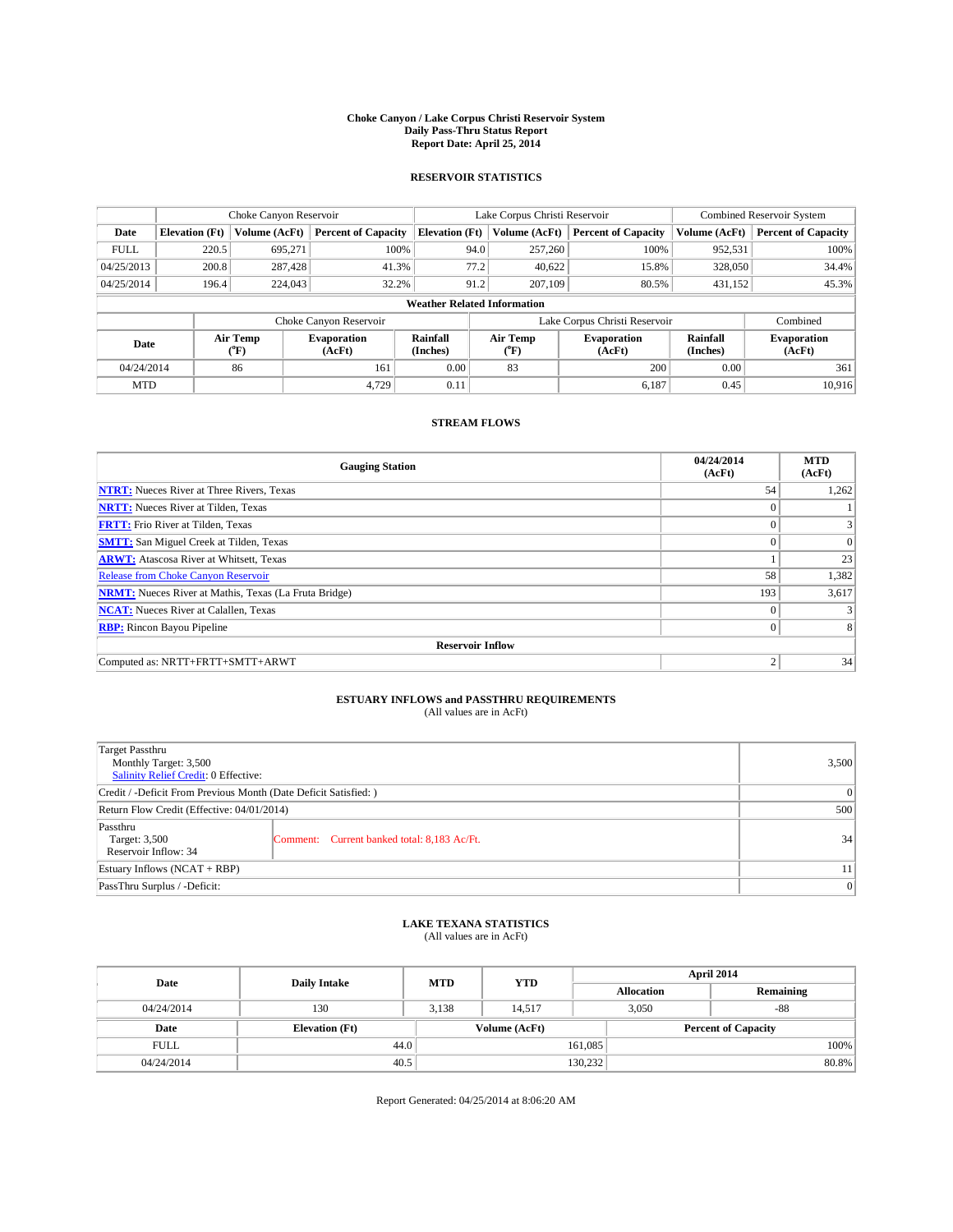#### **Choke Canyon / Lake Corpus Christi Reservoir System Daily Pass-Thru Status Report Report Date: April 26, 2014**

### **RESERVOIR STATISTICS**

|             | Choke Canyon Reservoir                                                                               |               |                            |                              | Lake Corpus Christi Reservoir |                              |                               |               | <b>Combined Reservoir System</b> |  |  |
|-------------|------------------------------------------------------------------------------------------------------|---------------|----------------------------|------------------------------|-------------------------------|------------------------------|-------------------------------|---------------|----------------------------------|--|--|
| Date        | <b>Elevation</b> (Ft)                                                                                | Volume (AcFt) | <b>Percent of Capacity</b> | <b>Elevation (Ft)</b>        |                               | Volume (AcFt)                | <b>Percent of Capacity</b>    | Volume (AcFt) | <b>Percent of Capacity</b>       |  |  |
| <b>FULL</b> | 220.5                                                                                                | 695,271       | 100%                       |                              | 94.0                          | 257,260                      | 100%                          | 952,531       | 100%                             |  |  |
| 04/26/2013  | 200.8                                                                                                | 287,270       | 41.3%                      |                              | 77.2                          | 40,750                       | 15.8%                         | 328,020       | 34.4%                            |  |  |
| 04/26/2014  | 196.3                                                                                                | 223.120       | 32.1%                      |                              | 91.1                          | 206,422                      | 80.2%                         | 429,542       | 45.1%                            |  |  |
|             | <b>Weather Related Information</b>                                                                   |               |                            |                              |                               |                              |                               |               |                                  |  |  |
|             |                                                                                                      |               | Choke Canyon Reservoir     |                              |                               |                              | Lake Corpus Christi Reservoir |               | Combined                         |  |  |
|             | Air Temp<br>Air Temp<br>Rainfall<br><b>Evaporation</b><br>Date<br>(Inches)<br>(AcFt)<br>(°F)<br>("F) |               |                            | <b>Evaporation</b><br>(AcFt) | Rainfall<br>(Inches)          | <b>Evaporation</b><br>(AcFt) |                               |               |                                  |  |  |
| 04/25/2014  |                                                                                                      | 89            | 184                        | 0.00                         | 85<br>230                     |                              | 0.00                          | 414           |                                  |  |  |
| <b>MTD</b>  |                                                                                                      |               | 4.913                      | 0.11                         |                               |                              | 6.417                         | 0.45          | 11,330                           |  |  |

### **STREAM FLOWS**

| <b>Gauging Station</b>                                       | 04/25/2014<br>(AcFt) | <b>MTD</b><br>(AcFt) |
|--------------------------------------------------------------|----------------------|----------------------|
| <b>NTRT:</b> Nueces River at Three Rivers, Texas             | 54                   | 1,316                |
| <b>NRTT:</b> Nueces River at Tilden, Texas                   | $\theta$             |                      |
| <b>FRTT:</b> Frio River at Tilden, Texas                     |                      |                      |
| <b>SMTT:</b> San Miguel Creek at Tilden, Texas               | $\theta$             | $\overline{0}$       |
| <b>ARWT:</b> Atascosa River at Whitsett, Texas               |                      | 24                   |
| <b>Release from Choke Canyon Reservoir</b>                   | 58                   | 1,439                |
| <b>NRMT:</b> Nueces River at Mathis, Texas (La Fruta Bridge) | 191                  | 3,807                |
| <b>NCAT:</b> Nueces River at Calallen, Texas                 | $\theta$             |                      |
| <b>RBP:</b> Rincon Bayou Pipeline                            | $\theta$             |                      |
| <b>Reservoir Inflow</b>                                      |                      |                      |
| Computed as: NRTT+FRTT+SMTT+ARWT                             | $\overline{2}$       | 36                   |

# **ESTUARY INFLOWS and PASSTHRU REQUIREMENTS**<br>(All values are in AcFt)

| Target Passthru<br>Monthly Target: 3,500<br>Salinity Relief Credit: 0 Effective: |                                             | 3,500 |  |  |  |
|----------------------------------------------------------------------------------|---------------------------------------------|-------|--|--|--|
| Credit / -Deficit From Previous Month (Date Deficit Satisfied: )                 |                                             |       |  |  |  |
| Return Flow Credit (Effective: 04/01/2014)                                       |                                             |       |  |  |  |
| Passthru<br>Target: 3,500<br>Reservoir Inflow: 36                                | Comment: Current banked total: 8,183 Ac/Ft. | 36    |  |  |  |
| Estuary Inflows (NCAT + RBP)                                                     |                                             |       |  |  |  |
| PassThru Surplus / -Deficit:                                                     | $\Omega$                                    |       |  |  |  |

## **LAKE TEXANA STATISTICS** (All values are in AcFt)

| Date        | <b>Daily Intake</b>   | <b>MTD</b> | <b>YTD</b>    | April 2014        |                 |                            |  |
|-------------|-----------------------|------------|---------------|-------------------|-----------------|----------------------------|--|
|             |                       |            |               | <b>Allocation</b> |                 | Remaining                  |  |
| 04/25/2014  | 130                   | 3,268      | 14.648        |                   | 3,050<br>$-218$ |                            |  |
| Date        | <b>Elevation</b> (Ft) |            | Volume (AcFt) |                   |                 | <b>Percent of Capacity</b> |  |
| <b>FULL</b> | 44.0                  |            |               | 161,085           |                 | 100%                       |  |
| 04/25/2014  | 40.5                  |            |               | 130,232           |                 | 80.8%                      |  |

Report Generated: 04/26/2014 at 8:25:15 AM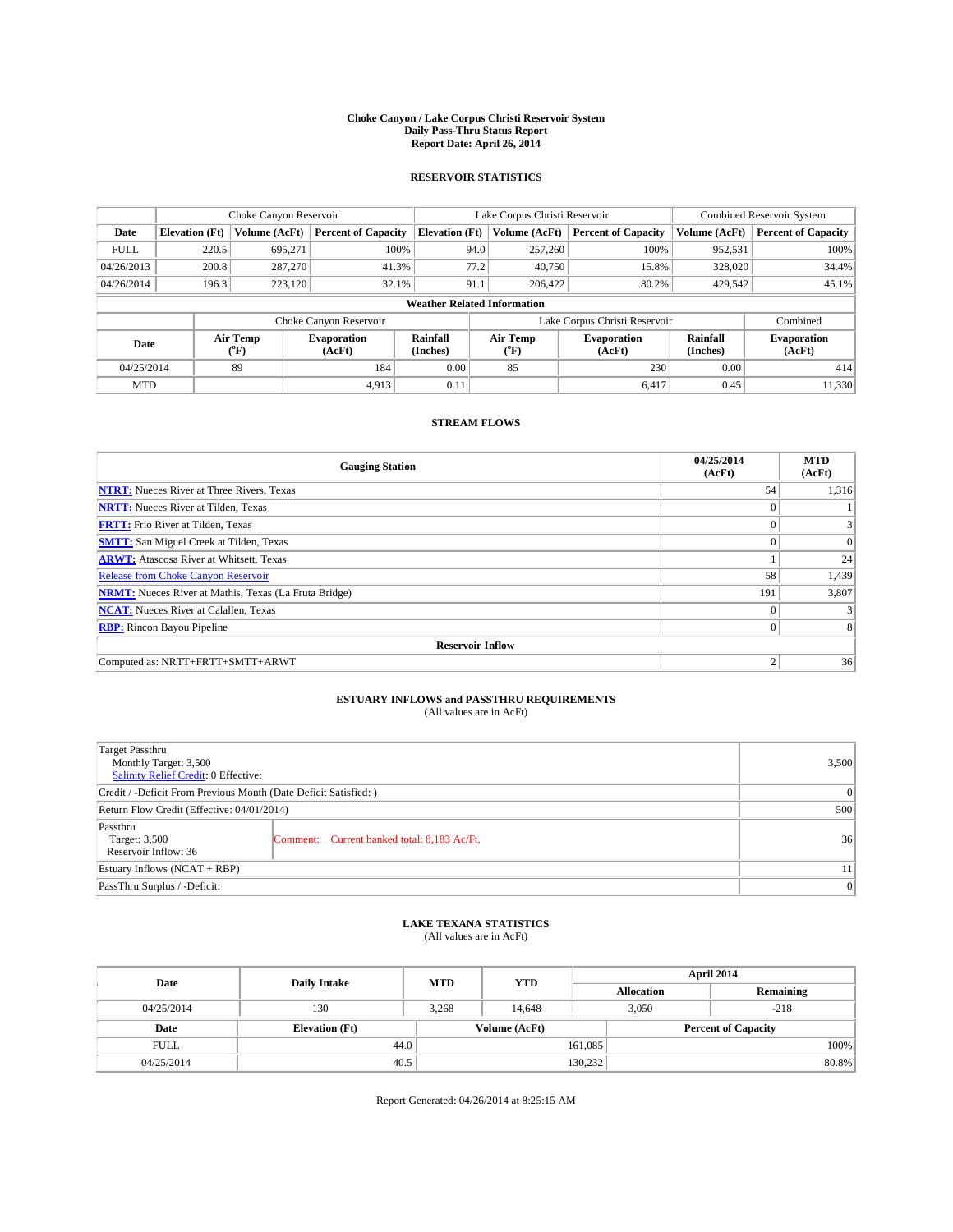#### **Choke Canyon / Lake Corpus Christi Reservoir System Daily Pass-Thru Status Report Report Date: April 27, 2014**

### **RESERVOIR STATISTICS**

|             | Choke Canyon Reservoir                                                                               |               |                              |                       | Lake Corpus Christi Reservoir | <b>Combined Reservoir System</b> |               |                            |  |
|-------------|------------------------------------------------------------------------------------------------------|---------------|------------------------------|-----------------------|-------------------------------|----------------------------------|---------------|----------------------------|--|
| Date        | <b>Elevation</b> (Ft)                                                                                | Volume (AcFt) | <b>Percent of Capacity</b>   | <b>Elevation (Ft)</b> | Volume (AcFt)                 | <b>Percent of Capacity</b>       | Volume (AcFt) | <b>Percent of Capacity</b> |  |
| <b>FULL</b> | 220.5                                                                                                | 695,271       | 100%                         | 94.0                  | 257,260                       | 100%                             | 952,531       | 100%                       |  |
| 04/27/2013  | 200.7                                                                                                | 286,953       | 41.3%                        |                       | 77.2<br>40,814                | 15.9%                            | 327,767       | 34.4%                      |  |
| 04/27/2014  | 196.3                                                                                                | 222,465       | 32.0%                        | 91.1                  | 205,907                       | 80.0%                            | 428,372       | 45.0%                      |  |
|             | <b>Weather Related Information</b>                                                                   |               |                              |                       |                               |                                  |               |                            |  |
|             |                                                                                                      |               | Choke Canyon Reservoir       |                       |                               | Lake Corpus Christi Reservoir    |               | Combined                   |  |
|             | Air Temp<br>Air Temp<br>Rainfall<br><b>Evaporation</b><br>Date<br>(Inches)<br>(AcFt)<br>(°F)<br>("F) |               | <b>Evaporation</b><br>(AcFt) | Rainfall<br>(Inches)  | <b>Evaporation</b><br>(AcFt)  |                                  |               |                            |  |
| 04/26/2014  |                                                                                                      | 91            | 199                          | 0.00                  | 88<br>350                     |                                  | 0.00          | 549                        |  |
| <b>MTD</b>  |                                                                                                      |               | 5,112                        | 0.11                  |                               | 6,767                            | 0.45          | 11.879                     |  |

## **STREAM FLOWS**

| <b>Gauging Station</b>                                       | 04/26/2014<br>(AcFt) | <b>MTD</b><br>(AcFt) |
|--------------------------------------------------------------|----------------------|----------------------|
| <b>NTRT:</b> Nueces River at Three Rivers, Texas             | 54                   | 1,370                |
| <b>NRTT:</b> Nueces River at Tilden, Texas                   | $\theta$             |                      |
| <b>FRTT:</b> Frio River at Tilden, Texas                     |                      |                      |
| <b>SMTT:</b> San Miguel Creek at Tilden, Texas               | $\theta$             | $\Omega$             |
| <b>ARWT:</b> Atascosa River at Whitsett, Texas               |                      | 25                   |
| <b>Release from Choke Canyon Reservoir</b>                   | 58                   | 1,497                |
| <b>NRMT:</b> Nueces River at Mathis, Texas (La Fruta Bridge) | 169                  | 3,976                |
| <b>NCAT:</b> Nueces River at Calallen, Texas                 | $\theta$             |                      |
| <b>RBP:</b> Rincon Bayou Pipeline                            | $\theta$             |                      |
| <b>Reservoir Inflow</b>                                      |                      |                      |
| Computed as: NRTT+FRTT+SMTT+ARWT                             |                      | 37                   |

# **ESTUARY INFLOWS and PASSTHRU REQUIREMENTS**<br>(All values are in AcFt)

| <b>Target Passthru</b><br>Monthly Target: 3,500<br>Salinity Relief Credit: 0 Effective: |                                             | 3,500           |  |  |  |
|-----------------------------------------------------------------------------------------|---------------------------------------------|-----------------|--|--|--|
| Credit / -Deficit From Previous Month (Date Deficit Satisfied: )                        |                                             |                 |  |  |  |
| Return Flow Credit (Effective: 04/01/2014)                                              |                                             |                 |  |  |  |
| Passthru<br>Target: 3,500<br>Reservoir Inflow: 37                                       | Comment: Current banked total: 8,183 Ac/Ft. | 37 <sup>1</sup> |  |  |  |
| Estuary Inflows (NCAT + RBP)                                                            |                                             |                 |  |  |  |
| PassThru Surplus / -Deficit:                                                            | 0                                           |                 |  |  |  |

## **LAKE TEXANA STATISTICS** (All values are in AcFt)

| Date        | <b>Daily Intake</b>   | <b>MTD</b> | <b>YTD</b>    | April 2014        |                            |           |  |
|-------------|-----------------------|------------|---------------|-------------------|----------------------------|-----------|--|
|             |                       |            |               | <b>Allocation</b> |                            | Remaining |  |
| 04/26/2014  | 130                   | 3,398      | 14.778        | 3,050             |                            | $-348$    |  |
| Date        | <b>Elevation</b> (Ft) |            | Volume (AcFt) |                   | <b>Percent of Capacity</b> |           |  |
| <b>FULL</b> | 44.0                  |            |               | 161,085           |                            | 100%      |  |
| 04/26/2014  | 40.4                  |            |               | 129,400           |                            | 80.3%     |  |

Report Generated: 04/27/2014 at 7:49:57 AM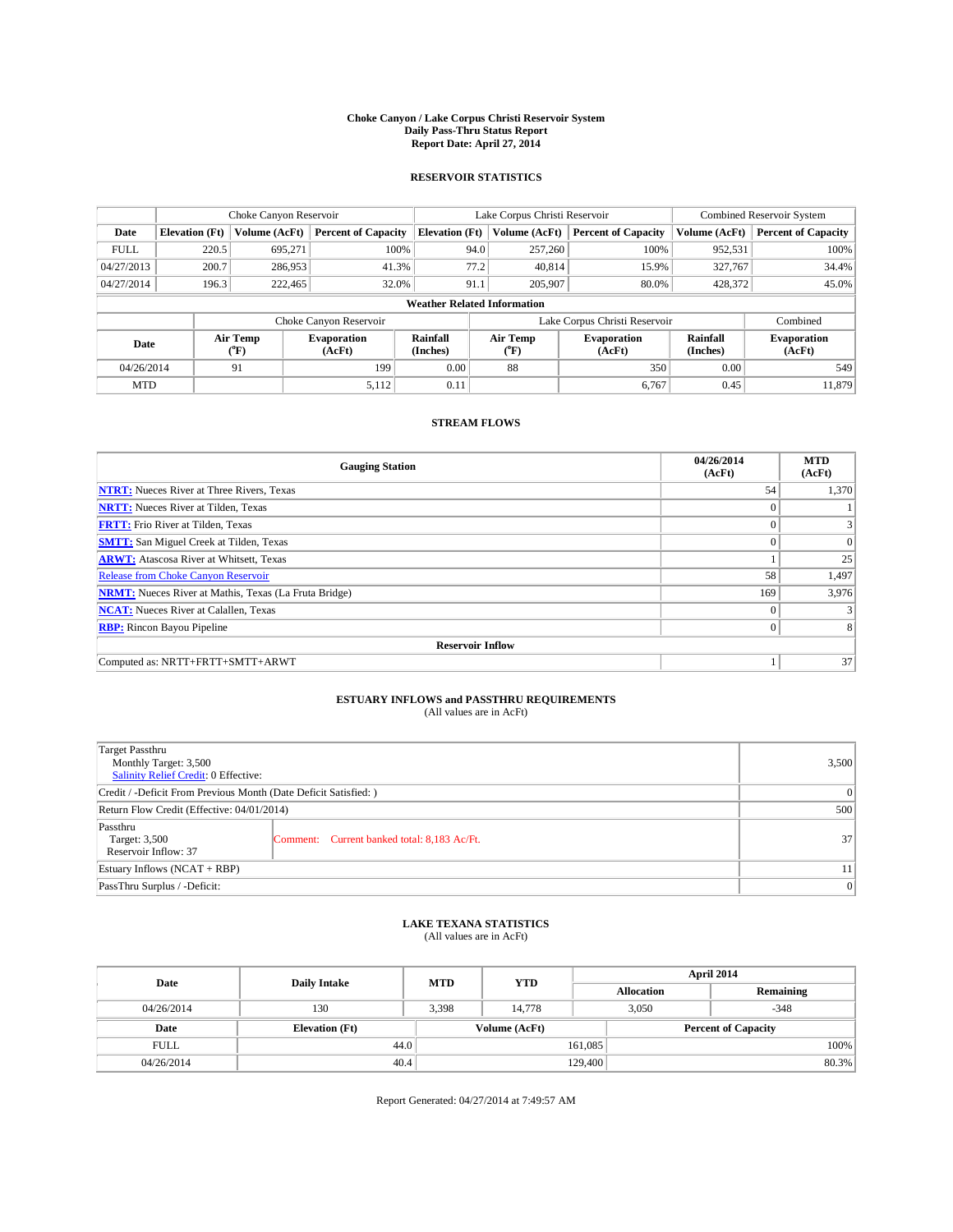#### **Choke Canyon / Lake Corpus Christi Reservoir System Daily Pass-Thru Status Report Report Date: April 28, 2014**

### **RESERVOIR STATISTICS**

|             |                                    | Choke Canyon Reservoir |                              |                       | Lake Corpus Christi Reservoir | Combined Reservoir System     |               |                              |  |
|-------------|------------------------------------|------------------------|------------------------------|-----------------------|-------------------------------|-------------------------------|---------------|------------------------------|--|
| Date        | <b>Elevation</b> (Ft)              | Volume (AcFt)          | <b>Percent of Capacity</b>   | <b>Elevation</b> (Ft) | Volume (AcFt)                 | <b>Percent of Capacity</b>    | Volume (AcFt) | <b>Percent of Capacity</b>   |  |
| <b>FULL</b> | 220.5                              | 695,271                | 100%                         |                       | 94.0<br>257,260               | 100%                          | 952,531       | 100%                         |  |
| 04/28/2013  | 200.7                              | 286,953                | 41.3%                        |                       | 77.3<br>41,135                | 16.0%                         | 328,088       | 34.4%                        |  |
| 04/28/2014  | 196.4                              | 223,779                | 32.2%                        |                       | 91.0<br>204,365               | 79.4%                         | 428.144       | 44.9%                        |  |
|             | <b>Weather Related Information</b> |                        |                              |                       |                               |                               |               |                              |  |
|             |                                    |                        | Choke Canyon Reservoir       |                       |                               | Lake Corpus Christi Reservoir |               | Combined                     |  |
| Date        |                                    | Air Temp<br>(°F)       | <b>Evaporation</b><br>(AcFt) | Rainfall<br>(Inches)  | Air Temp<br>(°F)              | <b>Evaporation</b><br>(AcFt)  |               | <b>Evaporation</b><br>(AcFt) |  |
| 04/27/2014  |                                    | 98                     | 223                          | 0.00                  | 98                            | 329                           | 0.00          | 552                          |  |
| <b>MTD</b>  |                                    |                        | 5,335                        | 0.11                  |                               | 7.096                         | 0.45          | 12,431                       |  |

### **STREAM FLOWS**

| <b>Gauging Station</b>                                       | 04/27/2014<br>(AcFt) | <b>MTD</b><br>(AcFt) |
|--------------------------------------------------------------|----------------------|----------------------|
| <b>NTRT:</b> Nueces River at Three Rivers, Texas             | 54                   | 1,423                |
| <b>NRTT:</b> Nueces River at Tilden, Texas                   | $\theta$             |                      |
| <b>FRTT:</b> Frio River at Tilden, Texas                     |                      |                      |
| <b>SMTT:</b> San Miguel Creek at Tilden, Texas               | $\theta$             | $\overline{0}$       |
| <b>ARWT:</b> Atascosa River at Whitsett, Texas               |                      | 26                   |
| <b>Release from Choke Canyon Reservoir</b>                   | 58                   | 1,554                |
| <b>NRMT:</b> Nueces River at Mathis, Texas (La Fruta Bridge) | 191                  | 4,167                |
| <b>NCAT:</b> Nueces River at Calallen, Texas                 | $\theta$             |                      |
| <b>RBP:</b> Rincon Bayou Pipeline                            | $\theta$             |                      |
| <b>Reservoir Inflow</b>                                      |                      |                      |
| Computed as: NRTT+FRTT+SMTT+ARWT                             |                      | 38                   |

# **ESTUARY INFLOWS and PASSTHRU REQUIREMENTS**<br>(All values are in AcFt)

| Target Passthru<br>Monthly Target: 3,500<br>Salinity Relief Credit: 0 Effective: |                                             | 3,500 |  |  |
|----------------------------------------------------------------------------------|---------------------------------------------|-------|--|--|
| Credit / -Deficit From Previous Month (Date Deficit Satisfied: )                 | $\Omega$                                    |       |  |  |
| Return Flow Credit (Effective: 04/01/2014)                                       | 500                                         |       |  |  |
| Passthru<br>Target: 3,500<br>Reservoir Inflow: 38                                | Comment: Current banked total: 8,183 Ac/Ft. | 38    |  |  |
| Estuary Inflows (NCAT + RBP)                                                     |                                             |       |  |  |
| PassThru Surplus / -Deficit:                                                     | $\Omega$                                    |       |  |  |

# **LAKE TEXANA STATISTICS** (All values are in AcFt)

| Date        | <b>Daily Intake</b>   | <b>MTD</b>    | <b>YTD</b> | April 2014        |                            |           |  |
|-------------|-----------------------|---------------|------------|-------------------|----------------------------|-----------|--|
|             |                       |               |            | <b>Allocation</b> |                            | Remaining |  |
| 04/27/2014  | 130                   | 3,529         | 14.909     |                   | 3,050<br>$-479$            |           |  |
| Date        | <b>Elevation</b> (Ft) | Volume (AcFt) |            |                   | <b>Percent of Capacity</b> |           |  |
| <b>FULL</b> | 44.0                  |               |            | 161,085           |                            | 100%      |  |
| 04/27/2014  | 40.4                  |               |            | 129,400           |                            | 80.3%     |  |

Report Generated: 04/28/2014 at 8:22:37 AM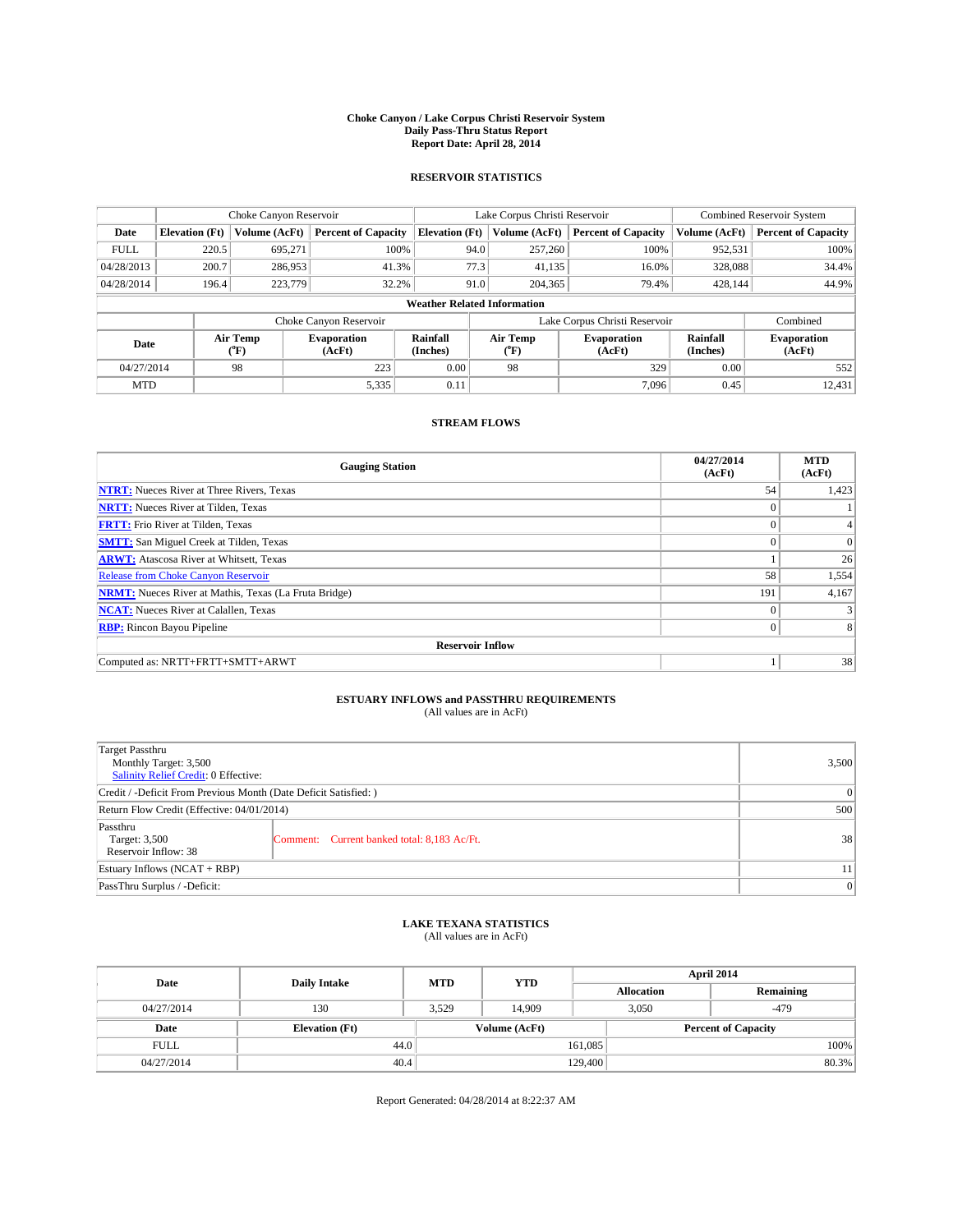#### **Choke Canyon / Lake Corpus Christi Reservoir System Daily Pass-Thru Status Report Report Date: April 29, 2014**

### **RESERVOIR STATISTICS**

|             | Choke Canyon Reservoir             |               |                            |                       | Lake Corpus Christi Reservoir |                  |                               |                      | <b>Combined Reservoir System</b> |  |  |
|-------------|------------------------------------|---------------|----------------------------|-----------------------|-------------------------------|------------------|-------------------------------|----------------------|----------------------------------|--|--|
| Date        | <b>Elevation</b> (Ft)              | Volume (AcFt) | <b>Percent of Capacity</b> | <b>Elevation (Ft)</b> |                               | Volume (AcFt)    | <b>Percent of Capacity</b>    | Volume (AcFt)        | Percent of Capacity              |  |  |
| <b>FULL</b> | 220.5                              | 695,271       | 100%                       |                       | 94.0                          | 257,260          | 100%                          | 952,531              | 100%                             |  |  |
| 04/29/2013  | 200.8                              | 287,587       | 41.4%                      |                       | 77.3                          | 41,328           | 16.1%                         | 328,915              | 34.5%                            |  |  |
| 04/29/2014  | 196.3                              | 223,647       | 32.2%                      |                       | 91.1                          | 205,564          | 79.9%                         | 429.211              | $45.1\%$                         |  |  |
|             | <b>Weather Related Information</b> |               |                            |                       |                               |                  |                               |                      |                                  |  |  |
|             |                                    |               | Choke Canyon Reservoir     |                       |                               |                  | Lake Corpus Christi Reservoir |                      | Combined                         |  |  |
| Date        | Air Temp<br>(°F)                   |               | Evaporation<br>(AcFt)      | Rainfall<br>(Inches)  |                               | Air Temp<br>("F) | <b>Evaporation</b><br>(AcFt)  | Rainfall<br>(Inches) | <b>Evaporation</b><br>(AcFt)     |  |  |
| 04/28/2014  |                                    | 98            | 338                        | 0.00                  |                               | 95               | 400                           | 0.00                 | 738                              |  |  |
| <b>MTD</b>  |                                    |               | 5,673                      | 0.11                  |                               |                  | 7.496                         | 0.45                 | 13,169                           |  |  |

### **STREAM FLOWS**

| <b>Gauging Station</b>                                       | 04/28/2014<br>(AcFt) | <b>MTD</b><br>(AcFt) |
|--------------------------------------------------------------|----------------------|----------------------|
| <b>NTRT:</b> Nueces River at Three Rivers, Texas             | 52                   | 1,475                |
| <b>NRTT:</b> Nueces River at Tilden, Texas                   | $\theta$             |                      |
| <b>FRTT:</b> Frio River at Tilden, Texas                     |                      |                      |
| <b>SMTT:</b> San Miguel Creek at Tilden, Texas               | $\theta$             | $\Omega$             |
| <b>ARWT:</b> Atascosa River at Whitsett, Texas               | $\theta$             | 27                   |
| <b>Release from Choke Canyon Reservoir</b>                   | 58                   | 1,612                |
| <b>NRMT:</b> Nueces River at Mathis, Texas (La Fruta Bridge) | 208                  | 4,375                |
| <b>NCAT:</b> Nueces River at Calallen, Texas                 | $\theta$             |                      |
| <b>RBP:</b> Rincon Bayou Pipeline                            | $\theta$             |                      |
| <b>Reservoir Inflow</b>                                      |                      |                      |
| Computed as: NRTT+FRTT+SMTT+ARWT                             | $\Omega$             | 39                   |

# **ESTUARY INFLOWS and PASSTHRU REQUIREMENTS**<br>(All values are in AcFt)

| Target Passthru<br>Monthly Target: 3,500<br>Salinity Relief Credit: 0 Effective: |                                             |    |  |  |
|----------------------------------------------------------------------------------|---------------------------------------------|----|--|--|
| Credit / -Deficit From Previous Month (Date Deficit Satisfied: )                 | 0                                           |    |  |  |
| Return Flow Credit (Effective: 04/01/2014)                                       | 500                                         |    |  |  |
| Passthru<br>Target: 3,500<br>Reservoir Inflow: 39                                | Comment: Current banked total: 8,183 Ac/Ft. | 39 |  |  |
| Estuary Inflows (NCAT + RBP)                                                     | 11                                          |    |  |  |
| PassThru Surplus / -Deficit:                                                     | 0                                           |    |  |  |

# **LAKE TEXANA STATISTICS** (All values are in AcFt)

| Date        | <b>Daily Intake</b>   | <b>MTD</b> | <b>YTD</b>    | April 2014        |                            |           |  |
|-------------|-----------------------|------------|---------------|-------------------|----------------------------|-----------|--|
|             |                       |            |               | <b>Allocation</b> |                            | Remaining |  |
| 04/28/2014  | 130                   | 3,659      | 15.039        |                   | 3,050<br>$-609$            |           |  |
| Date        | <b>Elevation</b> (Ft) |            | Volume (AcFt) |                   | <b>Percent of Capacity</b> |           |  |
| <b>FULL</b> | 44.0                  |            |               | 161,085           |                            | 100%      |  |
| 04/28/2014  | 40.4                  |            |               | 129,400           |                            | 80.3%     |  |

Report Generated: 04/29/2014 at 8:37:56 AM